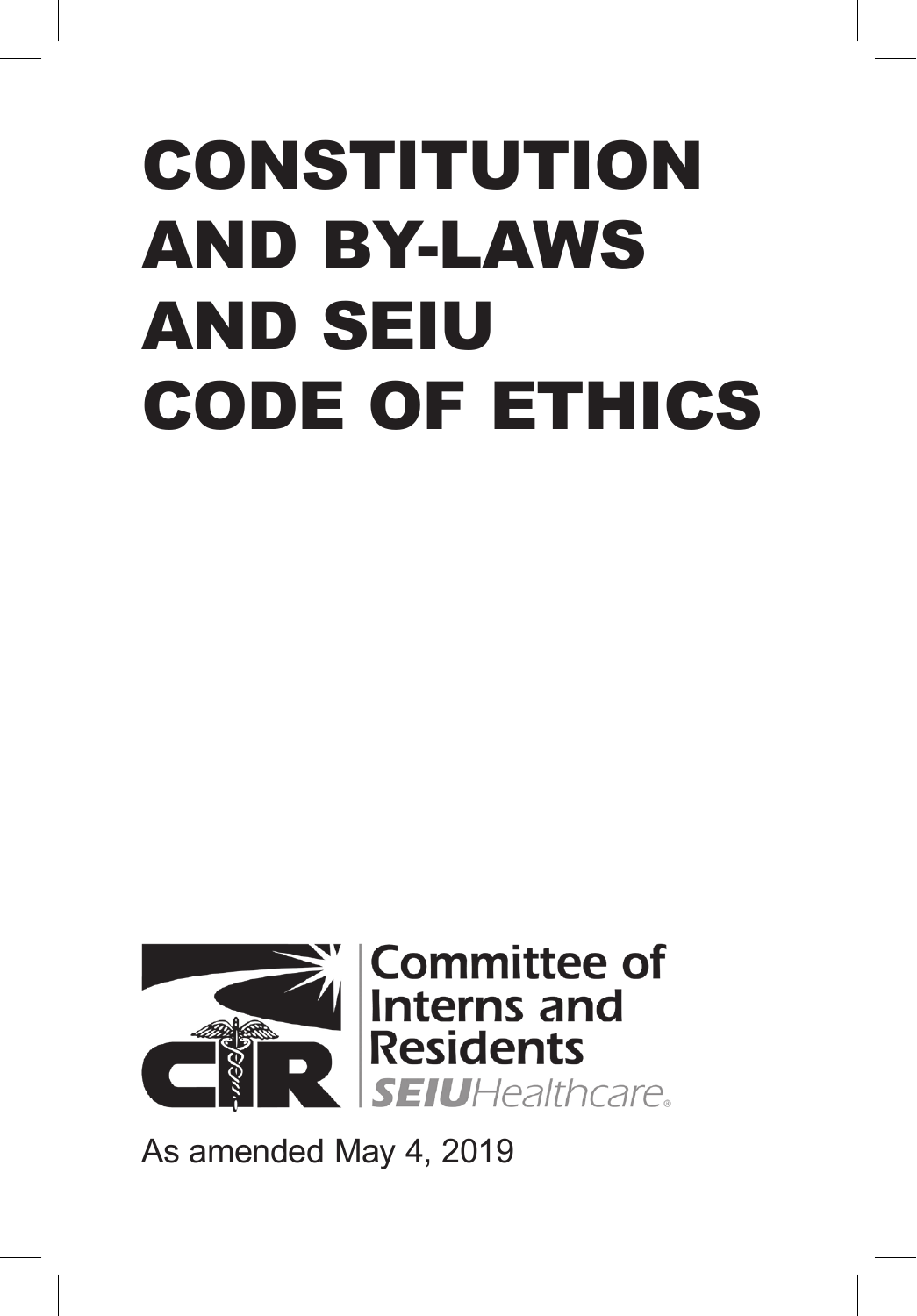# CIR Mission Statement

The Committee of Interns and Residents (CIR) brings together interns, residents, and fellows in a chapter-based organization whose purpose is to represent its doctormembers and the interests of the patients and communities they serve through the use of collective bargaining and resident advocacy.

CIR envisions and works to achieve: 1) better working and training conditions for residents, and 2) a more humane, effective and accessible quality healthcare system for all. Toward those ends, CIR engages in organizing, contract negotiations and enforcement, patient advocacy, and legislative and political action.

To advance common goals, CIR builds cooperation among housestaff from all departments and specialties and also works in coalition with other unions and healthcare employees; with community and patient groups; and with medical student and professional organizations.

Elected officers at chapter, regional, and national levels represent the diversity of CIR's members and the range of institutions and regions in which they work. CIR pools resident resources nationally to provide staff, technical support, and organizational continuity to enable housestaff to have an effective voice on the issues they and their patients face.

While maintaining its unique identity and special strengths, CIR achieves its mission as an affiliate of Service Employees International Union working with other doctors and other healthcare employees.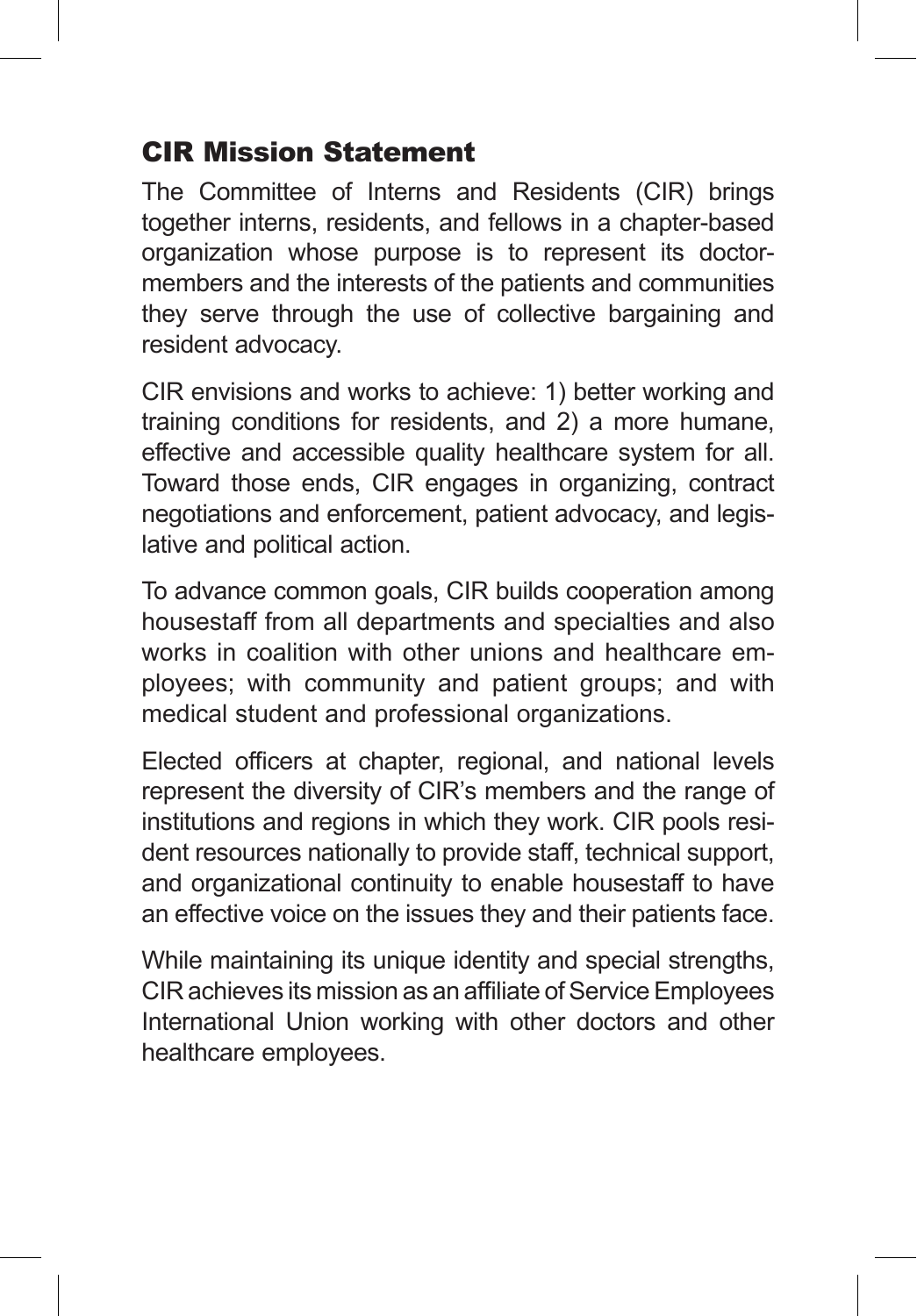# CONSTITUTION AND BY-LAWS COMMITTEE OF INTERNS AND RESIDENTS

# TABLE OF CONTENTS

|  | Article 3 - Membership and Organization2 |  |  |
|--|------------------------------------------|--|--|
|  |                                          |  |  |
|  |                                          |  |  |
|  |                                          |  |  |
|  |                                          |  |  |
|  |                                          |  |  |
|  |                                          |  |  |
|  |                                          |  |  |
|  |                                          |  |  |
|  |                                          |  |  |

|--|--|--|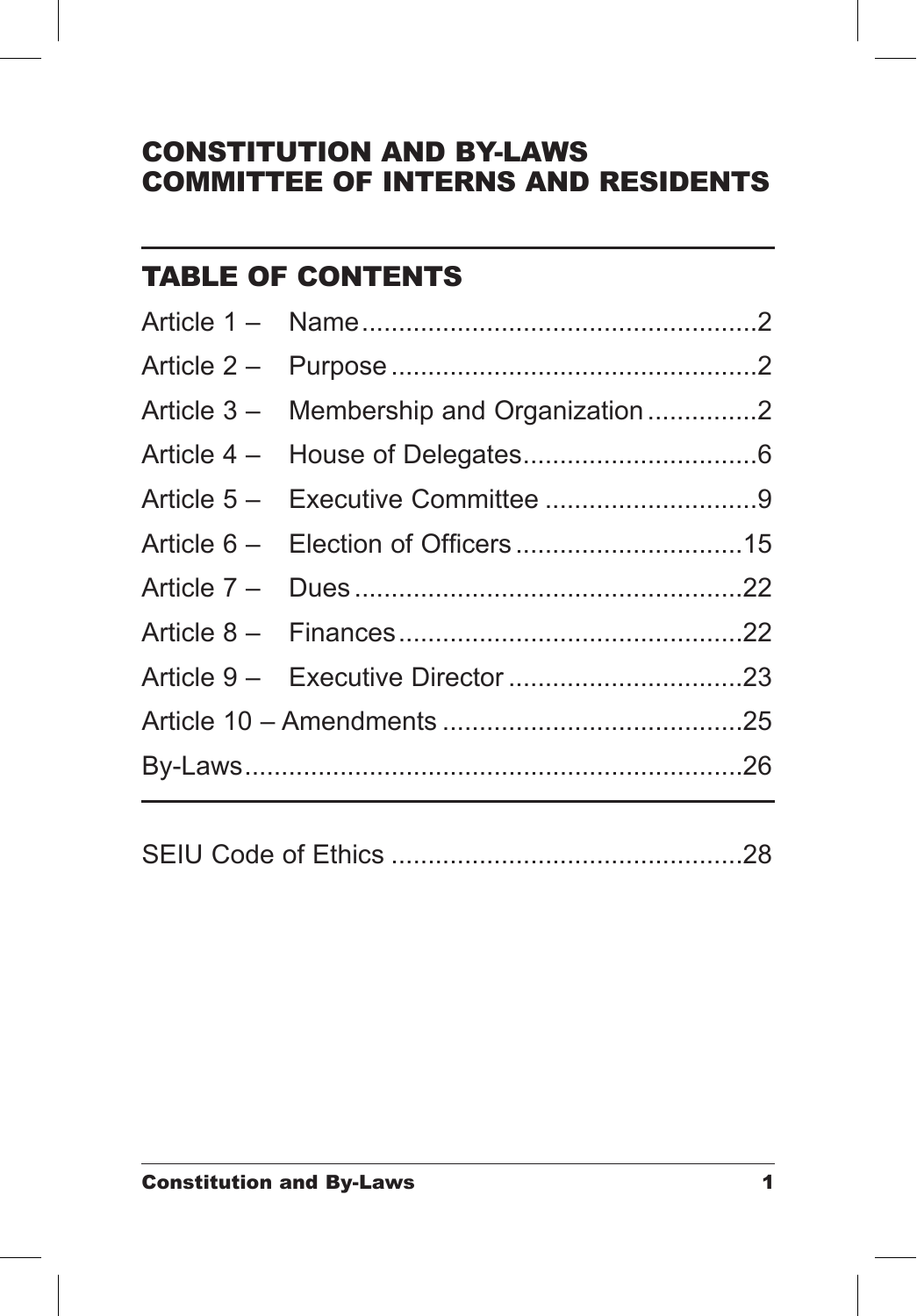# CONSTITUTION AND BY-LAWS OF THE COMMITTEE OF INTERNS AND RESIDENTS

(As amended May 4, 2019)

# Article 1 – Name

1.0 The name of this union is the "Committee of Interns and Residents" (hereinafter "CIR").

# Article 2 – Purpose

2.0 CIR was formed and is perpetuated for the purpose of organizing and representing housestaff officers, which shall include interns, residents, fellows and such other persons in comparable and related titles at hospitals and health care and other similar facilities, in their collective efforts pertaining to compensation, benefits, hours, working conditions, and such other matters affecting their employment, education and training, including, but not limited to, the provision and quality of health care services, delivery and programs. All persons who are supervisors as defined in the National Labor Relations Act shall be excluded from all leadership positions in CIR at national, regional and chapter levels.

# Article 3 – Membership and Organization

- 3.0 Housestaff officers shall be eligible for membership in CIR without regard to race, sex, sexual orientation, national origin, age, religion, disability, political beliefs, or place of professional education.
- **3.1** CIR shall be comprised of housestaff officers in (a) chapters with collective bargaining agreements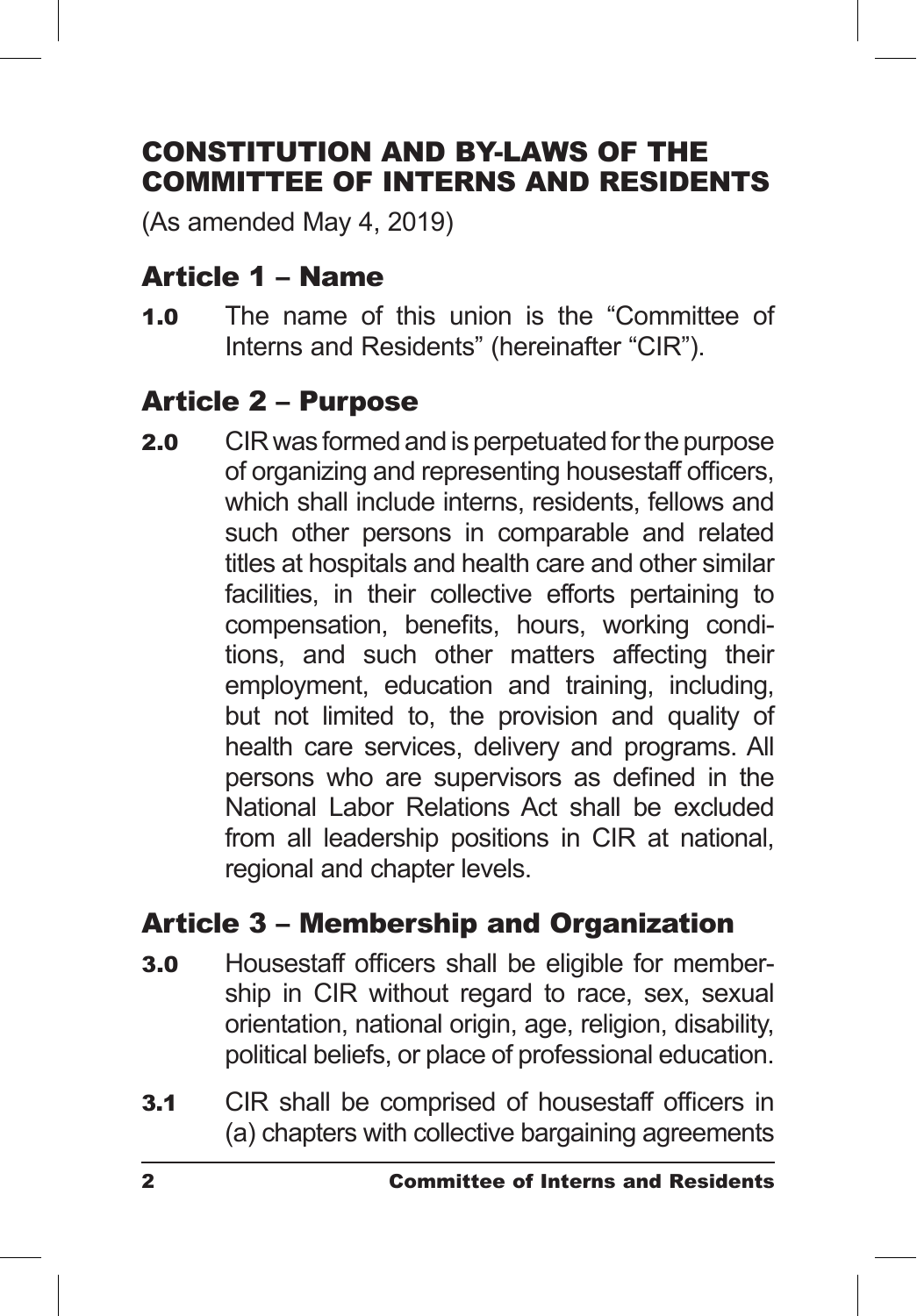and (b) chapters without collective bargaining agreements (non-collective bargaining chapters) which may be chapters seeking collective bargaining or chapters not seeking collective bargaining. Chapters shall be established when an existing housestaff organization affiliates with CIR or when CIR organizes a new housestaff organization or when CIR creates a non-collective bargaining chapter by action of the Executive Committee per 3.10 below.

- **3.1.1** A person eligible for membership in CIR shall become a member of CIR upon application and, either the submission of a valid dues deduction authorization to CIR, a valid automatic payment authorization, or the tender of two months dues. Every member shall pay to CIR the dues established pursuant to this Constitution. A member is in good standing if s/he is current in his or her payment of dues.
- **3.2** Membership in CIR shall be a prerequisite to membership in a chapter.
- **3.3** All CIR officers and delegates shall, during the term of their office, remain members in good standing of CIR, and shall pay the membership dues. Where dues are not deducted by the employer, the members shall forward them directly to CIR.
- **3.4** Each chapter shall elect from its membership one delegate to the CIR House of Delegates for each 100 housestaff officers or any fraction thereof. In no case shall there be fewer than two (2) delegates from each chapter.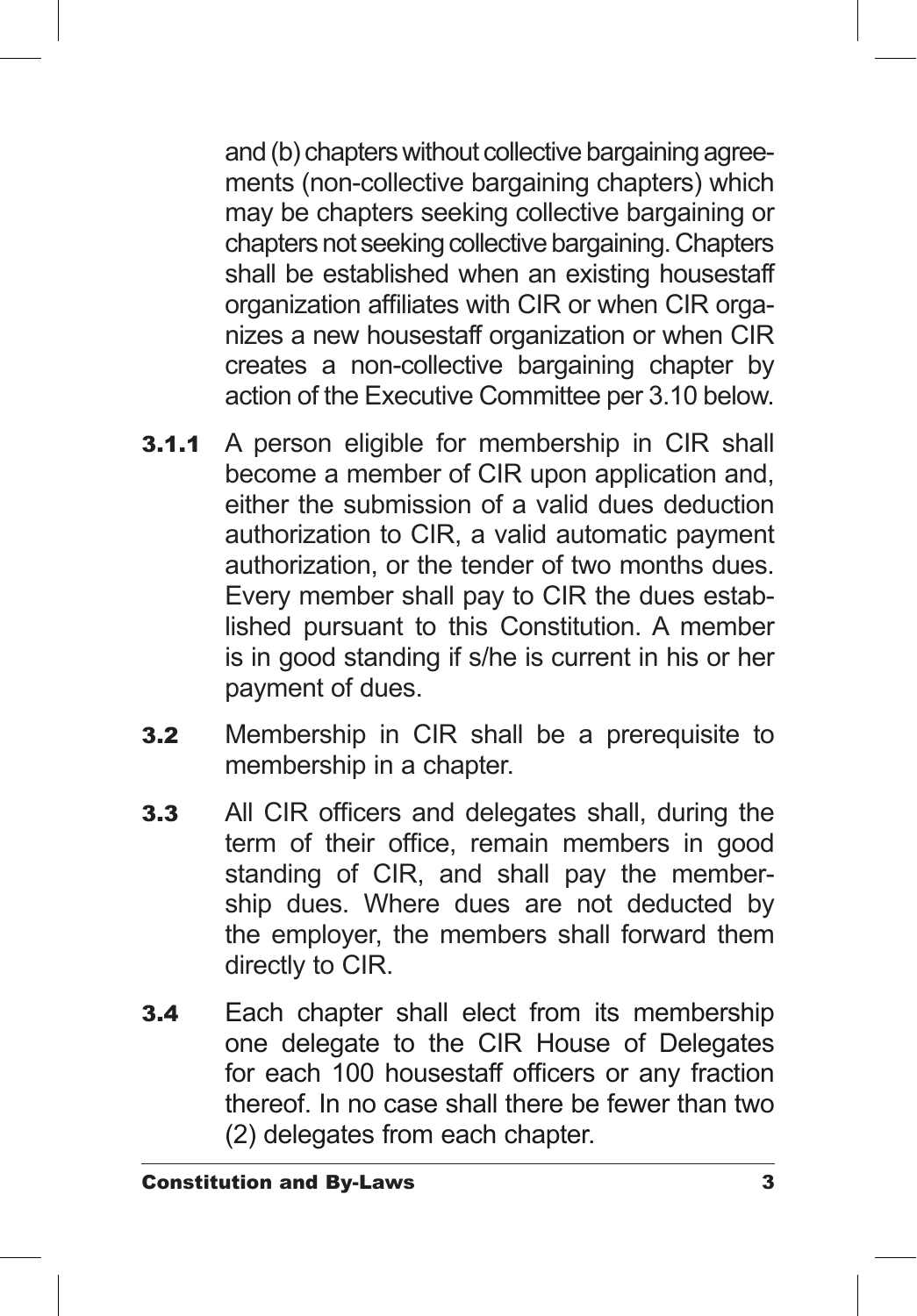- **3.4.1** For the purposes of Section 3.4, the number of housestaff officers in a chapter shall be the number of housestaff officers in said chapter as determined by using an average of the three (3) most recent reports CIR has in hand on January 15 of each year.
- **3.4.2** In addition to the delegates, each chapter shall elect a first alternate delegate and a second alternate delegate.
- **3.5** Members shall be given a reasonable opportunity to nominate their chapter delegates and alternate delegates. The members of each chapter shall be given notice of the means of nominating delegates and alternate delegates.
- 3.6 Delegates and alternate delegates shall be elected by secret ballot at an annual election in each chapter, and shall take office on May 1, or at the convention, whichever date comes first. Each chapter member shall have the right to vote for delegates of the chapter. The chapter shall decide the date, place and time of the election of its delegates. Not less than fifteen (15) days prior to the election, notice shall be provided to each chapter member in a reasonable manner, of the date, time, place and manner of the election of chapter delegates and alternate delegates.
- **3.7** Members in continuous good standing for at least six (6) months prior to the deadline for nominations who will be serving as housestaff officers at a member institution for the next residency year shall be eligible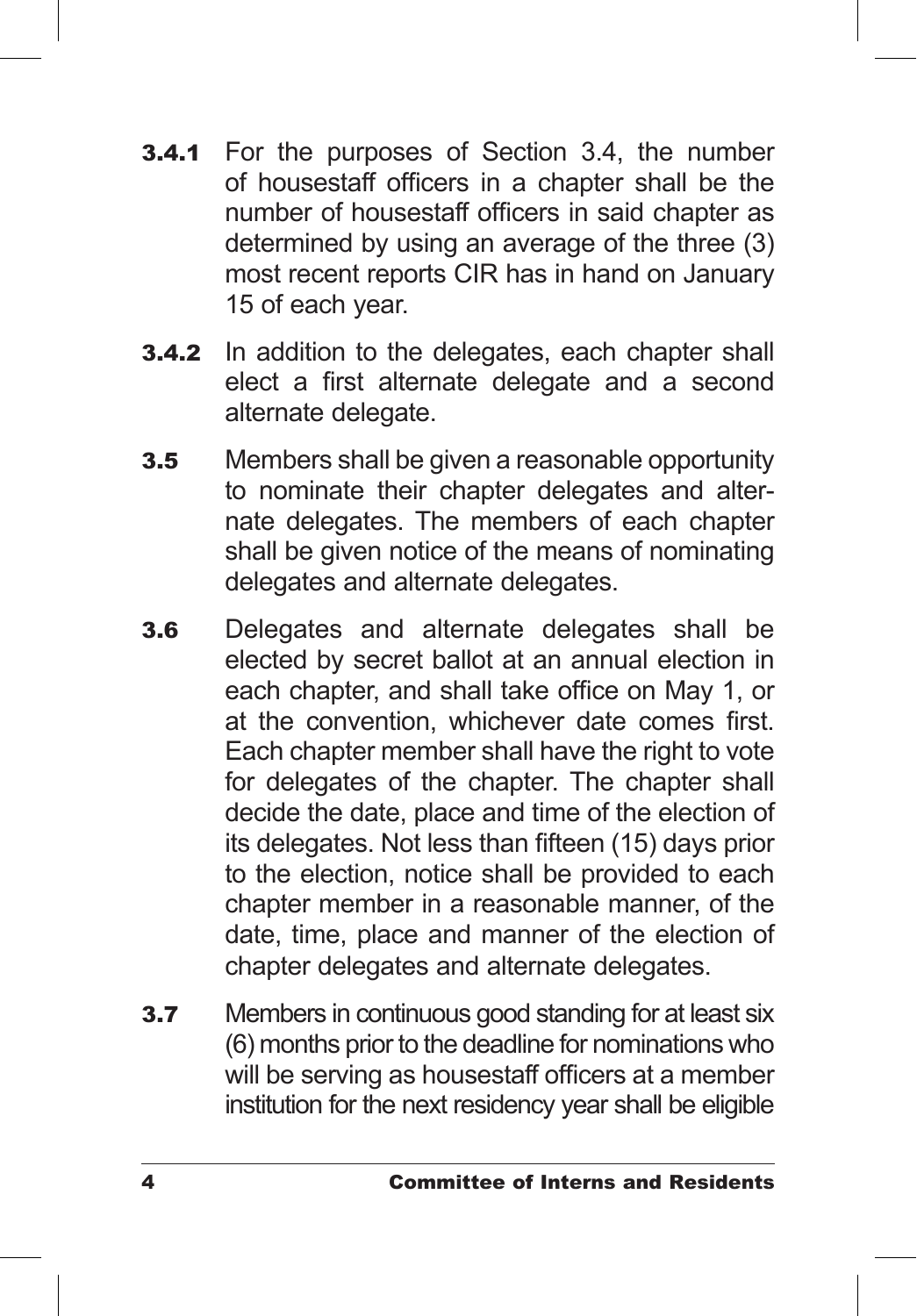to stand for election as delegate of a collective bargaining chapter. Members in continuous good standing for at least six (6) months prior to the deadline for nominations who will be serving as housestaff officers for the next residency year shall be eligible to stand for election as delegate of a non-collective bargaining chapter. Should any delegate cease his or her employment, other than by rotation, as a housestaff officer at a member institution, then his/ her tenure of office shall be deemed terminated. Should any delegate of a non-collective bargaining chapter cease payment of dues, or cease working as an intern, resident or fellow, then his/her tenure of office shall be deemed terminated.

- **3.8** The duly-elected delegates to the House of Delegates shall serve a concurrent term as the officers of their local chapter. In addition, the local chapter may elect members to other positions as the chapter deems fit.
- **3.9** The business of the local chapter may be conducted pursuant to a constitution which must be consistent with the terms hereof and approved by the Executive Committee. When an existing housestaff organization affiliates with CIR and so requests, the President, with the approval of the Executive Committee, may approve retaining provisions in the affiliate's constitution that may differ from the CIR constitution.
- **3.10** No chapter shall be enabled or authorized to act as a labor organization and/or collective bargaining representative of its constituent membership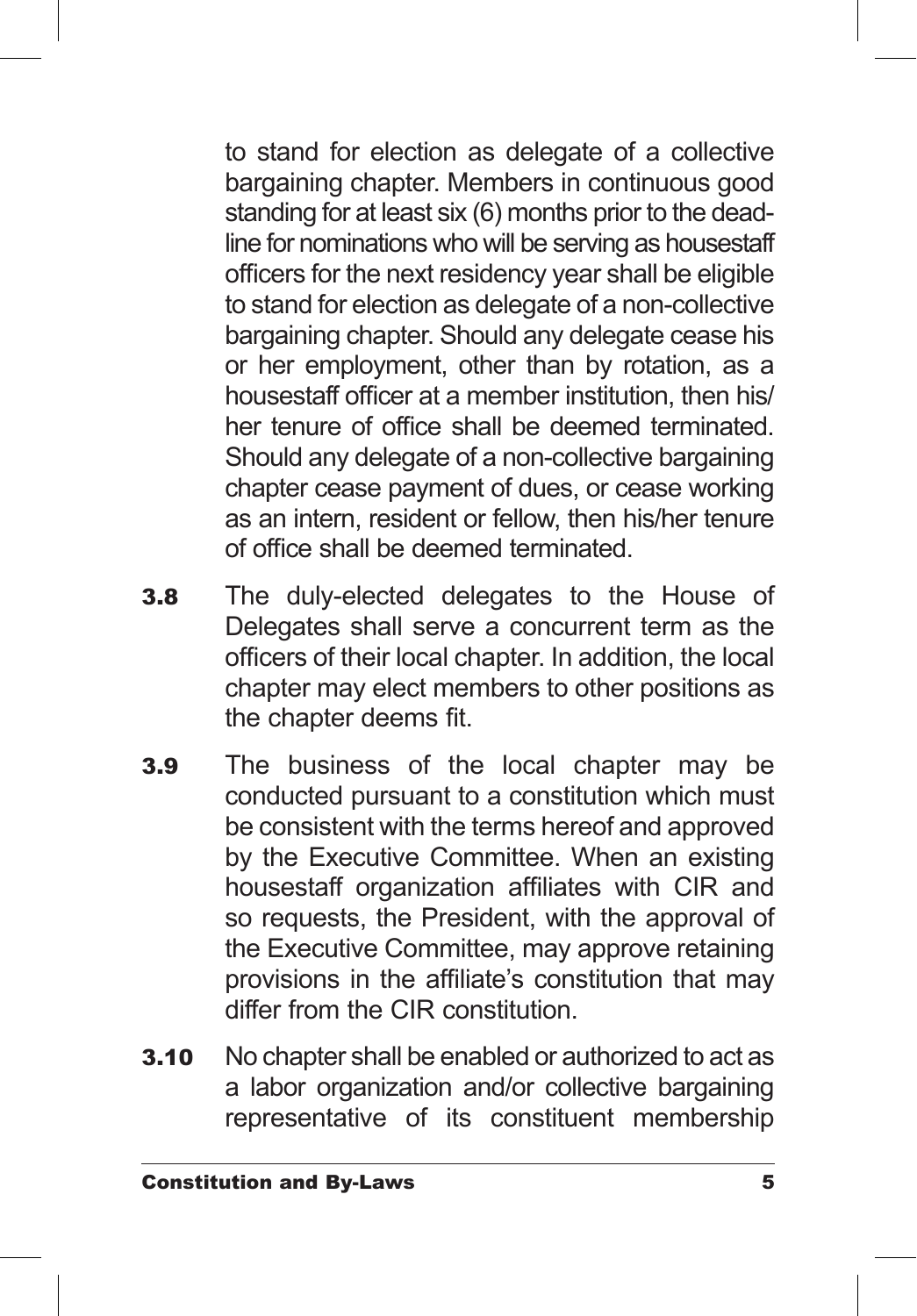without express authorization from the Executive Committee, which shall establish the procedures for any such representation undertaken by the chapter, including but not limited to the participation of CIR officers, delegates, staff and counsel, as the Executive Committee shall deem appropriate. Non-collective bargaining chapters shall be created only upon express authorization from the Executive Committee pursuant to standards and procedures they establish. Because non-collective bargaining chapters do not have the benefits of collective bargaining, the Executive Committee is authorized to set dues for non-collective bargaining chapter members at an appropriate level, but in no case less than two-hundred (200) dollars per year.

- **3.11** Any issue as to the credentials of a delegate shall be submitted to and resolved by the House of Delegates.
- **3.12** In any matter in which a delegate is unable to act, the delegate shall be replaced by the first alternate delegate, and if the first alternate is unable to act, the delegate shall be replaced by the second alternate.

# Article 4 – House of Delegates

4.0 The delegates, elected annually by the members as aforesaid, and the officers, as set forth in Article 5, shall comprise the House of Delegates of CIR. Each delegate or officer present at a House of Delegates meeting shall be equally entitled to one vote on all matters before the House of Delegates.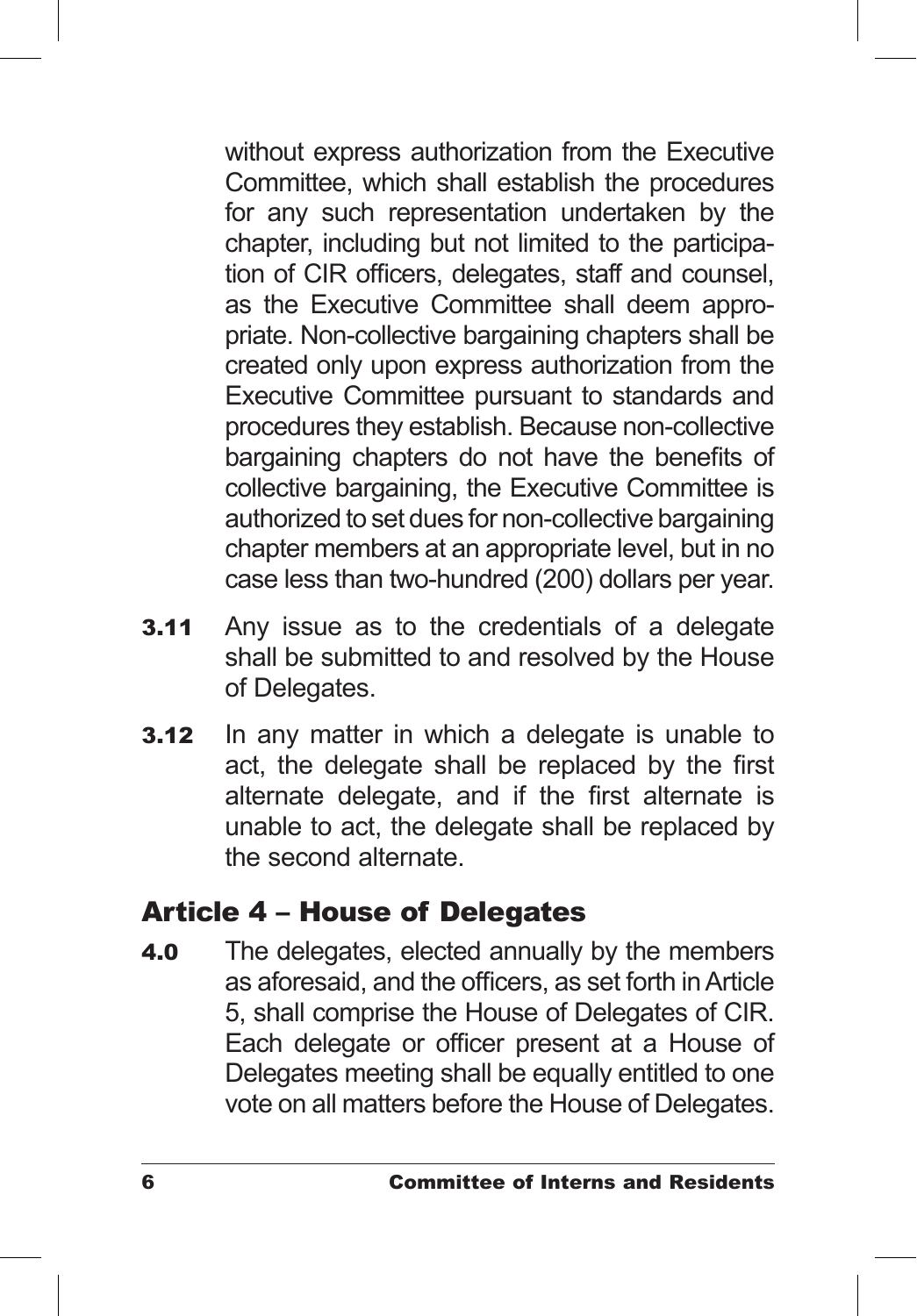- 4.1 The House of Delegates shall be the governing body of CIR and shall have the power to:
- 4.1.1 Set the policies of CIR;
- 4.1.2 Require reports of the Executive Committee on its activities;
- 4.1.3 Approve the annual budget for CIR pursuant to Section 8.2;
- 4.1.4 Fix dues pursuant to Article 7:
- 4.1.5 Approve the appointment of the Executive Director, upon recommendation of the Executive Committee pursuant to Section 5.1.5;
- 4.1.6 Amend this Constitution or modify its Bylaws pursuant to Article 10;
- 4.1.7 Resolve any issue regarding the credentials of a delegate pursuant to Section 3.11;
- 4.1.8 Hear and decide appeals from the delegates, officers or the Executive Director that the Executive Committee has removed or otherwise disciplined pursuant to Section 5.1.6. If a delegate, officer or the Executive Director wishes to appeal a disciplinary decision by the Executive Committee, he or she must, within 30 days of receiving the Executive Committee's written decision, submit to the House of Delegates a written statement of no more than 1,000 words providing the reasons for the appeal. In the event a delegate, officer or Executive Director submits a written appeal statement, the House of Delegates shall rule on the appeal by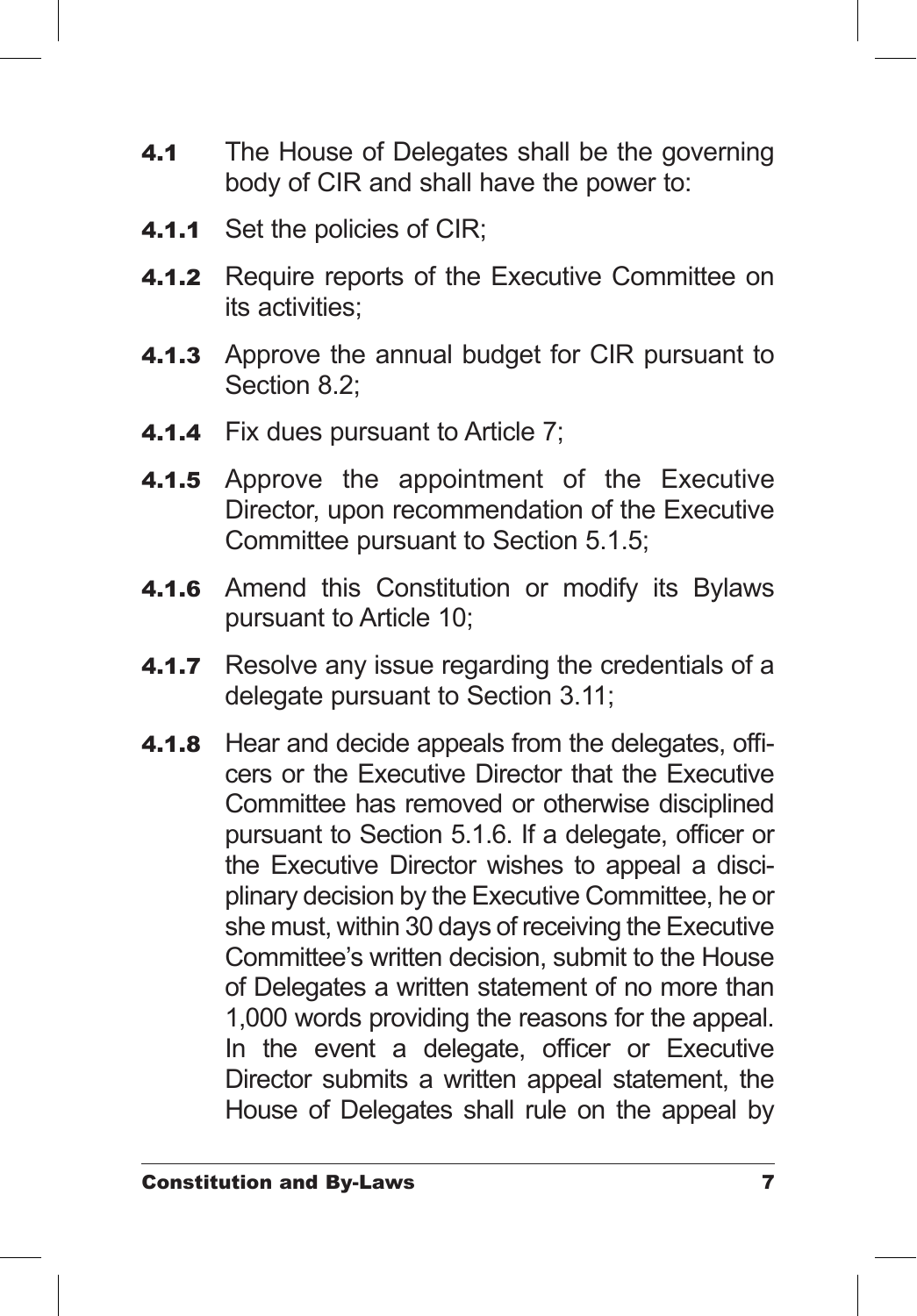voting by referendum or at the annual convention, as decided by the Executive Committee. CIR shall distribute the Executive Committee's decision and the written appeal statement to the delegates prior to the vote on the appeal. In the event the House of Delegates votes while assembled, the delegate, officer or Executive Director shall have the opportunity to address the House of Delegates in person prior to the vote.

- 4.1.9 Determine, pursuant to Section 5.4, the compensation of members of the Executive Committee;
- 4.1.10 Decide whether CIR will join, affiliate, or merge with a national labor organization or interunion federation; and
- 4.1.11 Exercise any power of the House of Delegates described elsewhere in this Constitution.
- 4.2 The House of Delegates shall meet annually in convention, on a designated date(s) between April 1 and June 30. In addition, a special meeting or referendum may be called for by a two thirds (2/3) majority of the Executive Committee, pursuant to Sections 4.3 and 5.1.9.
- 4.2.1 Notice of all House of Delegates meetings, including special meetings, shall be sent at least 30 days prior to the date of the meeting.
- **4.2.2** The President shall fix the date, time and place of all meetings.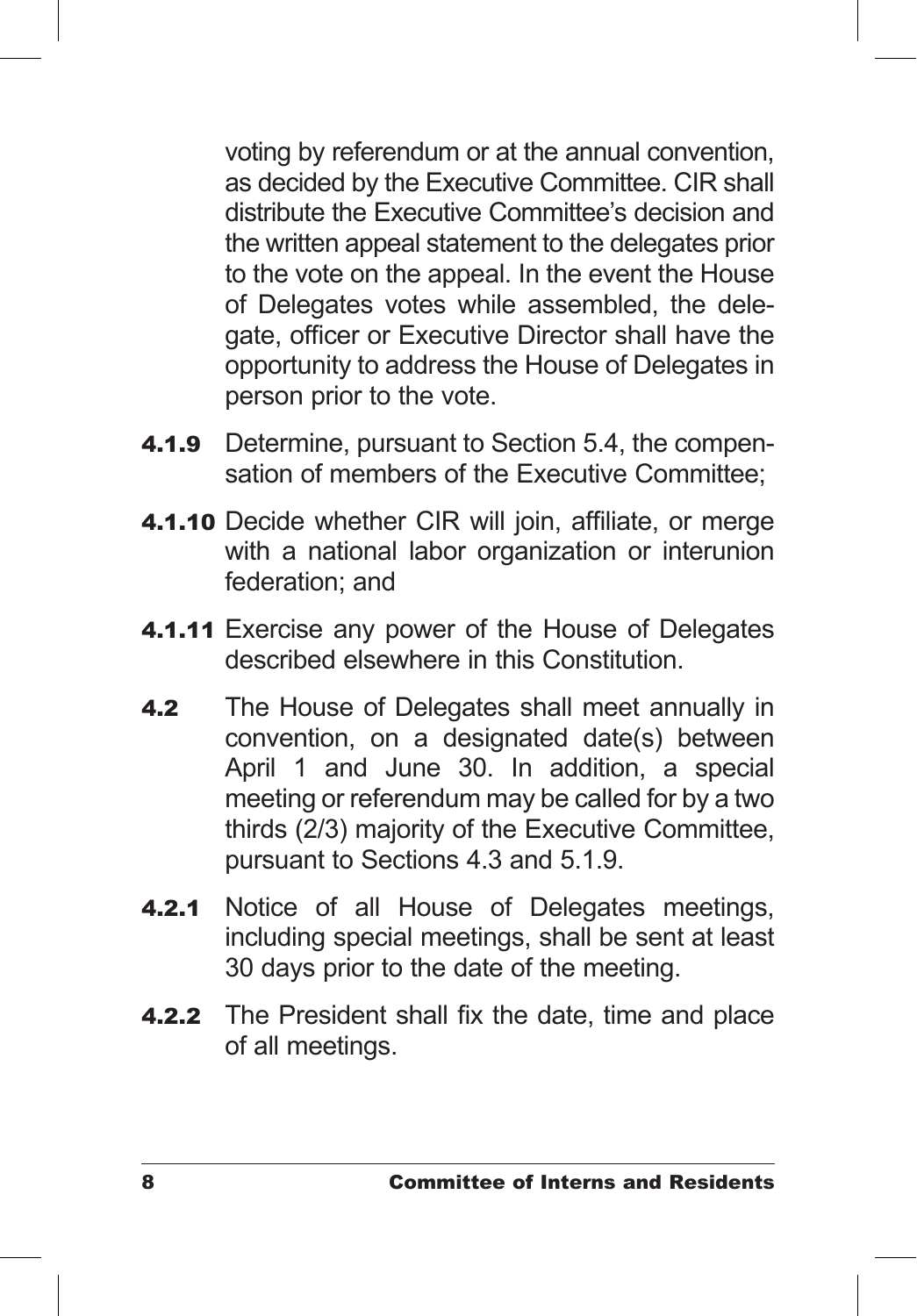- 4.2.3 Twenty percent (20%) of the delegates shall constitute a quorum at each meeting of the House of Delegates, unless an amendment to this Constitution is to be voted on at the meeting in which case thirty percent (30%) of the delegates shall constitute a quorum.
- 4.3 A referendum may be called by a two-thirds (2/3) majority of the Executive Committee, to vote on issues covered under Section 4.1 et seq., except for Section 4.1.6 (Amend Constitution or Bylaws). A quorum for any referendum shall be 40% of the delegates. Two-thirds (2/3) of the votes cast shall be necessary for the referendum to pass.

# Article 5 – Executive Committee

5.0 The officers of CIR shall be the President, Executive Vice President, Secretary-Treasurer, and other Vice Presidents, apportioned by regions as provided in the Bylaws. The number of Vice Presidents per region shall be determined as follows:

| <b>Number of House</b><br><b>Officers In Region</b> | <b>Number of</b><br><b>Vice Presidents</b> |
|-----------------------------------------------------|--------------------------------------------|
| $500 - 1,500$                                       | 1                                          |
| $1,501 - 2,500$                                     | 2                                          |
| 2.501 - 3.500                                       | 3                                          |
| $3.501 - 4.500$                                     | 4                                          |
| 4.501 - 5.500                                       | 5                                          |
| $5,501 - 6,500$                                     | 6                                          |
| 6.501 - 7.500                                       | 7                                          |
| 7,501 - 8,500                                       | 8                                          |
| 8,501 - 9,500                                       | 9                                          |
| 9.501 -10.500                                       | 10                                         |
|                                                     |                                            |

Constitution and By-Laws 9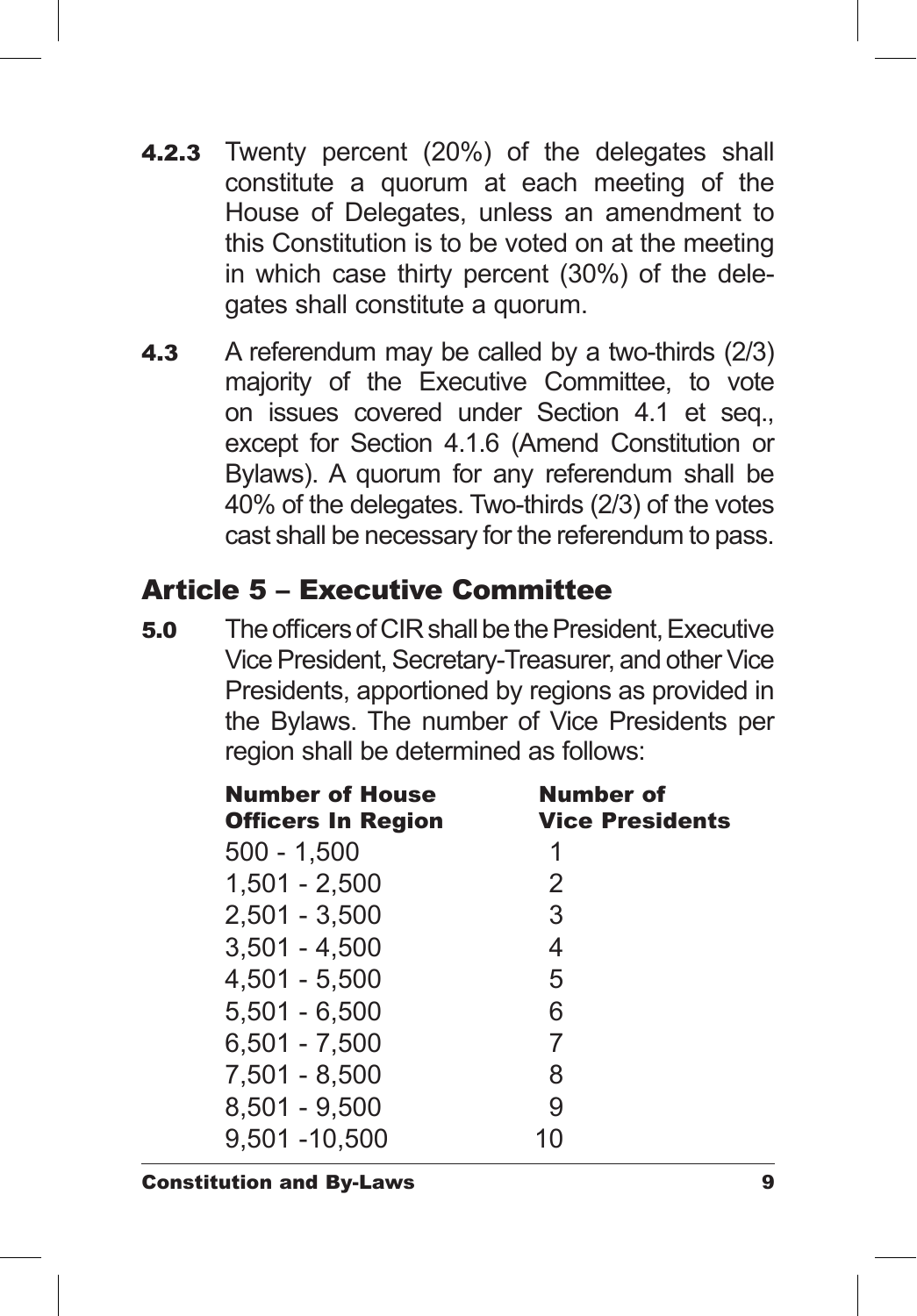- 5.0.1 Each officer shall be bound by and be obligated to carry out the decisions of the House of Delegates and the Executive Committee. Each officer present at a meeting of the Executive Committee shall be equally entitled to one vote on all matters before the Committee. A majority of the Executive Committee shall constitute a quorum of the Committee.
- **5.1** The Executive Committee shall be the steering committee of CIR and shall have the power to:
- **5.1.1** Exercise all of the powers vested in the House of Delegates pursuant to Section 4.1 et seq. hereof between meetings of the House of Delegates, provided however, that the Executive Committee shall not exercise the powers vested in the House of Delegates pursuant to Section 8.2 (Budget), Article 7 (Dues), Article 10 (Amendments), and Section 4.1.10 (Affiliation);
- **5.1.2** Exercise any power delegated to the Executive Committee by the House of Delegates;
- **5.1.3** Implement the policies of CIR;
- **5.1.4** Advise and direct the Executive Director and, through the Executive Director, advise and direct the CIR staff;
- **5.1.5** Appoint an Executive Director, subject to approval by the House of Delegates pursuant to Section 4.1.5.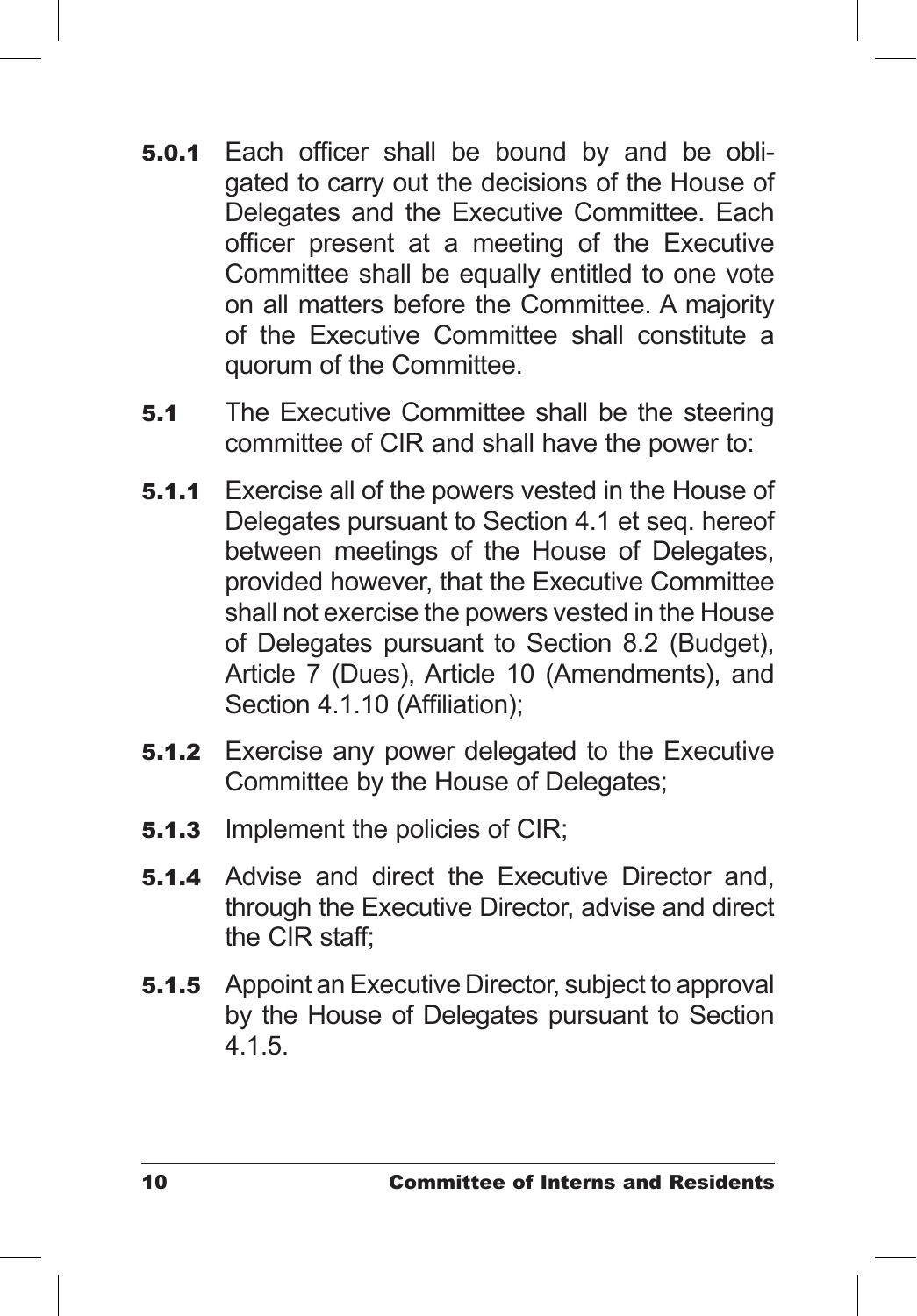- **5.1.6** Remove or otherwise discipline for just cause a delegate or an officer, or remove with or without cause the Executive Director. The delegate, officer or Executive Director shall be advised of the reasons(s) the Executive Committee is considering removal or other discipline and shall have the right to address the Executive Committee in person before the Executive Committee votes as to whether he or she should be removed or otherwise disciplined. In the event the Executive Committee votes to remove or otherwise discipline a delegate or officer, or remove the Executive Director, he or she shall receive a written decision stating the reasons the action was taken. A decision by the Executive Committee to remove or otherwise discipline a delegate or officer, or remove the Executive Director shall take effect immediately. A delegate, officer, or Executive Director removed or otherwise disciplined shall have the right to file an appeal to the House of Delegates pursuant to Section 4.1.8.
- **5.1.7** Recommend approval of an annual budget to the House of Delegates pursuant to Section 8.2;
- **5.1.8** Modify the approved annual budget pursuant to Section 8.2;
- 5.1.9 Call for a referendum or special meeting of the delegates upon two-thirds (2/3) majority of the Executive Committee, pursuant to Sections 4.2.and 4.3;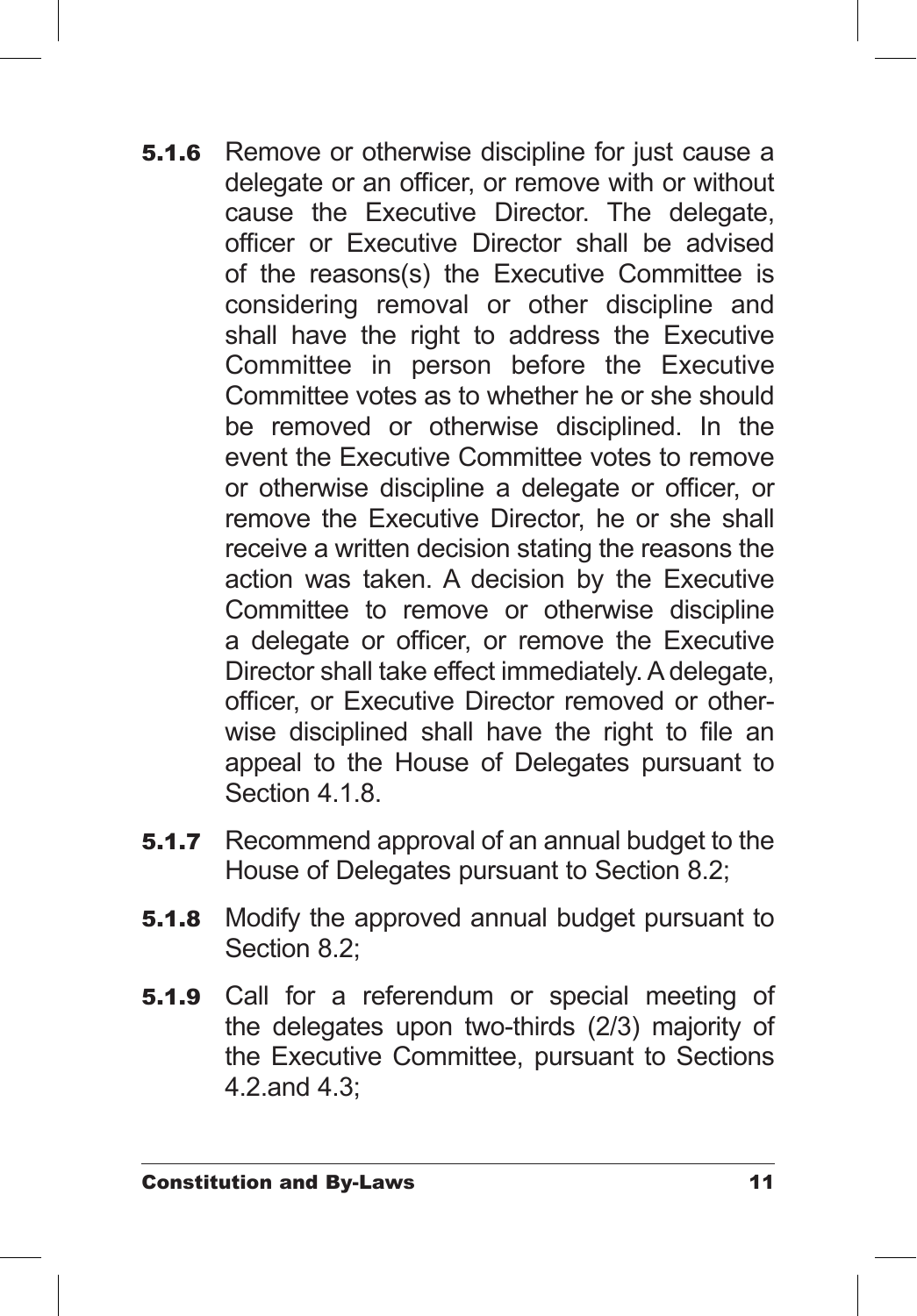- **5.1.10** Upon the appeal of a local chapter pursuant to Section 5.5.2, direct the President and/ or Executive Director to execute a collective bargaining agreement; and
- 5.1.11 Authorize, in exceptional circumstances, the phase-in of dues for residents in new CIR chapters with a collective bargaining agreement, provided that said residents shall pay full dues at the rate fixed by the House of Delegates in a specified period of time not to exceed two years. Phased in dues shall start at no less than 50% of full dues. The Executive Committee will establish guidelines for phasing in of dues. Residents whose dues are being phased in shall be considered full members.
- **5.1.12** Exercise any power of the Executive Committee described elsewhere in this Constitution.
- 5.2 The Executive Committee shall meet at least three times each year.
- **5.3** Should the office of President become vacant, that office shall be filled by the Executive Vice-President or the Secretary-Treasurer, in order. A vacancy in any other office shall be filled by a member in good standing who is appointed by the President and confirmed by the Executive Committee for the duration of the unexpired term.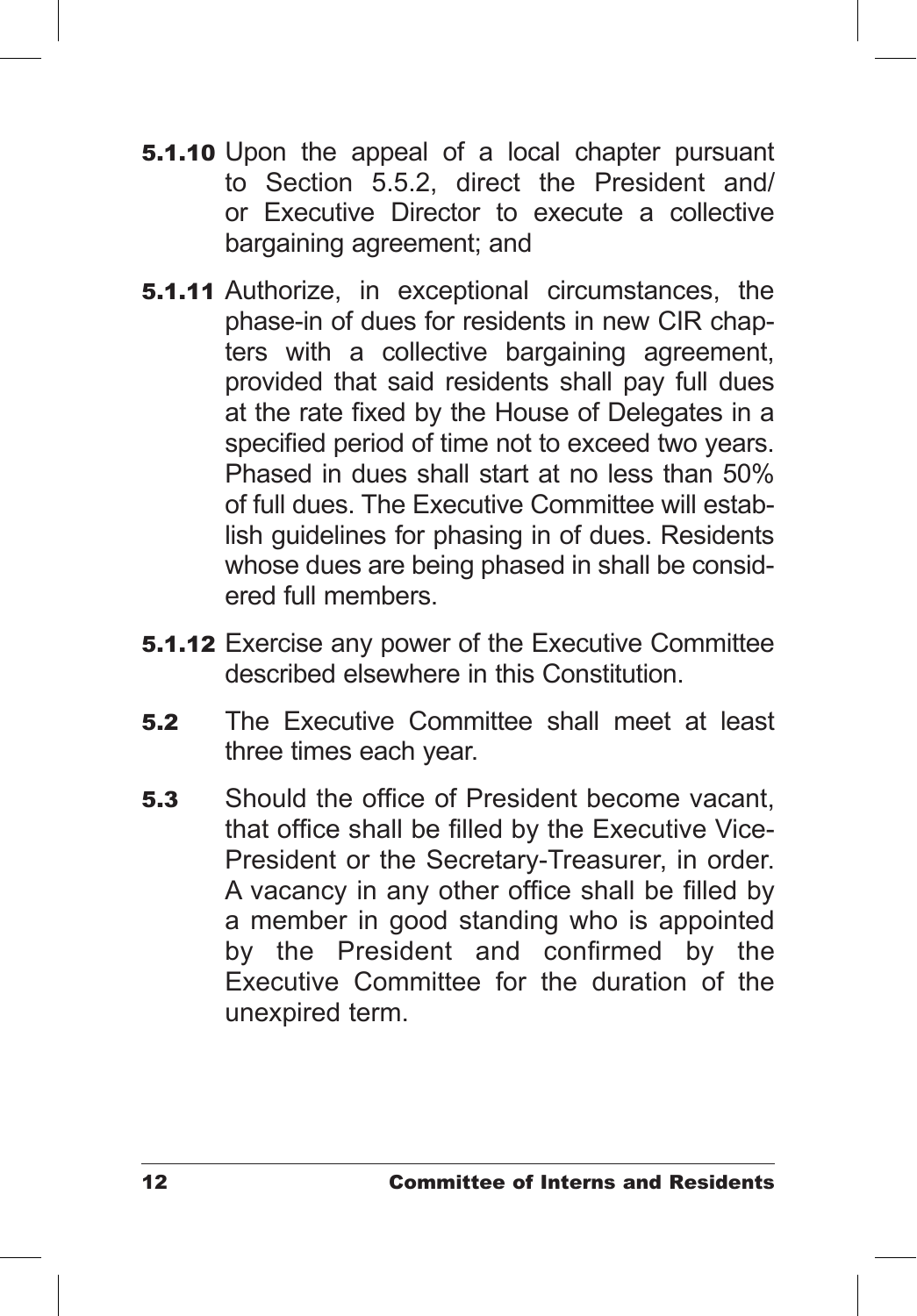- 5.4 Officers who render services other than attendance at meetings of the Executive Committee or House of Delegates may receive a reasonable salary or payment for their services as determined from time to time by the House of Delegates.
- **5.5** The President shall be the chief spokesperson for CIR. The President shall preside at all meetings of the House of Delegates and the Executive Committee. The President shall cause reasonable notice of all meetings of the House of Delegates and the Executive Committee to be provided. The President shall fix the date, time and place of all meetings of the Executive Committee, except that, upon the written request of forty percent (40%) of its members, the President shall convene a meeting of the Executive Committee at such date, time and place as is specified.
- **5.5.1** The President shall appoint members to all CIR committees and Trust Funds except where the trust document provides otherwise. Appointments to Trust Funds shall be approved by the Executive Committee. The President shall be an ex-officio member of each committee or Trust Fund.
- **5.5.2** The President or the Executive Director shall sign all collective bargaining agreements approved by the local chapter unless the contract violates the Constitution or undermines CIR standards. The local chapter may appeal any adverse decision to the Executive Committee.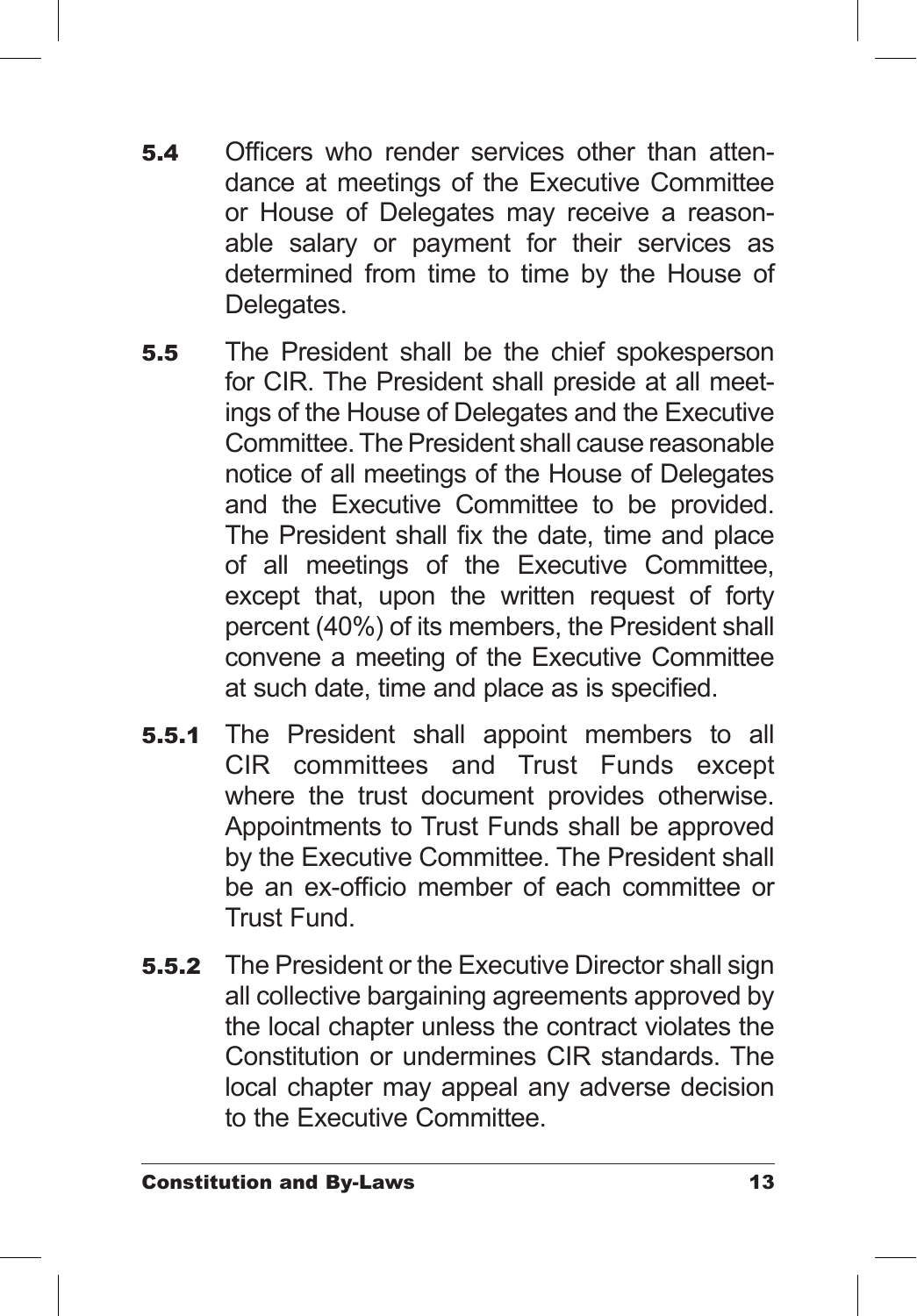- **5.5.3** The President shall have the authority to interpret the Constitution, subject to review by the Executive Committee, or in the final instance, by the House of Delegates.
- 5.6 The Secretary-Treasurer shall:
- 5.6.1 Cause to be recorded all votes and the minutes of meetings of the Executive Committee, and the House of Delegates;
- **5.6.2** Be responsible for collection of all monies of CIR from all persons from whom they shall be due;
- **5.6.3** Be responsible for the custody of the funds of CIR;
- 5.6.4 Cause to be maintained a correct and accurate account of all monies received and disbursed, and of the financial condition of CIR; and
- **5.6.5** Upon the request of the House of Delegates, cause to be submitted a statement of the financial condition of CIR, his/her books and records being at all reasonable times open and accessible to inspection and audit upon request by the House of Delegates, the Executive Committee or by such person or persons as either body may designate.
- 5.7 The President, Secretary Treasurer and Executive Director, and such other person as appointed by the Executive Committee from time to time, may sign checks on behalf of CIR pursuant to Section 8.1.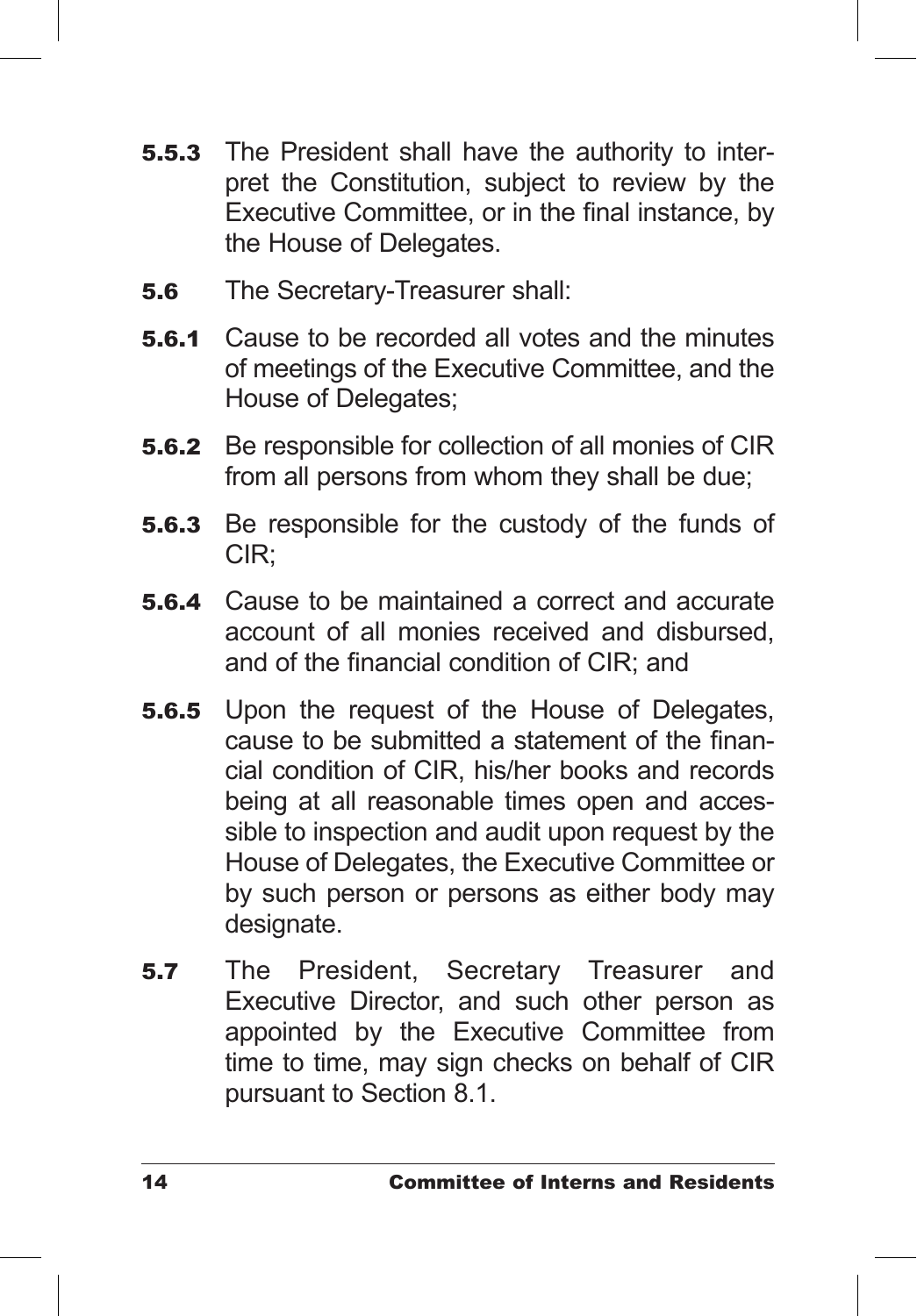5.8 The Executive Committee shall also include one advisory member and one alternate advisory member who shall not be officers of CIR. Any former CIR officer is qualified to serve as an advisory member. The advisory member and alternate will be elected, by vote of the Executive Committee members with whom they will serve. They will be elected for a one-year term commencing and ending on dates chosen by the Executive Committee. They can be elected for additional terms. The advisory member will have voice, but not vote on the Executive Committee and will not be counted for quorum purposes. The Executive Committee is authorized to adopt policies and procedures with respect to the advisory member position.

# Article 6 – Election of Officers

- 6.0 The President, Executive Vice President, Secretary-Treasurer, and Regional Vice Presidents shall be elected directly by the CIR membership.
	- (a) Elections for President, Executive Vice President, Secretary-Treasurer, and Regional Vice Presidents shall be held every other year, on even numbered years (e.g. 2020, 2040, 3000) at places, dates and times and in a manner designated by the Election Board. (See Section 6.1),
	- (b) The President, Executive Vice President and Secretary-Treasurer shall be elected by the entire membership. Regional Vice Presidents shall be elected by the membership of their respective regions.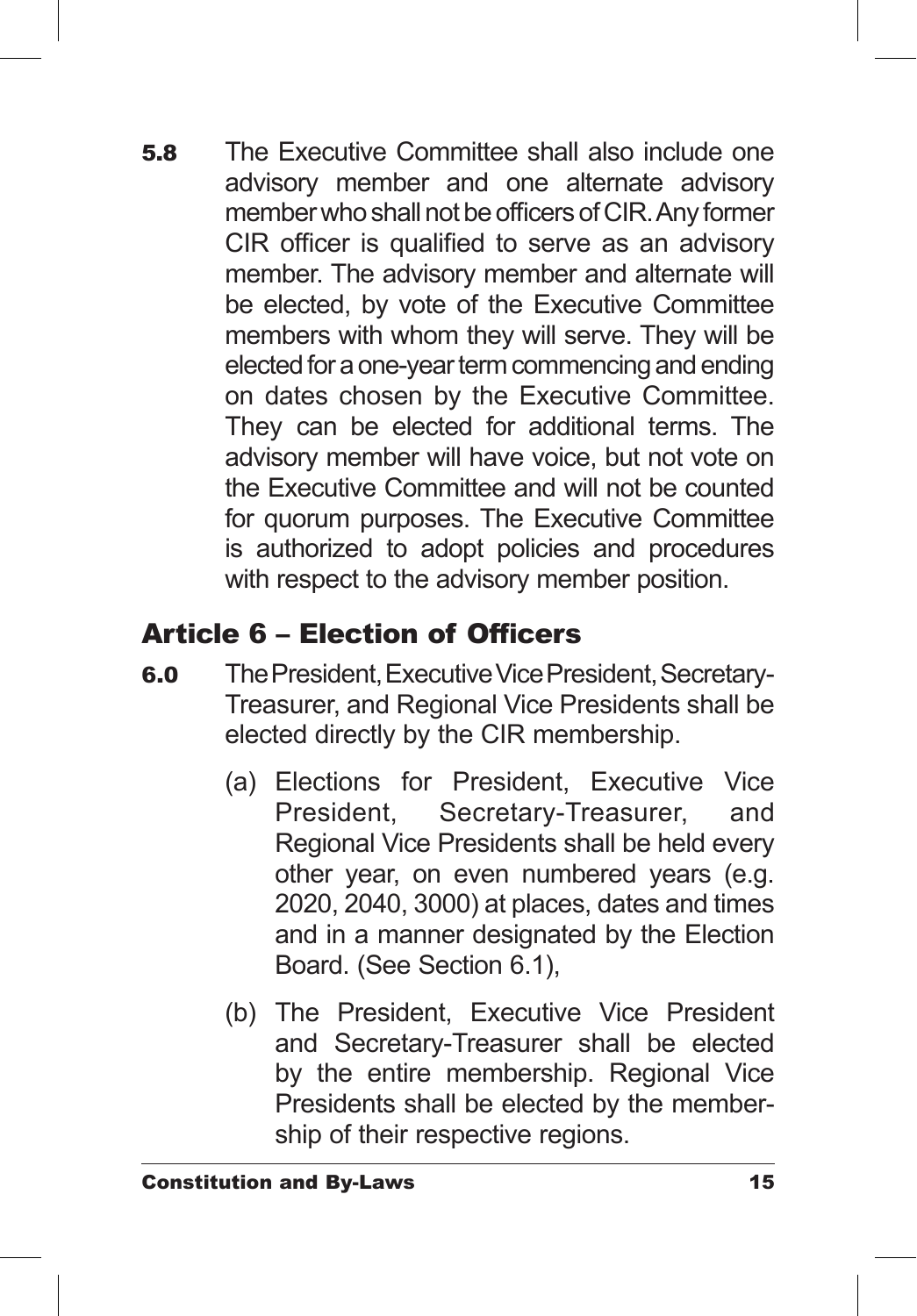- **6.1** (a) The Executive Committee shall appoint an Election Board. There shall be three Election Board members and one (1) alternate. The Executive Committee shall designate one member as chair of the Board. No Election Board member can be a candidate for any office in the election.
	- (b) The Election Board shall conduct and supervise the nomination and election of candidates in accordance with the provisions of this Constitution. The Election Board shall adopt rules for the nomination and election process. The Election Board may recommend to the Executive Committee that a professional organization be hired to conduct the election.
	- (c) The Election Board shall decide the eligibility of candidates. The Election Board's decision is appealable as described in Section 6.4.
	- (d) In the event of a contested election, the Election Board shall provide for secret ballot election preceded by a notice of election mailed to each member at his or her last known home address not less than fifteen (15) days prior to the election.
	- (e) The Election Board shall meet promptly after the election and announce the results.
	- (f) The Election Board shall hear and decide all objections to the conduct of the elections. All such objections must be received by the Board in writing within three (3) days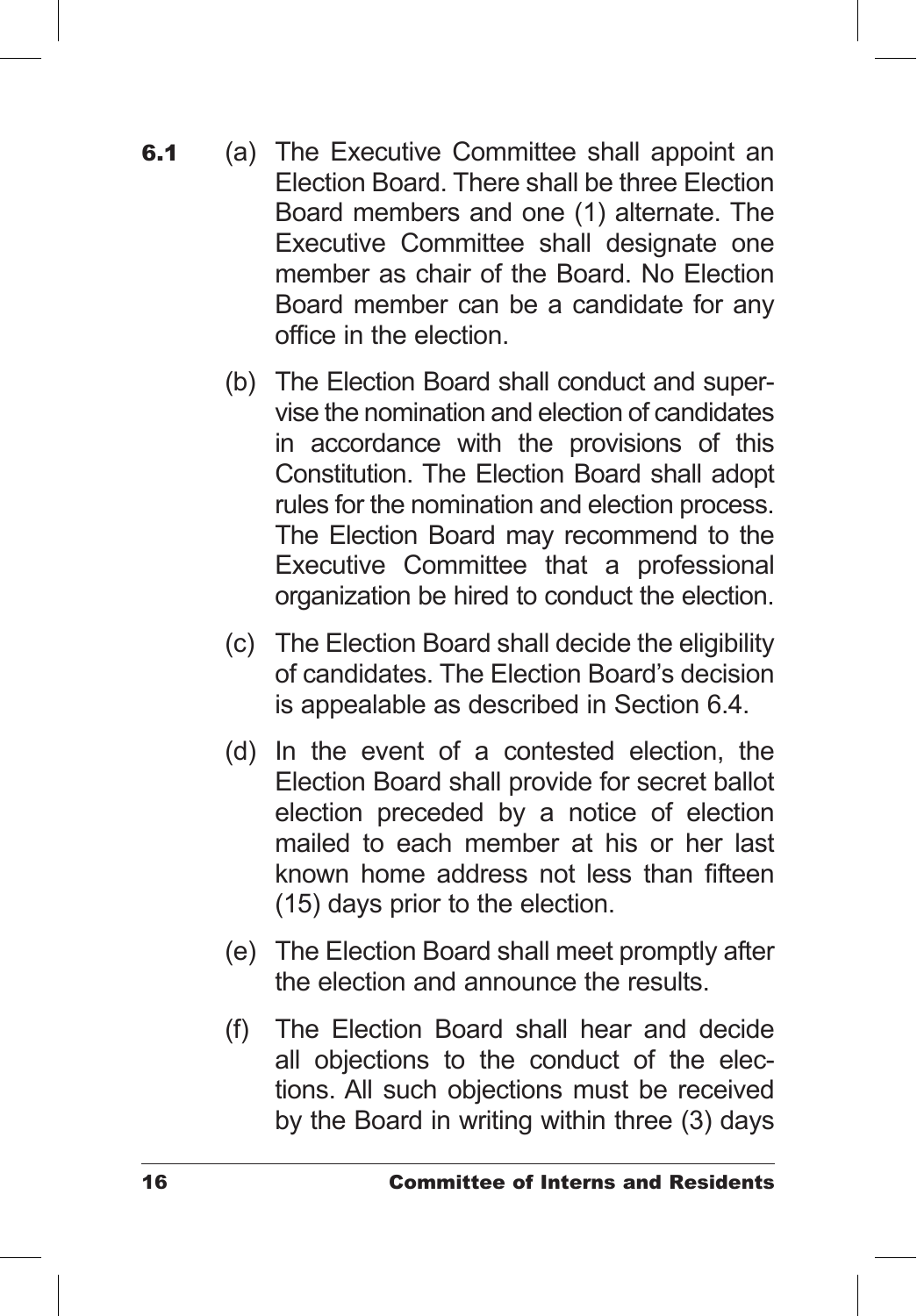after the election has been conducted. The Election Board's decision is appealable as described in Section 6.4.

- (g) The Election Board shall preserve the ballots and all other records pertaining to the election for a period of no less than a year.
- 6.2 (a) The Election Board will determine the date that petitions are available. The Election Board will provide for timely notice of nominations in a reasonable manner to inform members of the offices to be filled and the time, place, and form for submitting nominations. Petitions will be provided promptly to any member in good standing who contacts the Election Board and requests a petition. Petitions must be returned to the Election Board on a date set by the Election Board. Only petitions distributed by the Election Board or exact copies thereof will be considered valid.
	- (b) Members in continuous good standing for at least six (6) months prior to the deadline for nominations who (i) will be serving as housestaff officers for the next residency year; (ii) are serving as housestaff officers for the current residency year; or (iii) are serving as CIR officers during the current residency year, shall be eligible to stand for election as a CIR officer. However, in no event shall their term of office extend more than two (2) years after the conclusion of their residency or fellowship program.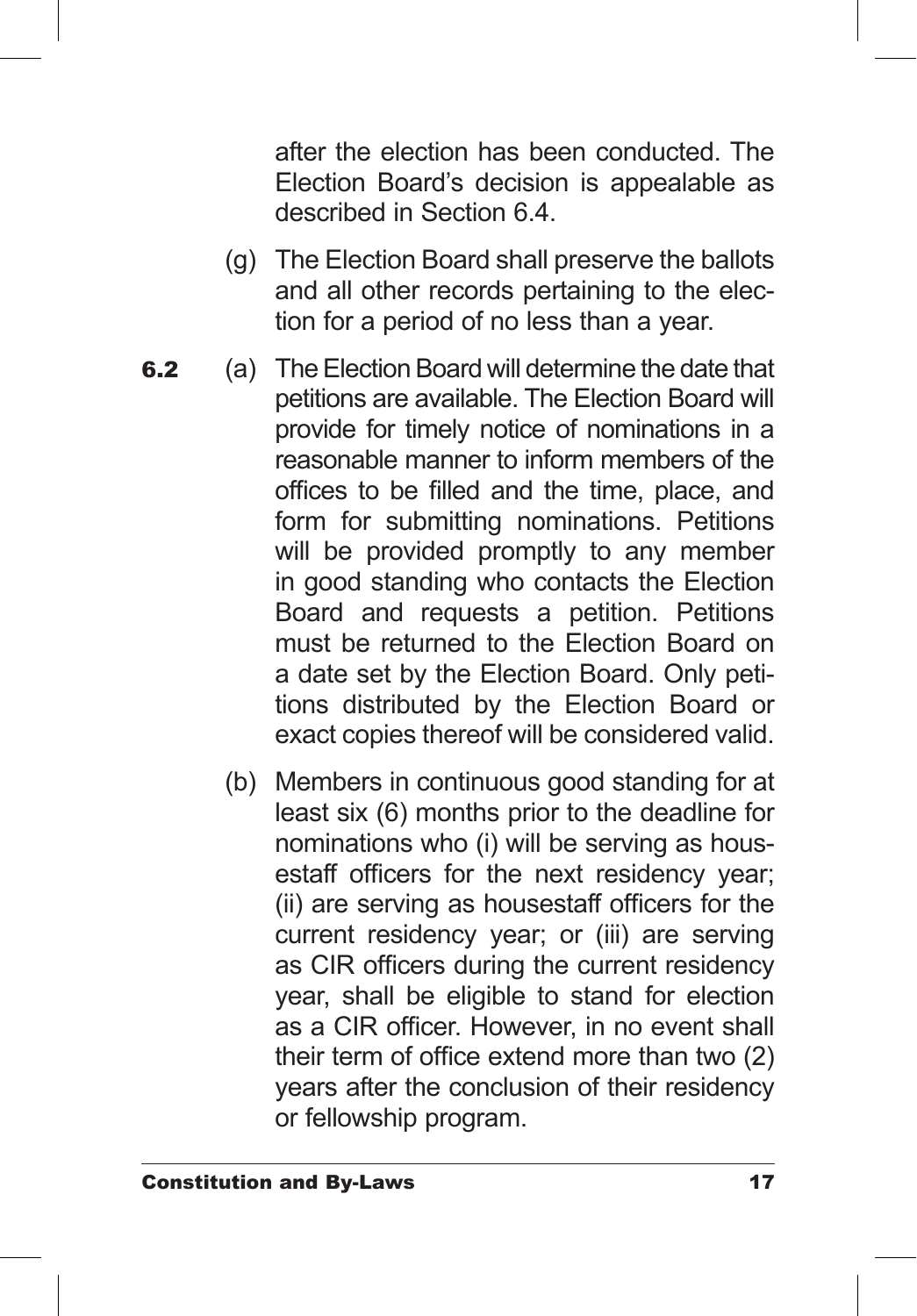If a person eligible to stand for election under the preceding paragraph is running for Regional Vice President, they must run for said Vice President position in the CIR Region in which they will be working in the next residency year. If said person will not be working in a specific CIR Region, they are only eligible to run for Vice President from the New York Region.

- (c) Nominating petitions of candidates for President, Executive Vice President, or Secretary-Treasurer shall require the signatures, printed names and identification by hospital of no less than 200 members in good standing from a minimum of four regions, with at least ten signatures from each of four regions.
- (d) A nominating petition for a candidate for Regional Vice President shall require the signatures, printed names and identification by hospital of no less than 25 members in good standing of the appropriate region. In a region with two (2) or more hospitals, a petition must have at least two (2) signatures from a hospital in the region other than the hospital in which the candidate is employed.
- (e) No individual may be a candidate for more than one office.
- 6.3 (a) Any group of candidates may appear on the ballot as a slate. The group of candidates shall submit a written request to the Election Board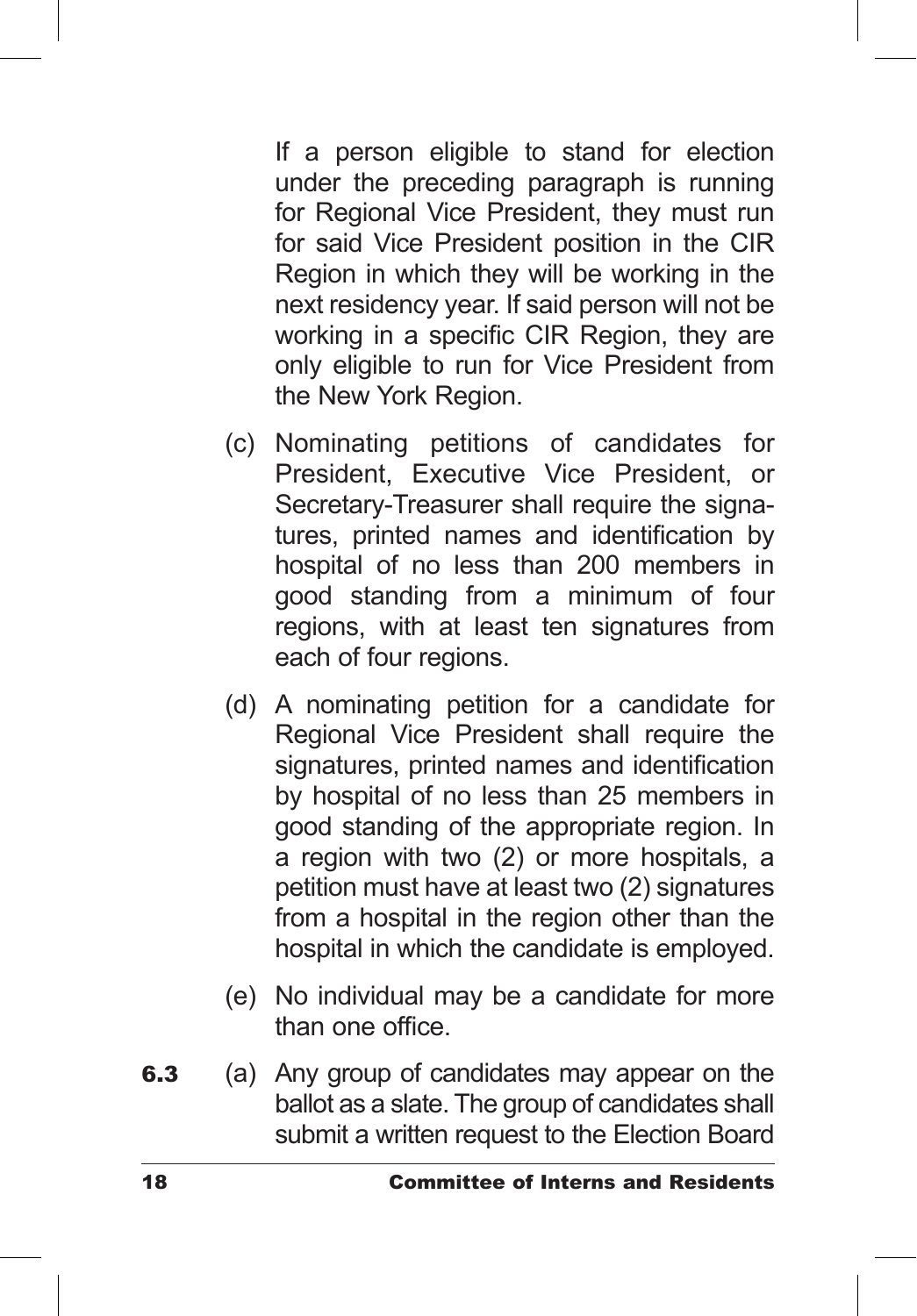to appear on the ballot as a slate on a date set by the Election Board. The request shall include the proposed name of the slate, the names of the slate members and identification of the office for which each is running. The name of the slate may not be so similar to a name selected by another slate as to mislead. Candidates may not be on more than one slate. An Election Board decision on slates is appealable as described in Section 6.4.

- (b) The ballot shall provide a space or box so that one vote may be cast for all candidates appearing under an approved slate. In addition, each slate candidate shall have printed opposite his or her name, a space or box in which an individual vote for him or her may be cast and recorded. In the event of a conflict, a vote cast for a slate shall override a vote for an individual candidate.
- 6.4 Any and all appeals from decisions of the Election Board shall be deemed waived unless made in writing and filed with the CIR President within three (3) days of service of the decision. All timely appeals shall be considered and decided by the Executive Committee and its decision shall be final and binding.
- **6.5** (a) Elections shall be conducted by secret ballot.
	- (b) The candidate for the position of President, Executive Vice President, or Secretary-Treasurer who receives the highest number of votes cast shall be declared elected.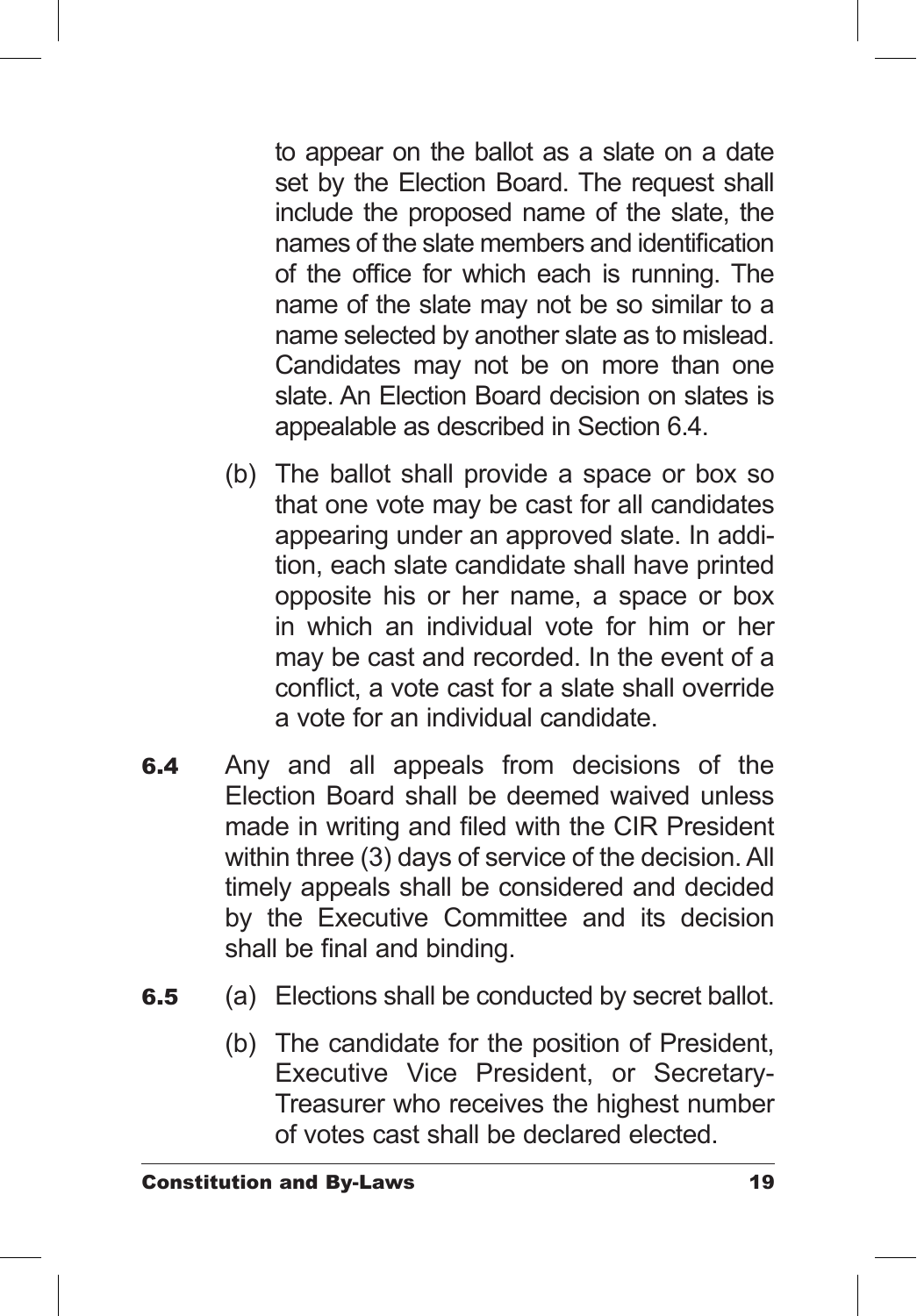- (c) The candidates for the positions of Regional Vice President who receive the highest number of votes cast in that Region shall be declared elected.
- 6.5.1 After the nominations period is closed, if there is only one candidate for an office, the chairperson of the Election Board shall cast one ballot for the unopposed candidate. The candidate shall then be declared duly elected. If an entire slate is unopposed the chairperson of the Election Board shall cast one ballot for the unopposed slate.
- **6.6** The newly elected President, Executive Vice President, Secretary-Treasurer, and Regional Vice Presidents shall be installed and immediately assume office after the Election Board certifies that they have been properly elected.
- 6.7 (a) CIR Officers shall not in any official capacity discriminate in favor of any candidate. They shall not advocate the election or defeat of any candidate in any printed statement purporting to be the official or authorized views of the organization. They shall not use the monies or other property of CIR for any such purpose.
	- (b) This section shall not preclude any member holding office from exercising his or her democratic right to participate as an individual in any election in which he or she is a candidate or in any other election campaign.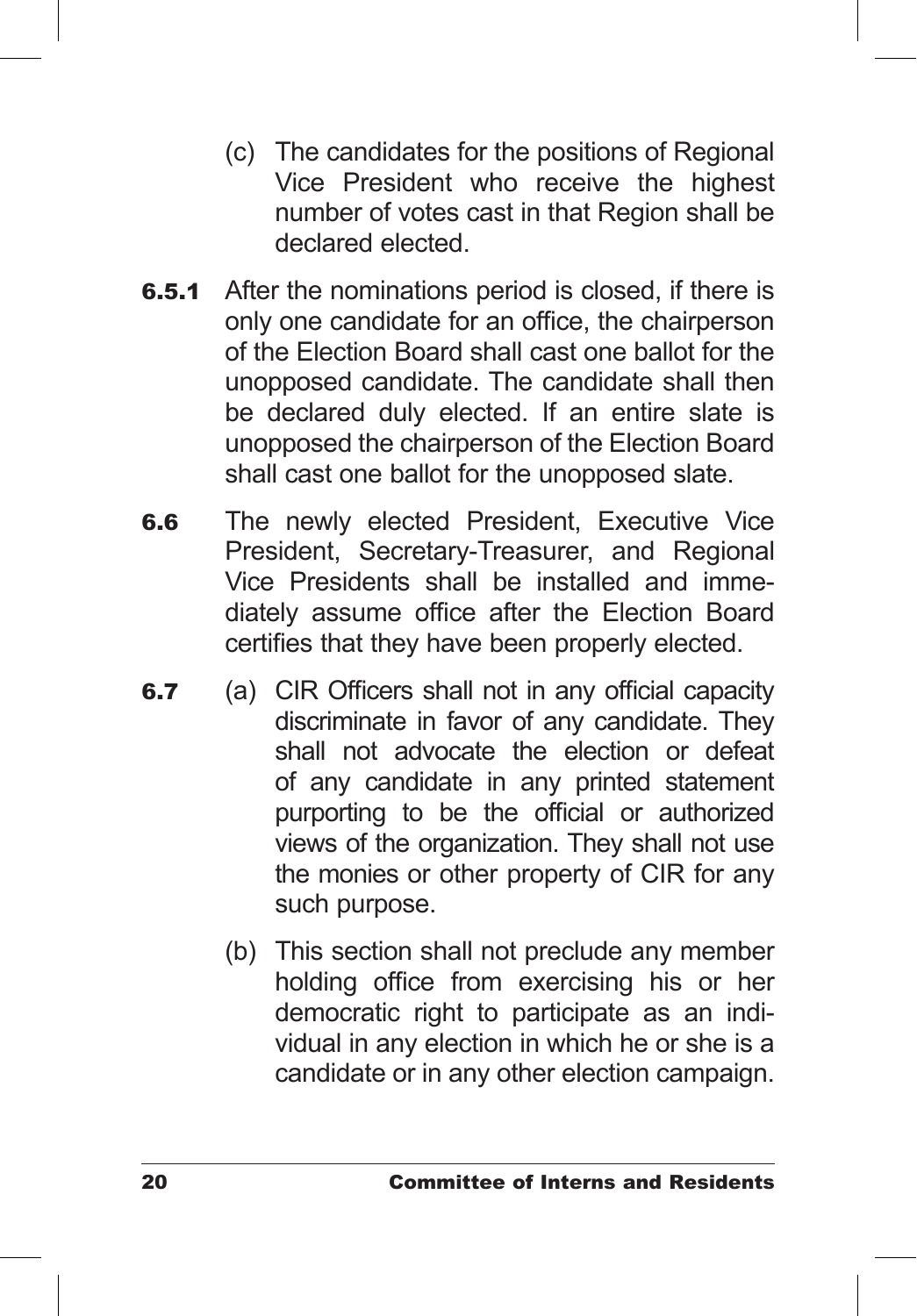- (c) This section shall not preclude CIR, in contested elections, from distributing to the membership statements submitted by nominated candidates for office. Each nominated candidate will have the opportunity to have a one-page communication sent by CIR to members eligible to vote for the candidate. Nominated candidates who are part of a slate may pool their space (i.e., a 12 candidate slate is entitled to a 12 page communication). Such campaign communication must be received by the Election Board on a date set by the Election Board.
- (d) In addition to the distribution provided for in section (c) above, each candidate shall be permitted a reasonable opportunity to have campaign literature distributed to the membership by CIR at the candidate's expense. CIR need not distribute any candidate's campaign literature unless the candidate is willing to pay in advance for the costs of such distribution. CIR shall exercise all reasonable efforts to insure that each candidate's campaign literature is processed and distributed in a complete and prompt manner. CIR may not censor, regulate, or alter the contents of any candidate's campaign literature. The Election Board shall be responsible for adopting procedures for complying with candidate requests for distribution of literature.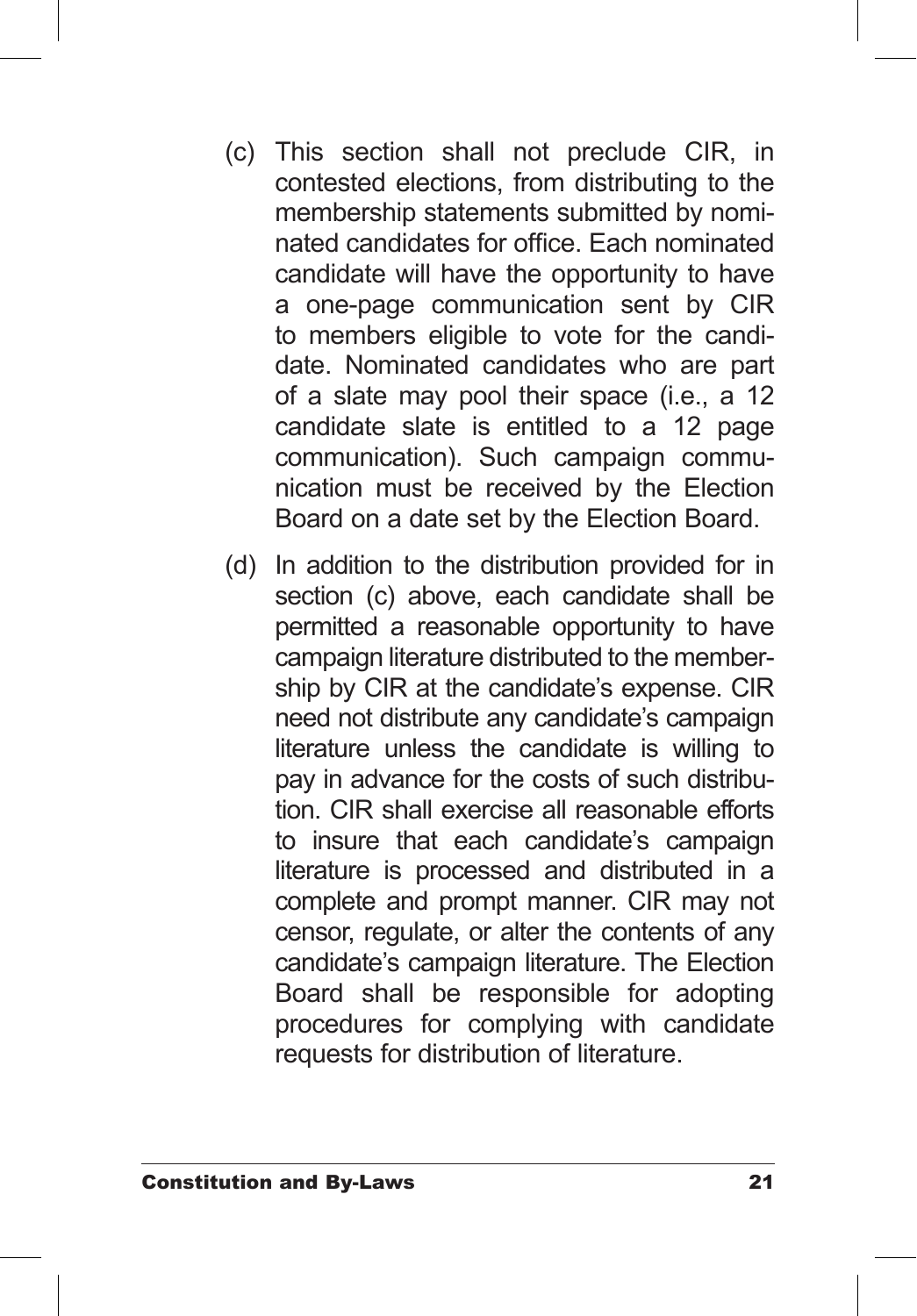- **6.8** No candidate shall accept or use any contributions or other things of value received from any employers, or representative of an employer. An employer includes any entity which employs individuals, whether or not they are members of CIR. Nothing herein shall be interpreted to prohibit receipt of contributions from members of CIR.
- 6.9 No write-in votes shall be permitted or counted in any election under Article 6 of this Constitution.

# Article 7 – Dues

7.0 CIR dues may not be raised unless all members in good standing are provided with the opportunity to vote on the proposed raise in dues in a secret ballot election, and a majority of members in good standing voting, cast ballots in favor of the proposed raise in dues. Written notice of the proposed raise and the secret ballot election must be provided to the membership of CIR at least thirty (30) days prior to the vote.

# Article 8 – Finances

- 8.0 All monies and instruments of value of CIR shall be deposited in the name of and to the credit of CIR.
- 8.1 All checks on any bank or depository shall be paid in the name of CIR and checks shall be signed by the President, Secretary-Treasurer, and Executive Director, and such other person as appointed by the Executive Committee from time to time, pursuant to Section 5.7.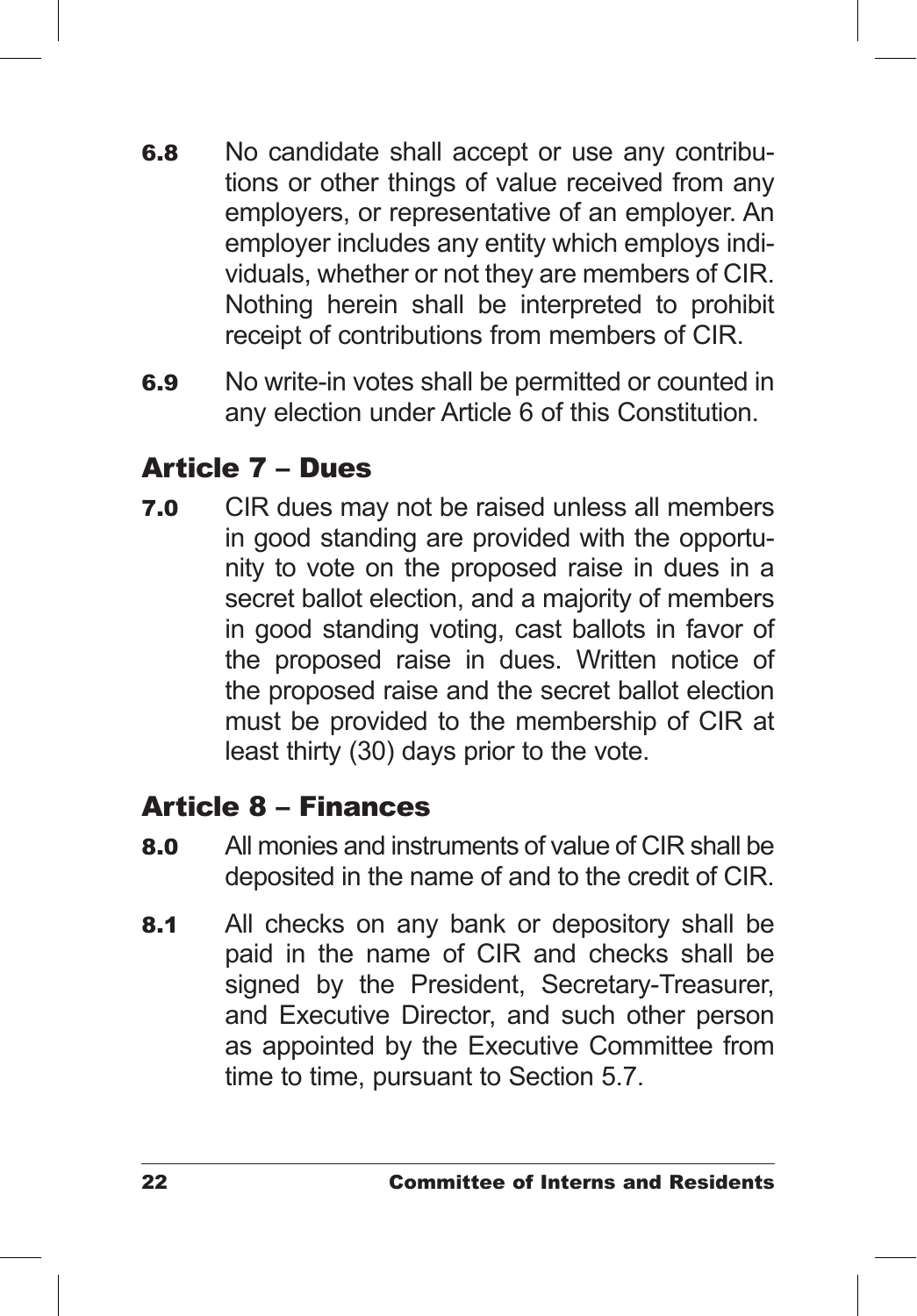8.2 In advance of the fiscal year, the Executive Director shall submit a proposed annual budget to the Executive Committee for approval. If approved, the Executive Committee shall submit the proposed budget to the House of Delegates for approval. The Executive Committee may from time to time make such modifications in the budget as it deems necessary, subject to review by the House of Delegates.

# Article 9 – Executive Director

- **9.0** The Executive Director is in charge of the administration of CIR including the responsibility to manage its affairs, represent CIR, and carry out the decisions of the House of Delegates and Executive Committee.
- **9.1** The Executive Director has the authority to hire, fire, promote, set salaries and other terms and conditions of work, discipline, supervise, assign, and direct staff as well as retain professional and consultant services. No individual Executive Committee member or delegate may assign or direct staff.
- **9.2** The Executive Director shall give reports to the Executive Committee and House of Delegates on his/her activities. In advance of each fiscal year, the Executive Director shall prepare and submit a budget pursuant to Section 8.2.
- **9.3** The President or the Executive Director shall sign all collective bargaining agreements approved by the local chapter unless the contract violates the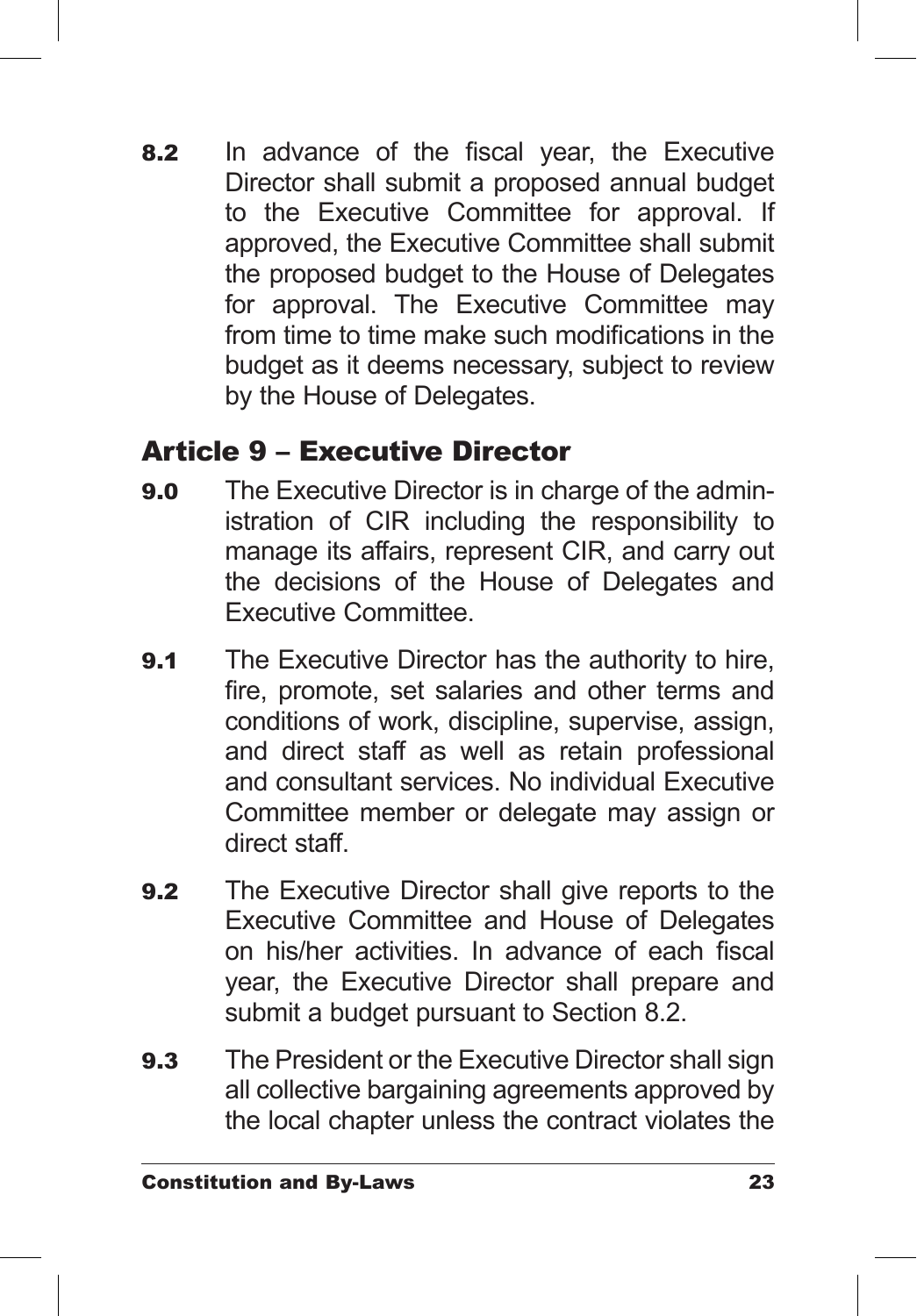Constitution or undermines CIR standards. The local chapter may appeal any adverse decision to the Executive Committee.

- 9.4 The Executive Director shall be an ex-officio member with voice but without vote at all meetings of the House of Delegates and Executive Committee. S/he may serve as trustee for any funds associated with CIR. S/he shall have the authority to sign checks, contracts, approvals for expenditures, and other official documents of CIR. The Executive Director shall carry out other duties and acts as the Executive Committee or House of Delegates may direct.
- **9.5** The Executive Director's term of service, compensation, benefits and conditions shall be set by the Executive Committee in an employment contract which shall also include the method and conditions of reappointment or non-renewal at the end of the specified period. The Executive Director shall be selected and appointed pursuant to Sections 4.1.5 and 5.1.5. The process for removal of an Executive Director prior to the end of a contract term shall be pursuant to the terms of the Executive Director's employment contract, and any recommendation for removal by the Executive Committee or vote to remove by the House of Delegates shall be pursuant to Sections 4.1.8 and 5.1.6.
- 9.6 Notwithstanding anything in Article 3, the Executive Director shall be eligible for membership in CIR, as an Administrative Member, which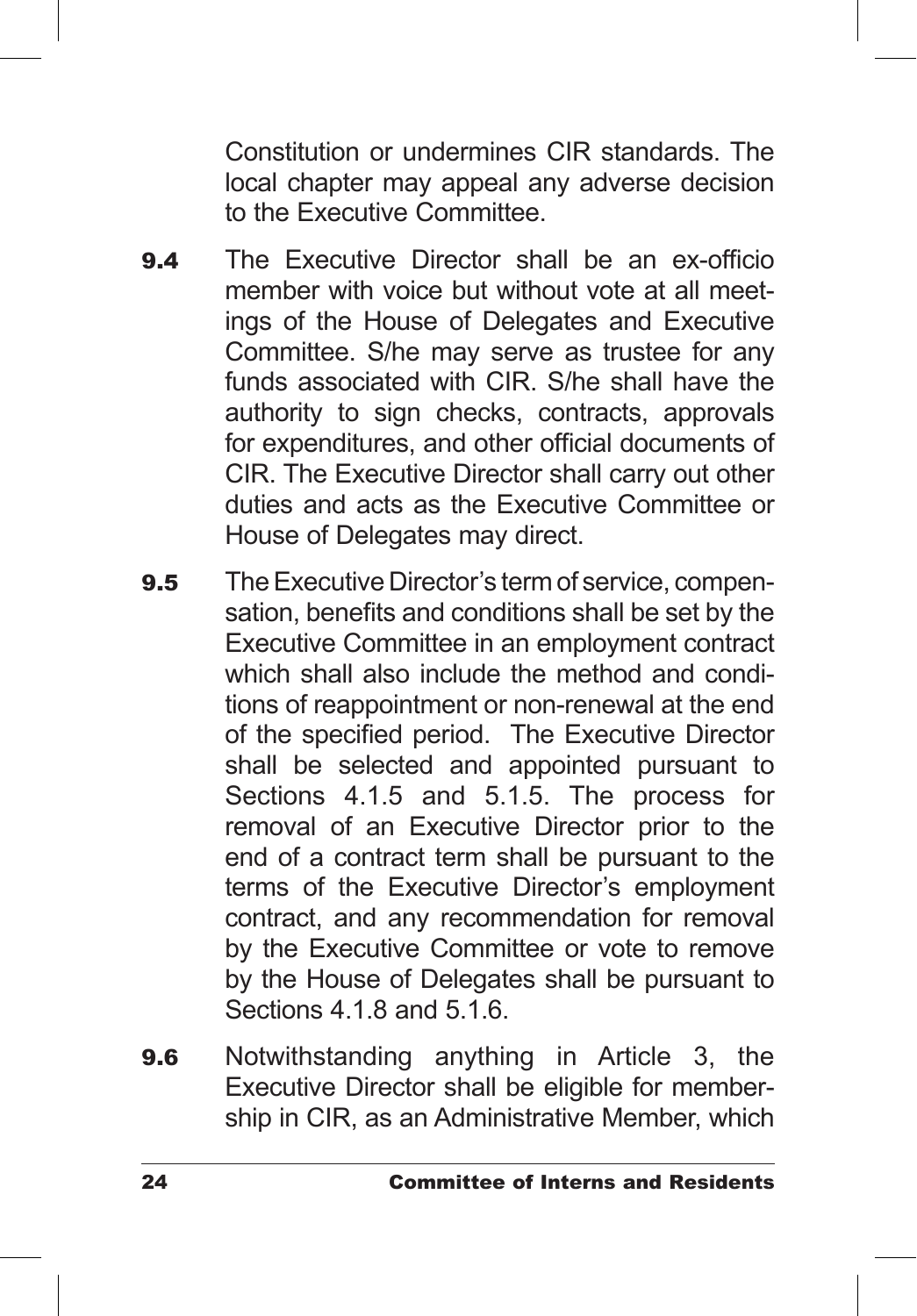position shall be without voting privileges or eligibility to run for CIR office, and may serve as delegate and represent CIR in such other bodies as the Executive Committee may designate. Dues shall be submitted in accordance with any applicable minimum requirements.

## Article 10 – Amendments

10.0 Every amendment to this Constitution or modification to its Bylaws shall be initiated by the Executive Committee or, by submission to the Executive Committee of a proposition in writing signed by ten percent (10%) of the delegates. Notice shall be sent to the delegates of the substance of the proposed amendment, the Executive Committee's recommendation, and the date of the meeting at which the House of Delegates shall vote on the proposed amendment. The notice shall be sent at least thirty (30) days prior to such meeting. Two-thirds (2/3) of the votes cast at such meeting shall be necessary for the adoption of any amendment to the Constitution, and a majority of the votes shall be necessary to modify the Bylaws. At the meeting where there will be a vote on an amendment to this Constitution, a quorum shall be thirty percent (30%) of the delegates.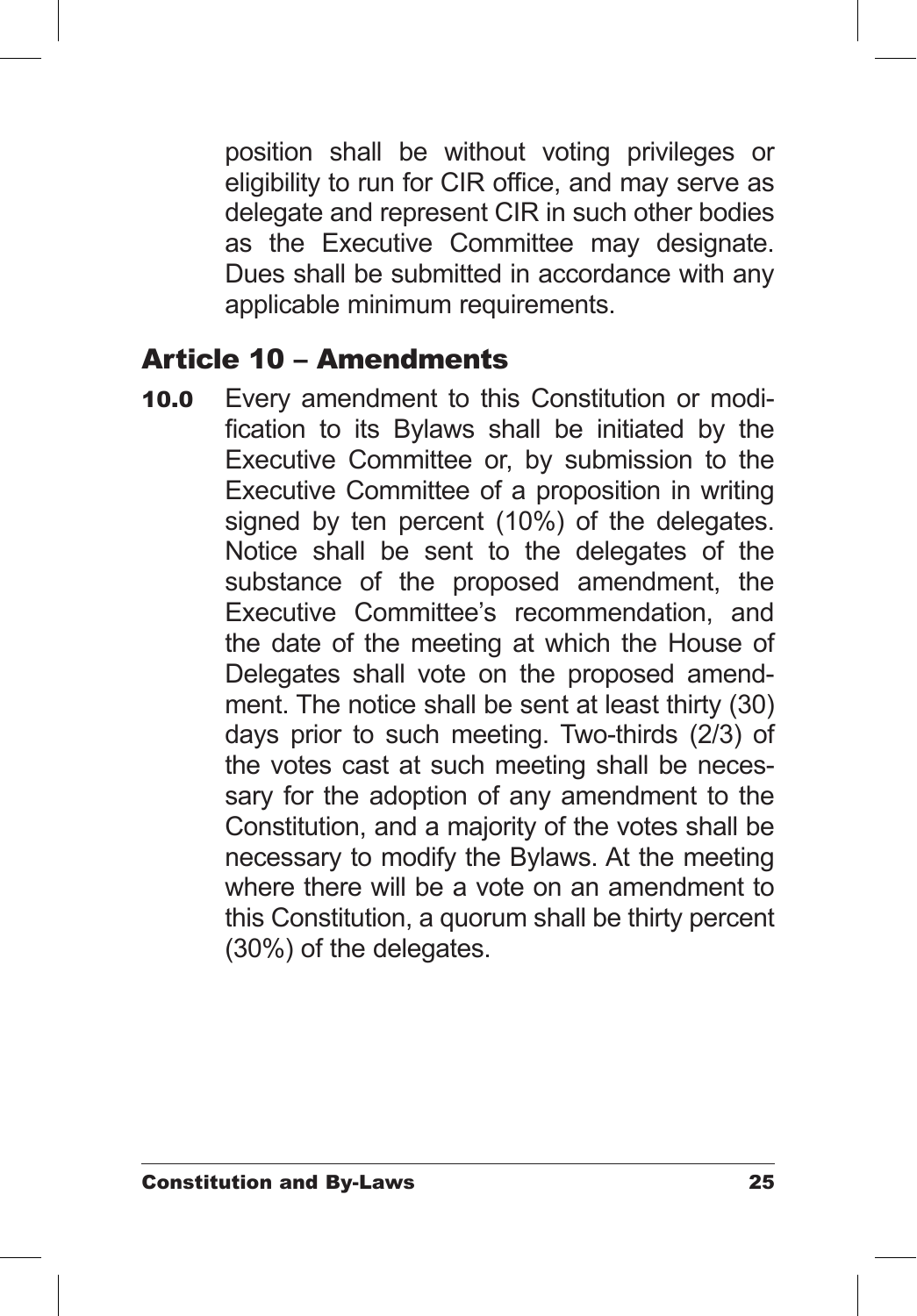# By-Laws

- 1. A President of CIR who works full-time for CIR shall receive the same salary and benefits as received by the CIR Executive Director plus \$1.00.
- **2.** The CIR President shall determine, subject to review by the House of Delegates, the rules of procedure and the agenda of meetings of the House of Delegates, Executive Committee, and CIR.
- **3.** The CIR President shall have the authority to convene such regional or statewide meetings as may be necessary to conduct the affairs of CIR.
- 4. If a chapter decides to elect a Chapter President, then this office shall be filled, consistent with Section 3.8 of the Constitution, by either (i) designating, prior to delegate elections, one of the delegate positions as "Delegate/ Chapter President"; (ii) after voting for delegates, voting again to select from among the delegates, the Chapter President; or (iii) any other method approved by the Executive Committee.
- 5. Regions are as follows:

 Florida **Massachusetts**  New Jersey/Washington, D.C. New Mexico New York – Private New York – Public Northern California Southern California Southern California – UC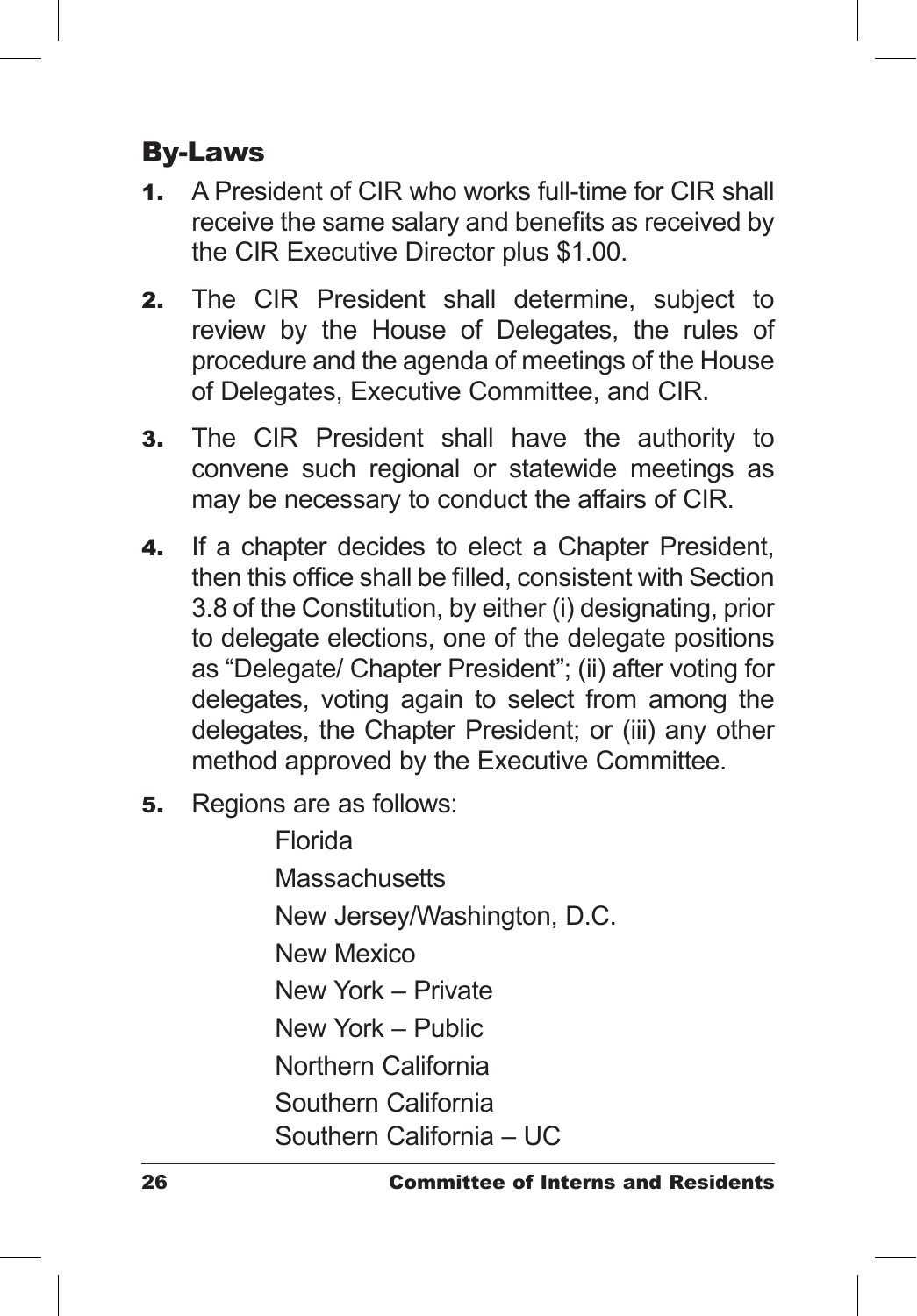- (a) New regions may be established by the Executive Committee, subject to approval by the House of Delegates.
- (b) Every chapter shall be part of a region.
- (c) For the purpose of regional Vice-President apportionment, a region with fewer than 500 housestaff officers shall be combined with another region, as determined by the Executive Committee.
- 6. The Executive Committee may adopt policies, procedures and regulations to implement the establishment of the associate member classification of membership subject to the guidelines of the International Union. The Executive Committee may create or terminate Chapters of Associate Members.
	- (a) An associate member must not be employed by an employer for which CIR is the recognized bargaining agent.
	- (b) Associate members shall have those rights granted to them by the Executive Committee
	- (c) Associate members shall pay dues at a rate set by the Executive Committee.
	- (d) An associate member shall not be eligible to hold office or vote in officer elections.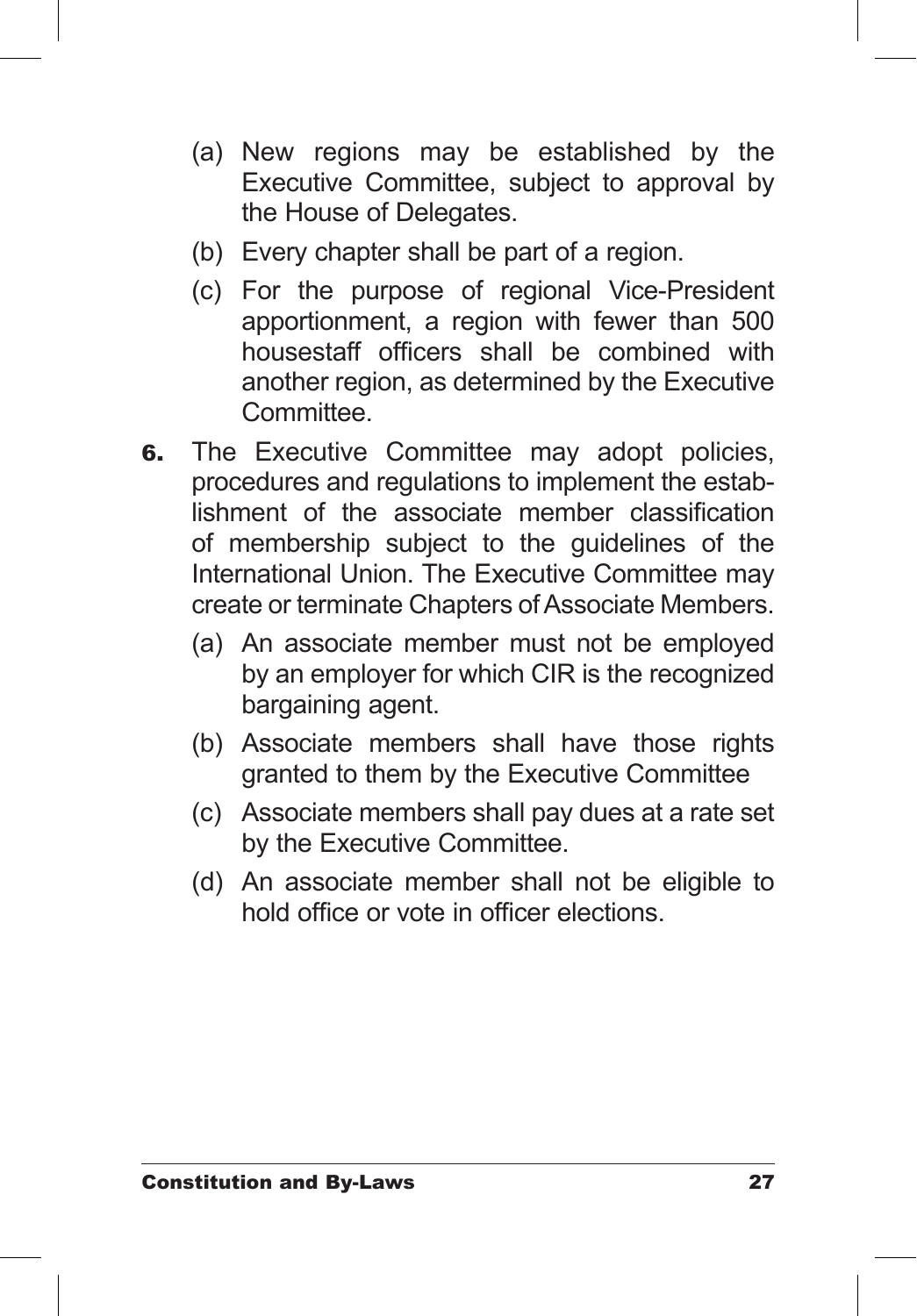## SEIU CODE OF ETHICS AND CONFLICT OF INTEREST POLICY PART A: PREAMBLE

The Service Employees International Union (SEIU) believes in the dignity and worth of all workers. We have dedicated ourselves to improving the lives of workers and their families and to creating a more just and humane society. We are committed to pursuing justice for all, and in particular to bringing economic and social justice to those most exploited in our community. To achieve our mission, we must develop highly trained and motivated leaders at every level of the Union who reflect the membership in all of its diversity.

Union members place tremendous trust in their leaders. SEIU elected officers and managers owe not just fiduciary obligations to union members; given the moral purpose of our mission, SEIU leaders owe members the highest level of ethical behavior in the exercise of all leadership decisions and financial dealings on members' behalf. Members have a right to proper stewardship over union funds and transparency in the expenditure of union dues. Misuse and inappropriate use of resources or leadership authority undermine the confidence members have in the Union and weaken it. Corruption in all forms will not be tolerated in SEIU. This *Code of Ethics and Conflict of Interest Policy* (the "Code" or "SEIU Code") strengthens the Union's ethics rules of conduct, organizational practices and enforcement standards and thus enhances the Union's ability to accomplish its important mission.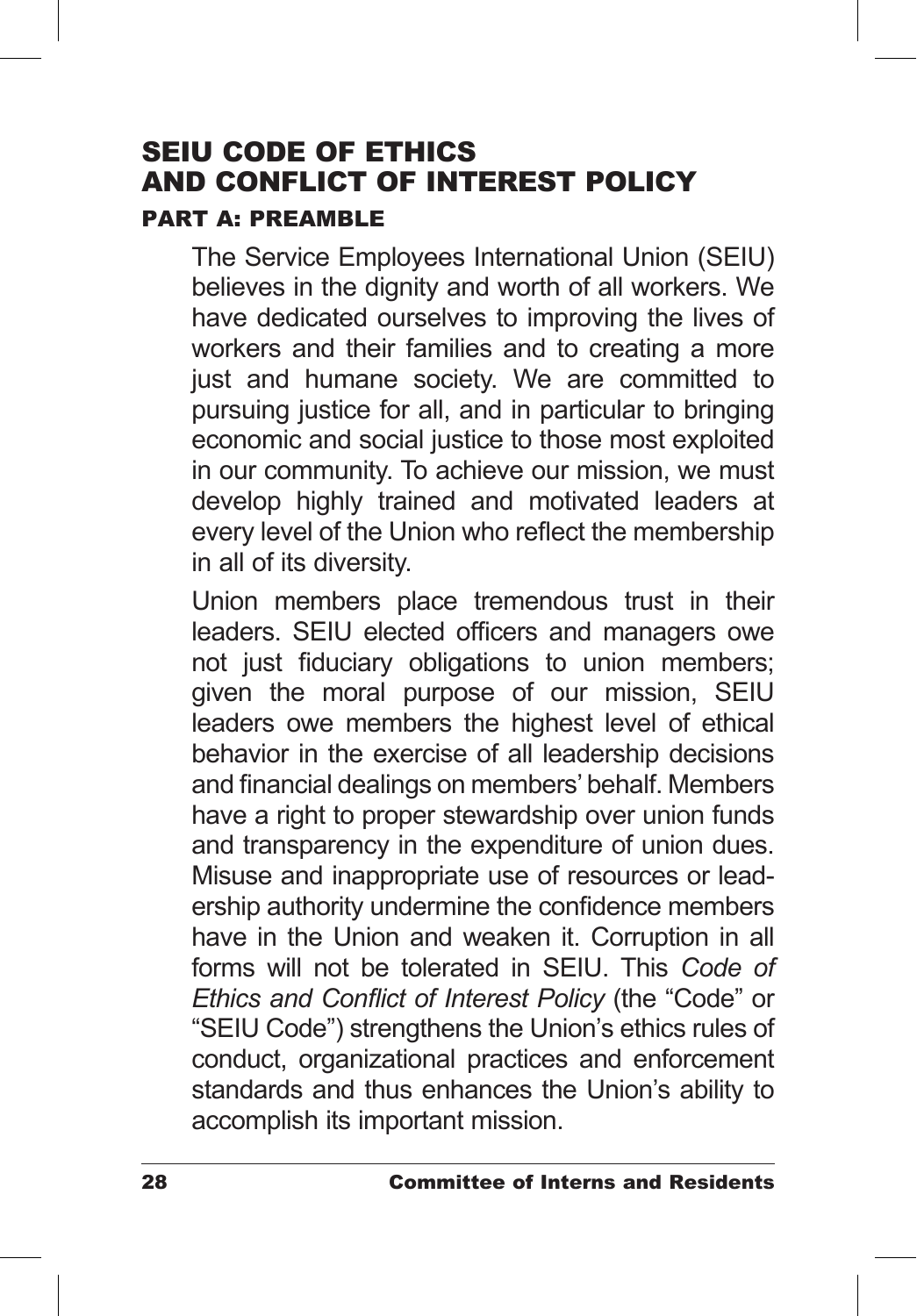We recognize that no code of ethics can prevent some individuals from violating ethical standards of behavior. We also know that the SEIU Code is not sufficient in itself to sustain an ethical culture throughout the Union. To accomplish the goals for which this Code has been created, we must establish systems of accountability for all elected leaders and staff. These systems must include appropriate checks and balances and internal operating procedures that minimize the opportunity for misuse or abuse, as well as the perception of either, in spending union funds and exercising decisionmaking authority. The systems also must include adequate provision for training on understanding and implementing this Code. More broadly, we emphasize the importance of the range of standards, practices, and values described in "A Strong Ethical Culture," Section A of the *SEIU Policies on Ethics and Standards* that were enacted with the Code in 2009.

In particular, SEIU is committed to providing meaningful paths for member involvement and participation in our Union. The SEIU Member Bill of Rights and Responsibilities in the Union is a significant source of SEIU members' rights and obligations. Its exclusive enforcement through the procedures set forth in Article XVII of the SEIU Constitution and Bylaws reflects a commitment to the democratic principles that have always governed SEIU. Article XVII's numerous protections against arbitrary or unlawful discipline of members also form an essential ingredient of the democratic life of the Union.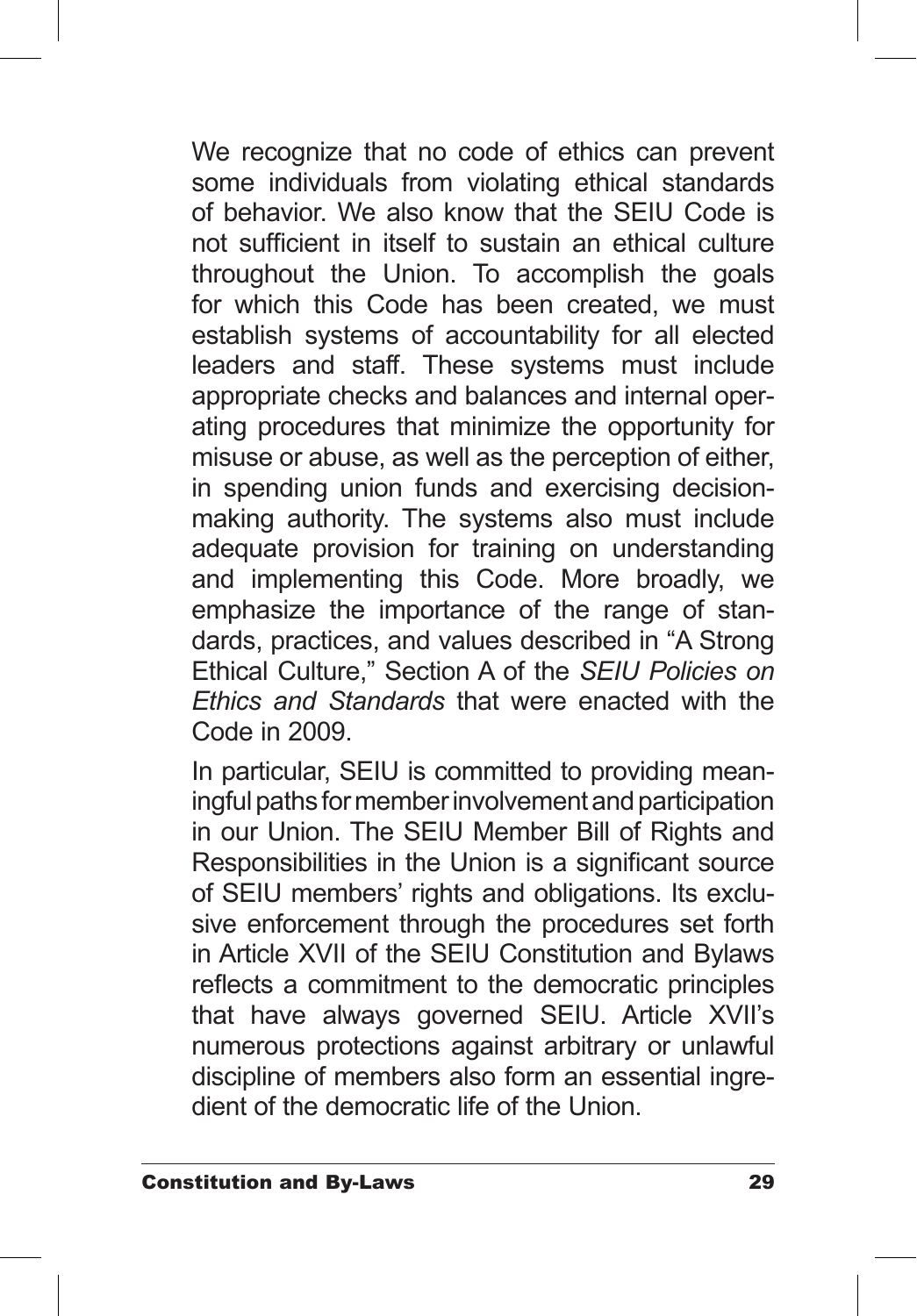Similarly, the requirement that Affiliates provide for regular meetings of the membership, set forth in Article XV, Section 5 of the Constitution, is another important element in the democratic functioning of SEIU. Finally, the provisions against discrimination and harassment on the basis of race, creed, color, religion, sex, gender expression, sexual orientation, national origin, citizenship status, marital status, ancestry, age and disability contained in Article III, Section 4 of the SEIU Constitution and in the Constitutions and Bylaws of Affiliates, the SEIU Anti-discrimination and Anti-Harassment Policy and Procedure, and similar policies of Affiliates forbid conduct in violation of SEIU's historic belief that our strength comes from our unity and diversity and that we must not be divided by forces of discrimination.

Individuals subject to this Code are expected to comply with State and Federal laws, the Constitution and Bylaws of SEIU and Affiliates, and the antidiscrimination and anti-harassment policies of SEIU and Affiliates as part and parcel of our commitment to sustaining an ethical culture and the highest standards of conduct throughout the Union. Violations of these laws and policies are ethical breaches; however, these violations should be addressed through avenues provided by the applicable laws and policies and not through the Code unless they also allege violations of this Code. In particular, the sole enforcement mechanism for matters covered by the SEIU or Affiliate Constitutions and Bylaws is that which is set forth in those documents, unless violations of this Code are also alleged. Finally, grievances that arise under collective bargaining agreements are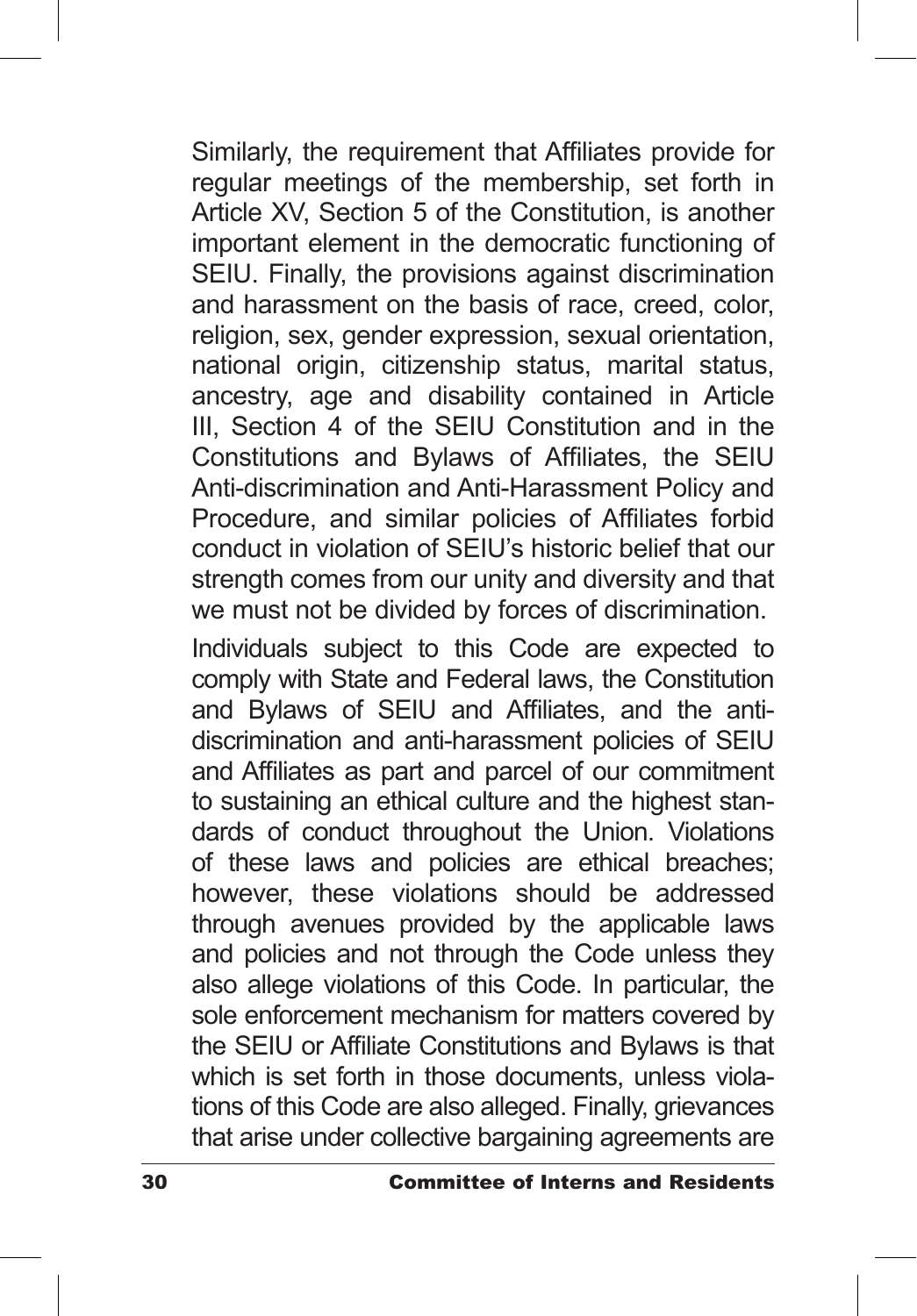excluded from enforcement under this Code unless they also allege violations of this Code.

The scope and standards of this Code are set forth in the following Sections.

#### SECTION 1. *Applicability to International Union.*

The SEIU Code is henceforth applicable in its entirety to all officers, executive board members and employees of SEIU. These individuals are referred to herein as "covered individuals." SEIU shall append or attach the Code in its entirety to its Constitution and Bylaws in its next and all future publications.

## SECTION 2. *Applicability to SEIU Affiliates.*

By enactment of the SEIU International Executive Board, the SEIU Code is applicable in its entirety to all officers, executive board members and employees of all affiliated bodies and local unions chartered by SEIU ("Affiliates" herein). These individuals are referred to herein as "covered individuals."

- (a) Each Affiliate shall ensure that the Code extends to all employees as soon as practicable but in no event later than the end of 2020.
- (b) Each Affiliate shall append or attach the Code in its entirety to its Constitution and Bylaws at its next and all future publications.
- (c) Wherever reference herein is made to SEIU or an SEIU program, department or position, the corresponding reference is to the particular Affiliate or its equivalent program, department or position.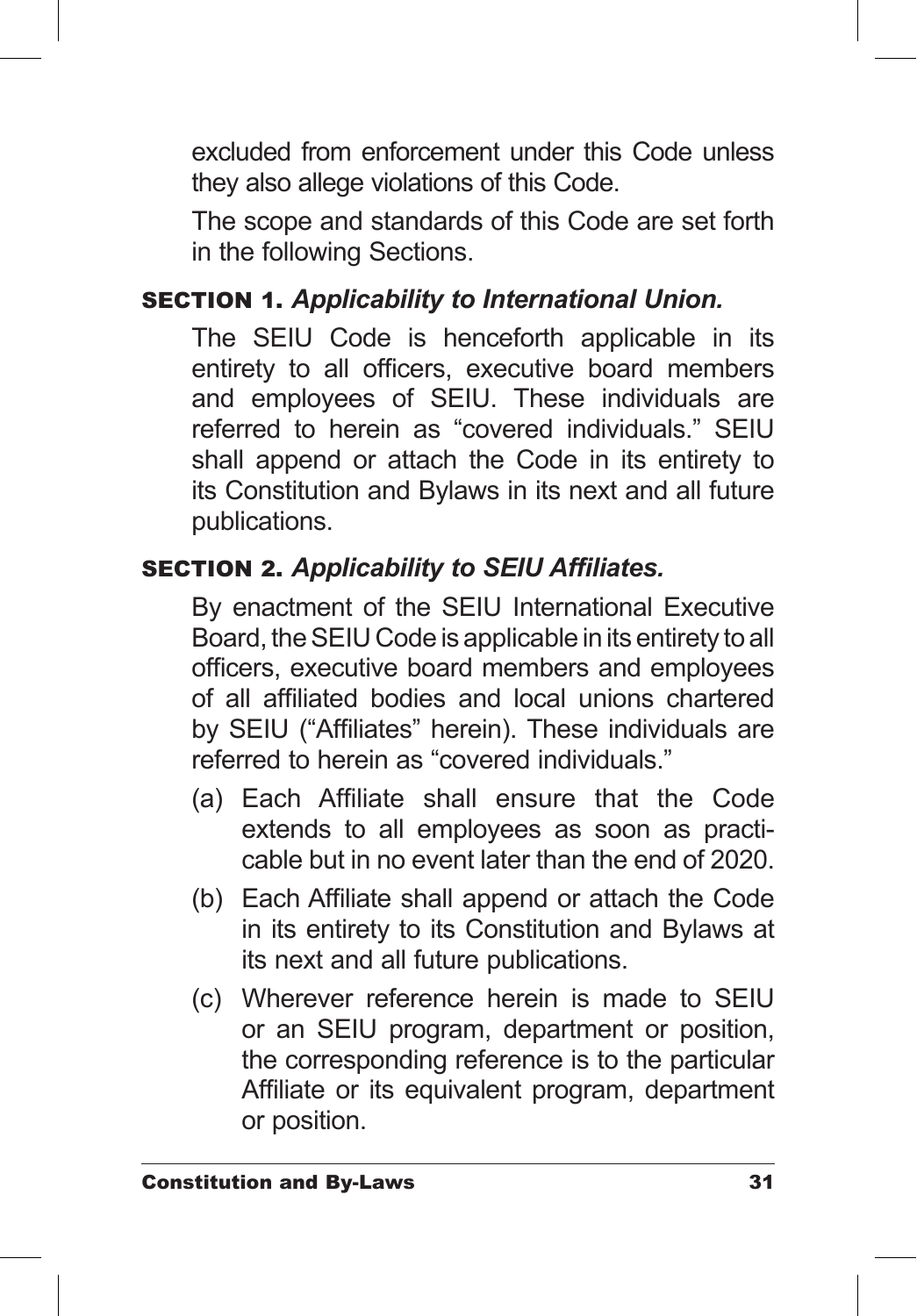- (d) Each Affiliate is responsible for enforcing the Code and educating its covered individuals on the Code in a manner consistent with the Code's terms, subject to assistance and oversight from SEIU.
- (e) The Code is not intended to restrain any Affiliate from adopting higher standards and best practices, subject to the approval of the SEIU Ethics Ombudsperson.

#### PART B: GENERAL OBLIGATIONS

#### SECTION 3. *Obligations of Covered Individuals.*

- (a) *Commitment to the Code*. SEIU and each Affiliate shall provide a copy of the Code to each covered individual. It is the duty and obligation of covered individuals to acknowledge annually that they have received a copy of this Code, that they have reviewed and understand it, and that they agree to comply with it.
- (b) *Duty of disclosure*. Covered individuals shall disclose to the SEIU Ethics Ombudsperson or the Affiliate Ethics Liaison, described in PART F of this Code, any conflict of interest or appearance of a conflict, which arises when their paramount duty to the interest of members is potentially compromised by a competing interest, including but not limited to an interest, relationship or transaction referenced in this Code. Actual, perceived and potential conflicts should be disclosed at the time that covered individuals become aware of them.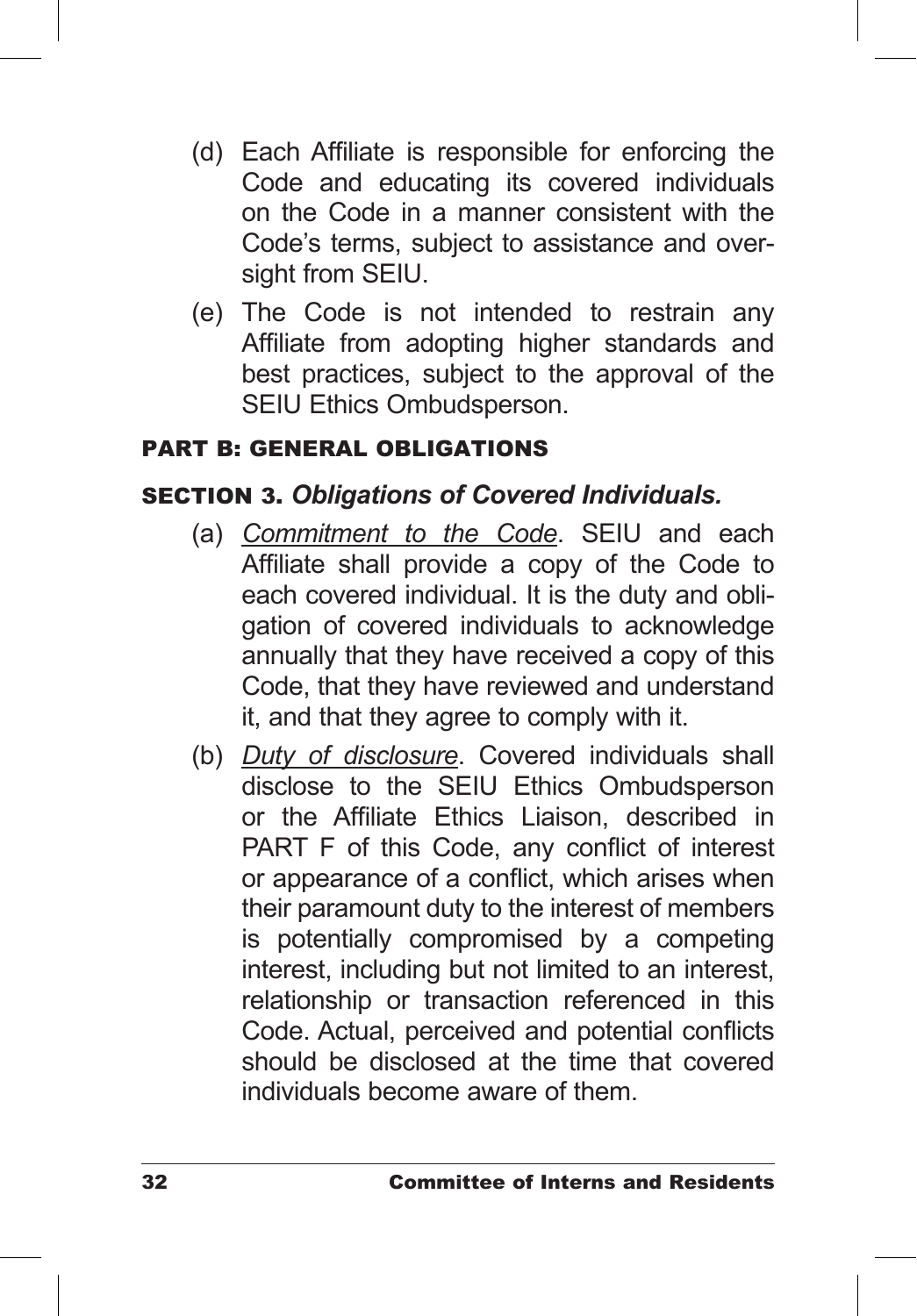(c) *Disqualification from service to SEIU or Affiliate*. No person shall serve as an officer or managerial employee of SEIU or any Affiliate who has been convicted of any felony involving the infliction of grievous bodily injury, or the abuse or misuse of such person's position or employment in a labor organization to seek or obtain illegal gain at the expense of the members, except for the limited exceptions set forth in applicable federal law.

#### PART C: BUSINESS AND FINANCIAL ACTIVITIES

#### SECTION 4. *General Duty to Protect Members' Funds; Members' Right to Examine Records.*

- (a) The assets and funds of a labor organization are held in trust for the benefit of the membership. Members are entitled to assurance that those assets and funds are expended for proper and appropriate purposes. The Union shall conduct its proprietary functions, including all contracts for purchase or sale or for the provision of significant services, in a manner consistent with this Code. All officers, executive board members and employees of SEIU and SEIU Affiliates, whether elected or appointed, have a trust and high fiduciary duty to honestly and faithfully serve the best interests of the membership.
- (b) Consistent with Section 201 of the Labor-Management Reporting and Disclosure Act, SEIU shall permit a member for just cause to examine any books, records and accounts necessary to verify SEIU's annual financial report under that section to the U.S. Department of Labor.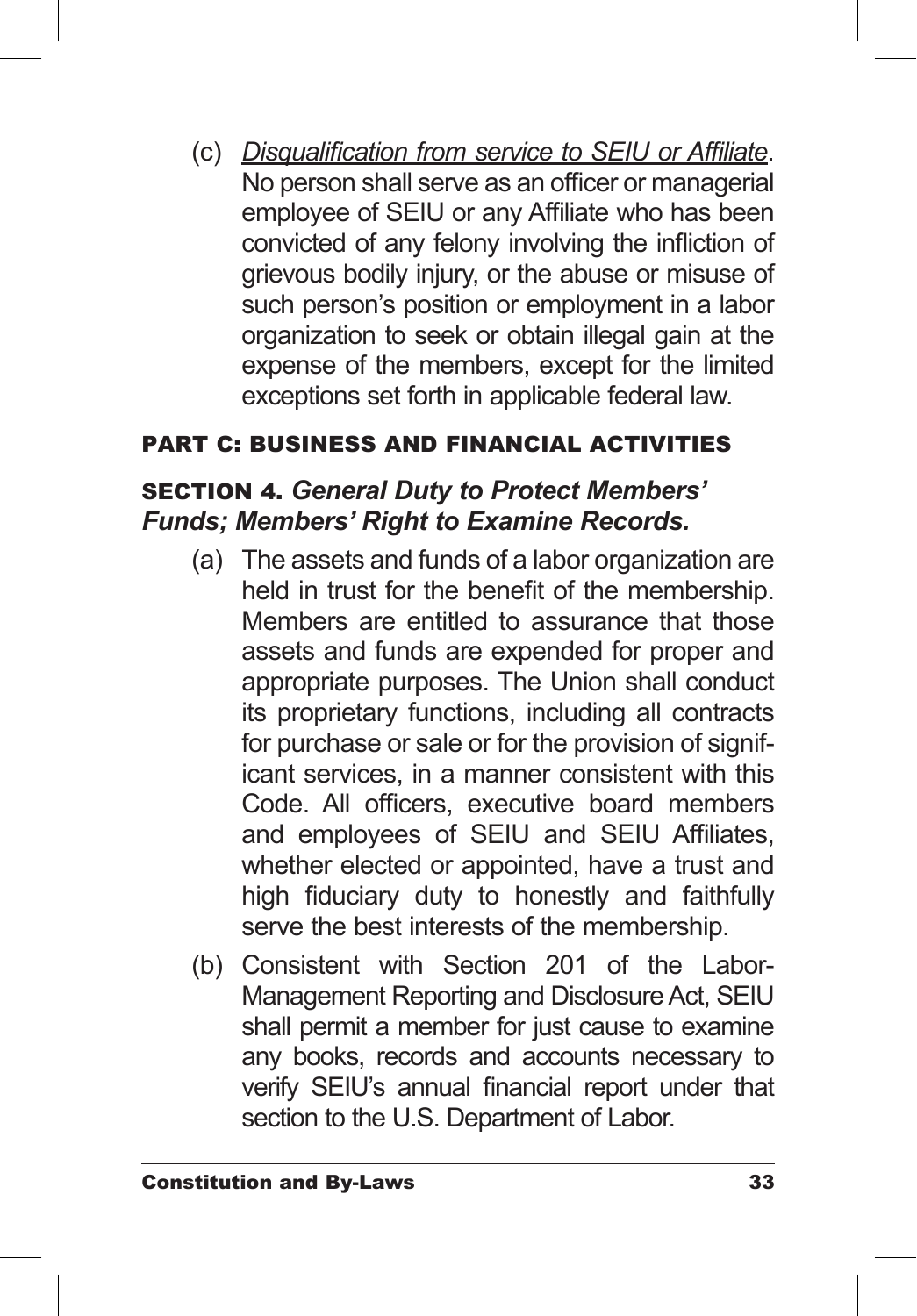(c) Affiliates comprised solely of members employed by government bodies shall permit a member to examine its financial report submitted to a state agency and, consistent with state law and for just cause, to examine any books, records and accounts necessary to verify the Affiliate's financial report.

## SECTION 5. *Prohibited Financial Interests and Transactions.*

Covered individuals shall not, to the best of their knowledge, have a substantial ownership or financial interest that conflicts with their fiduciary duty.

- (a) For purposes of these rules, a "substantial ownership or financial interest" is one which either contributes significantly to the individual's financial well-being or which enables the individual to significantly affect or influence the course of the business entity's decision-making.
- (b) A "substantial ownership or financial interest" does not include stock in a purchase plan, profit-sharing plan, employee stock ownership plan (ESOP) or blind trust. Nor does it prohibit covered individuals from owning, through a mutual fund or other similar investment vehicle, the publicly traded shares of any employer with which SEIU or an Affiliate engages in collective bargaining or does business or which SEIU or an Affiliate seeks to organize, provided that all transactions affecting such interests are consistent with rates and terms established by the open market.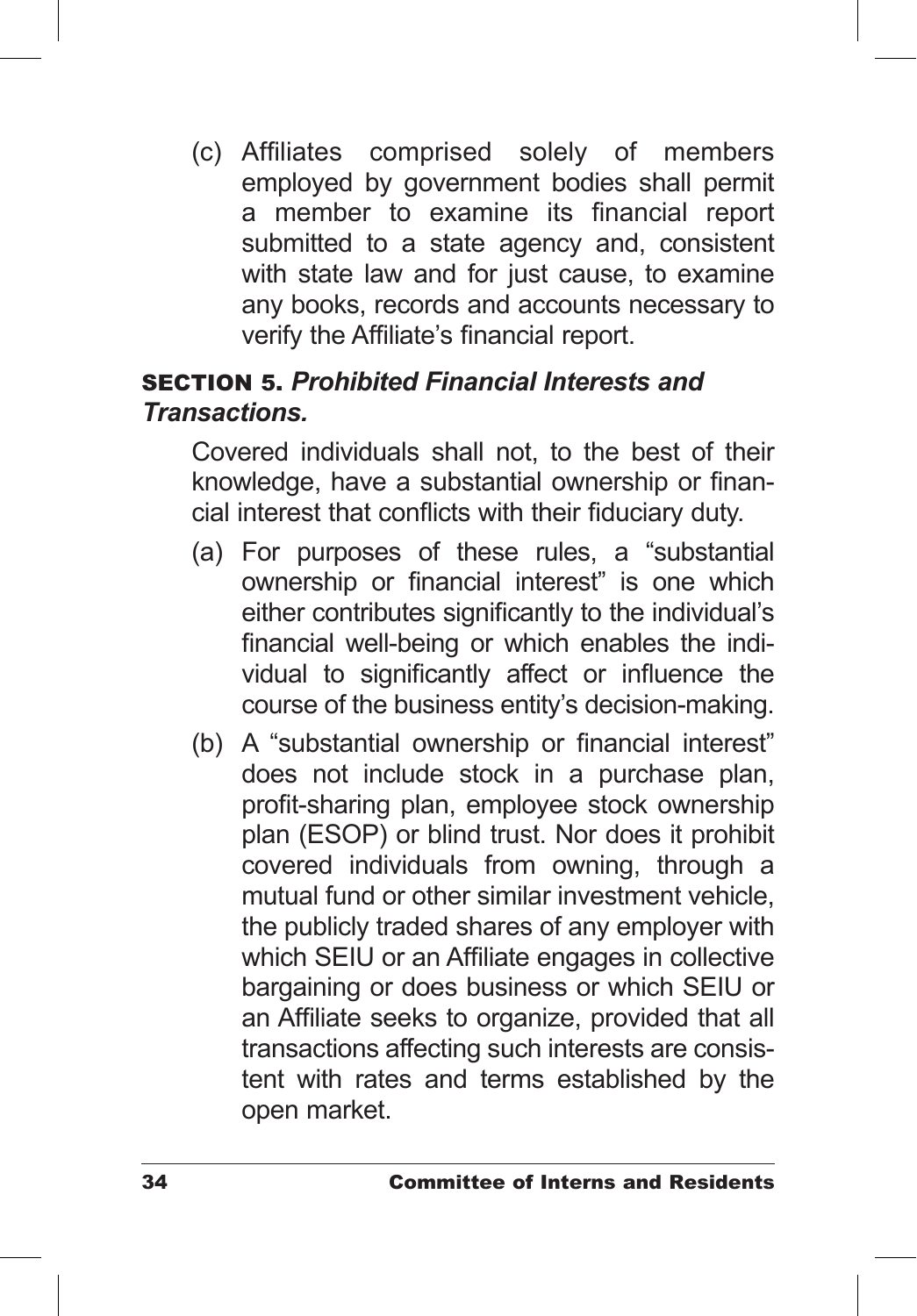- (c) It is not permissible for any covered individual to:
	- (1) Knowingly have a substantial ownership or financial interest in any entity that engages in collective bargaining with SEIU or any of its Affiliates;
	- (2) Make or attempt to influence or participate in any way in a decision concerning the relations of SEIU or an Affiliate with a vendor, firm or other entity or individual in which the covered individual or his or her relative, spouse or business partner has a substantial ownership or financial interest; or
	- (3) Engage in any self-dealing transactions with SEIU or any of its Affiliates, such as buying property from or selling property to SEIU, without the informed approval of the International Secretary-Treasurer (or Affiliate Secretary-Treasurer, as applicable), obtained after full disclosure, including an independent appraisal of the fair market value of the property to be bought or sold.
- (d) To ensure compliance with this Section, covered individuals are required to disclose any interests, transactions or interests covered by this Section in accordance with Section 3(b) of this Code.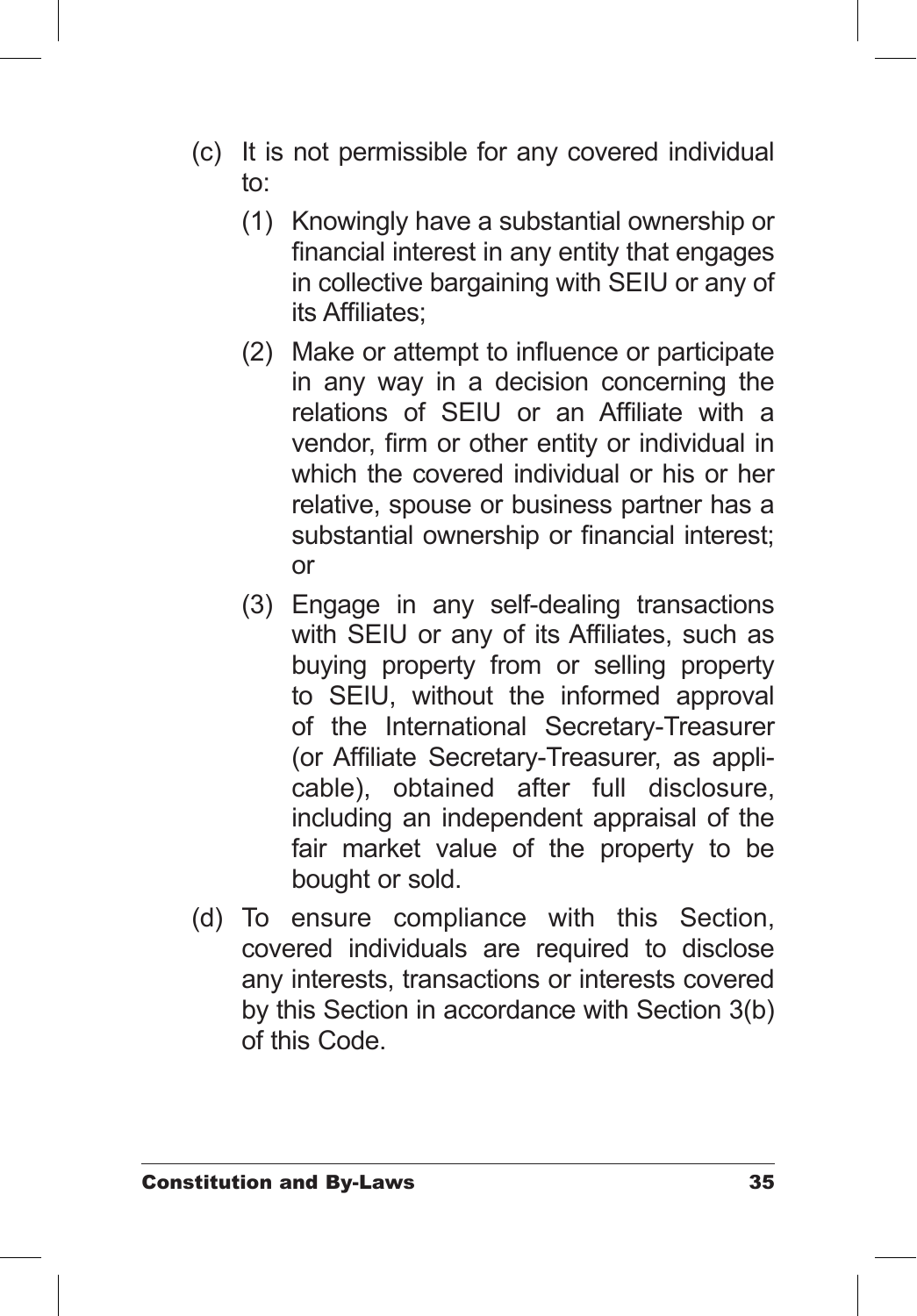## SECTION 6. *Payments and Gifts from Employers, Vendors and Members.*

- (a) Covered individuals shall not knowingly accept any payments, benefits or gifts of more than minimal financial value under the circumstances presented from any employer that engages or seeks to engage in collective bargaining with SEIU or an Affiliate, or from any business or professional firm that does business or seeks to do business with SEIU or an Affiliate.
	- (1) This Section does not extend to payments and benefits that are provided to covered individuals by prohibited employers as compensation for their primary and regular employment.
	- (2) This Section does not extend to work and services that covered individuals perform for prohibited employers or businesses on a part-time basis, through an arm's length transaction and for normal and customary pay for such work or services.
	- (3) This Section does not extend to participation in events hosted by public officials involving discussion of public policy matters.
	- (4) With respect to perishable items that are more than minimal but that are impracticable to return, such as food, it shall be considered compliance with this Section to discard such an item or place it in a common area for members and office staff to enjoy. If the gift is discarded or enjoyed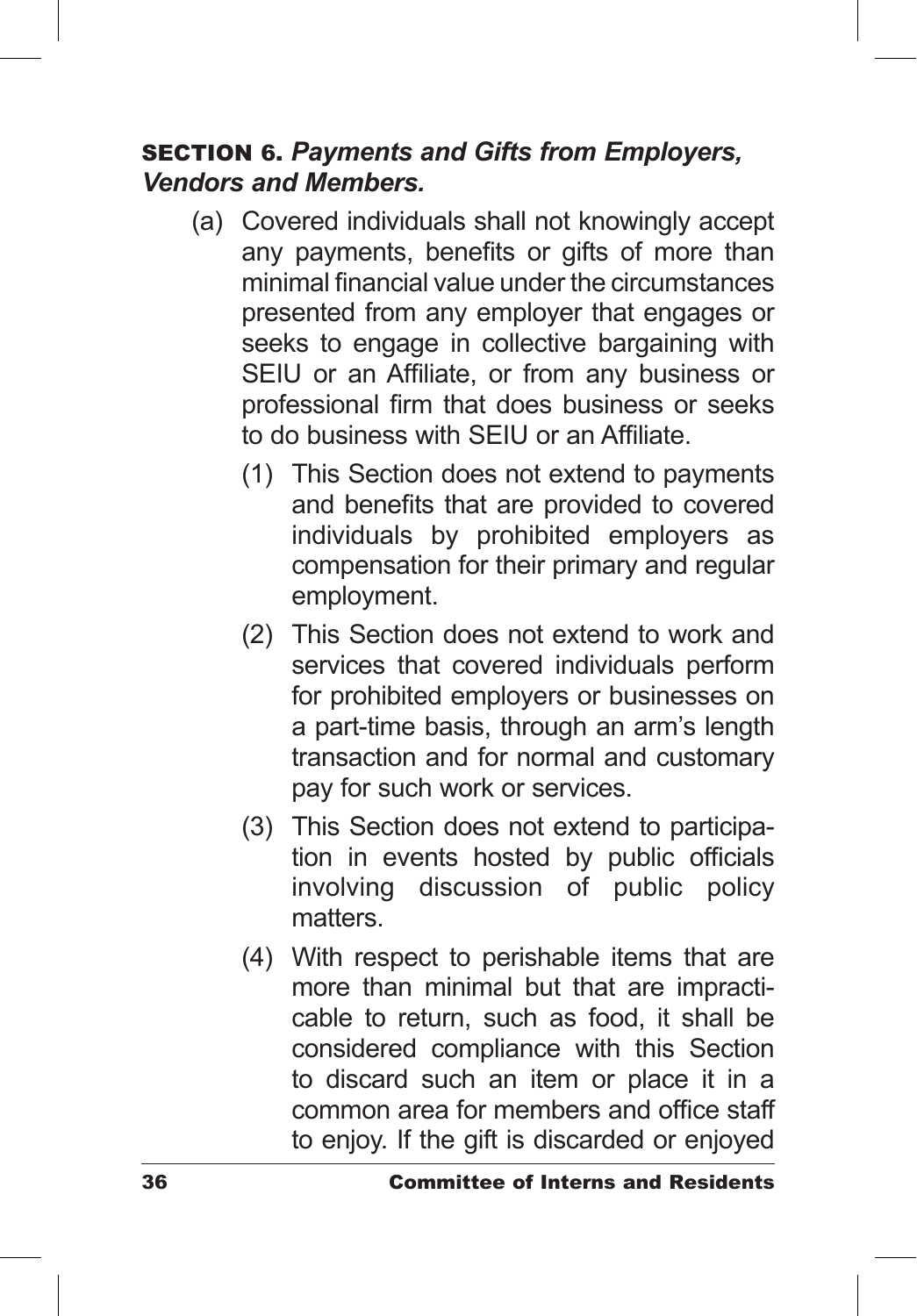communally, it is recommended that the giver should be advised of this disposition to dispel the appearance of any conflict of interest on the part of any covered individual and to discourage recurrence.

(b) Covered individuals shall not knowingly accept personal payments or gifts from any member, absent a personal relationship independent of the relationship between the Union and the member, other than a gift of minimal financial value. This provision does not apply to contributions to campaigns for union office made in accordance with the SEIU Constitution and Bylaws.

## SECTION 7. *Conversion of Union Funds and Property*

Covered individuals shall not use, convert or divert any funds or other property belonging to SEIU to such individual's personal benefit or advantage.

## SECTION 8. *Applicability to Third Parties.*

The principles of this Code apply to those investments and activities of third parties that amount to a subterfuge to conceal the financial interests of SEIU officers or employees or to circumvent the standards of this Code.

# SECTION 9. *Certain Loans Prohibited.*

SEIU shall not make loans to any officer or employee, or to any of their family members, that at any time exceed \$2,000 in total indebtedness on the part of such officer, employee or family member.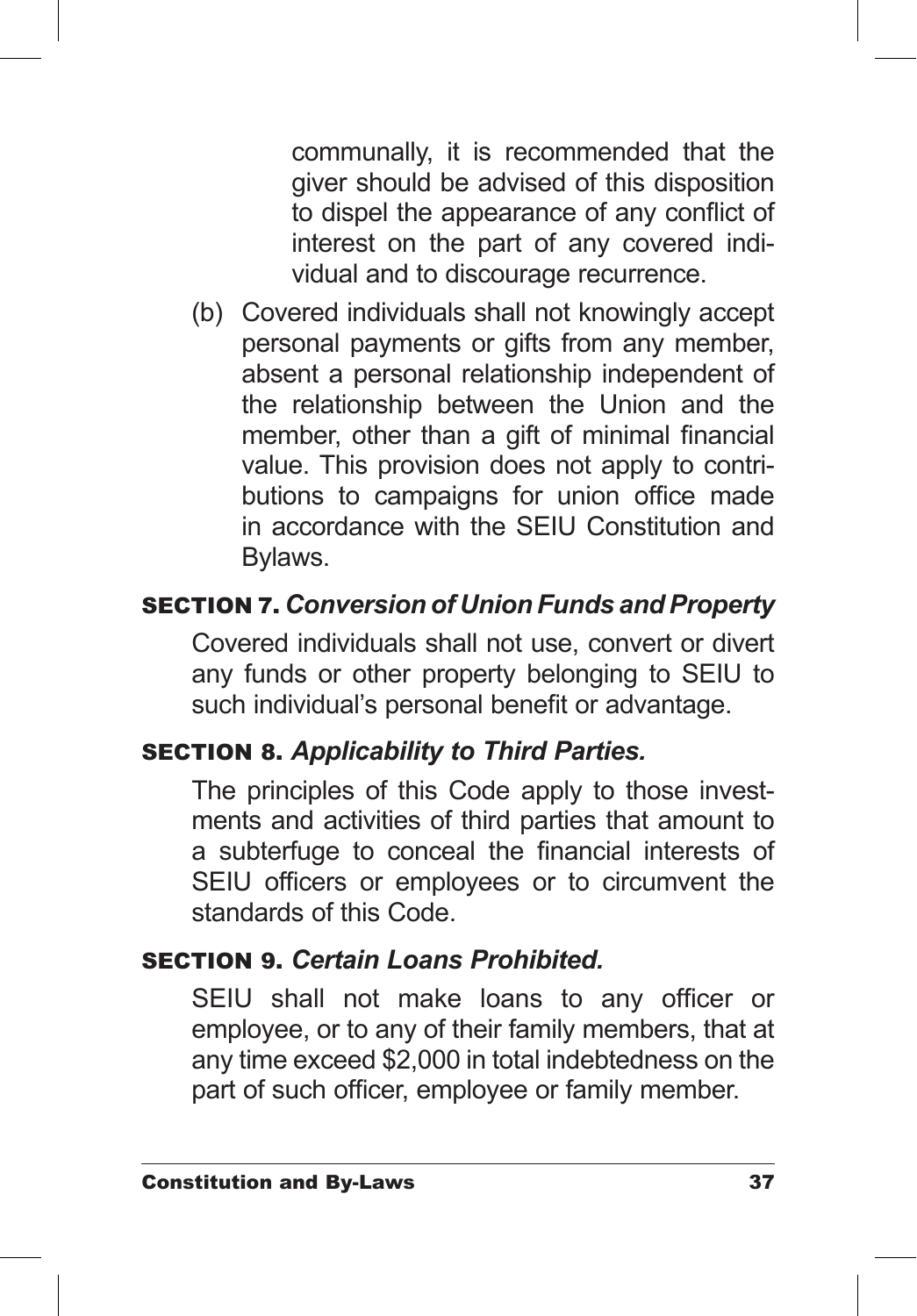#### PART D: BENEFIT FUNDS AND RELATED **ORGANIZATIONS**

## SECTION 10. *Obligations of Covered Individuals.*

- (a) *Benefit Funds.* 
	- (1) For purposes of this Section:
		- a. A "benefit fund or plan" means a retirement, health or welfare benefit fund or plan sponsored by SEIU or an Affiliate, or in which SEIU or an Affiliate participates.
		- b. The definition of "substantial ownership or financial interest" provided in Section 5 applies.
	- (2) Covered individuals who serve in a fiduciary position with respect to or exercise responsibilities or influence in the administration of a benefit fund or plan shall not:
		- a. Have any substantial financial interest in, or any compromising personal ties to, any investment manager, insurance carrier, broker, consultant or other firm or individual doing business or seeking to do business with the fund or plan;
		- b. Accept any personal payment from any business or professional firm that does business or seeks to do business with the fund or plan, other than contractual payment for work performed; or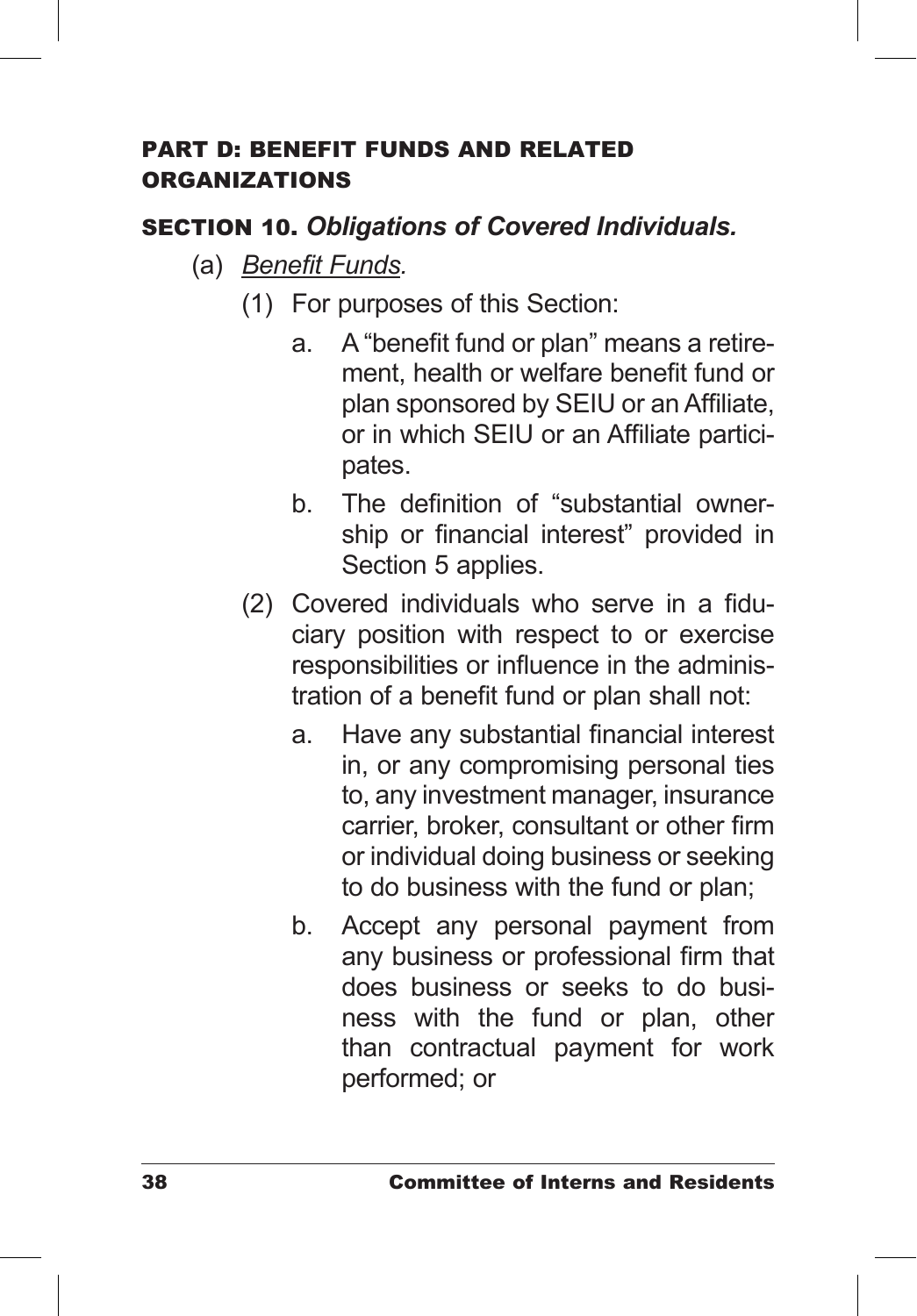- c. Receive compensation of any kind for service as an employee representative or labor-designated trustee for a fund or plan, except for reimbursement of reasonable expenses properly and actually incurred and provided uniformly to such representatives or trustees, with the proviso that it is not a violation of this provision for an officer or managerial employee who is not a full-time employee of SEIU or an Affiliate to be a lawfully paid employee of a fund or plan if such employment is consistent with applicable legal restrictions and fully disclosed through appropriate reports.
- (3) To ensure compliance with this Section, all covered individuals shall disclose any interests, transactions or relationships covered by this Section in accordance with Section 3(b) of this Code.
- (4) No person shall serve in a fiduciary capacity or exercise responsibilities in the administration of a benefit fund or plan who has been convicted of any felony involving the infliction of grievous bodily injury or the abuse or misuse of such person's position or employment in an employee benefit plan to seek or obtain an illegal gain at the expense of the beneficiaries of the employee benefit fund or plan, except for the limited exceptions set forth in applicable federal law.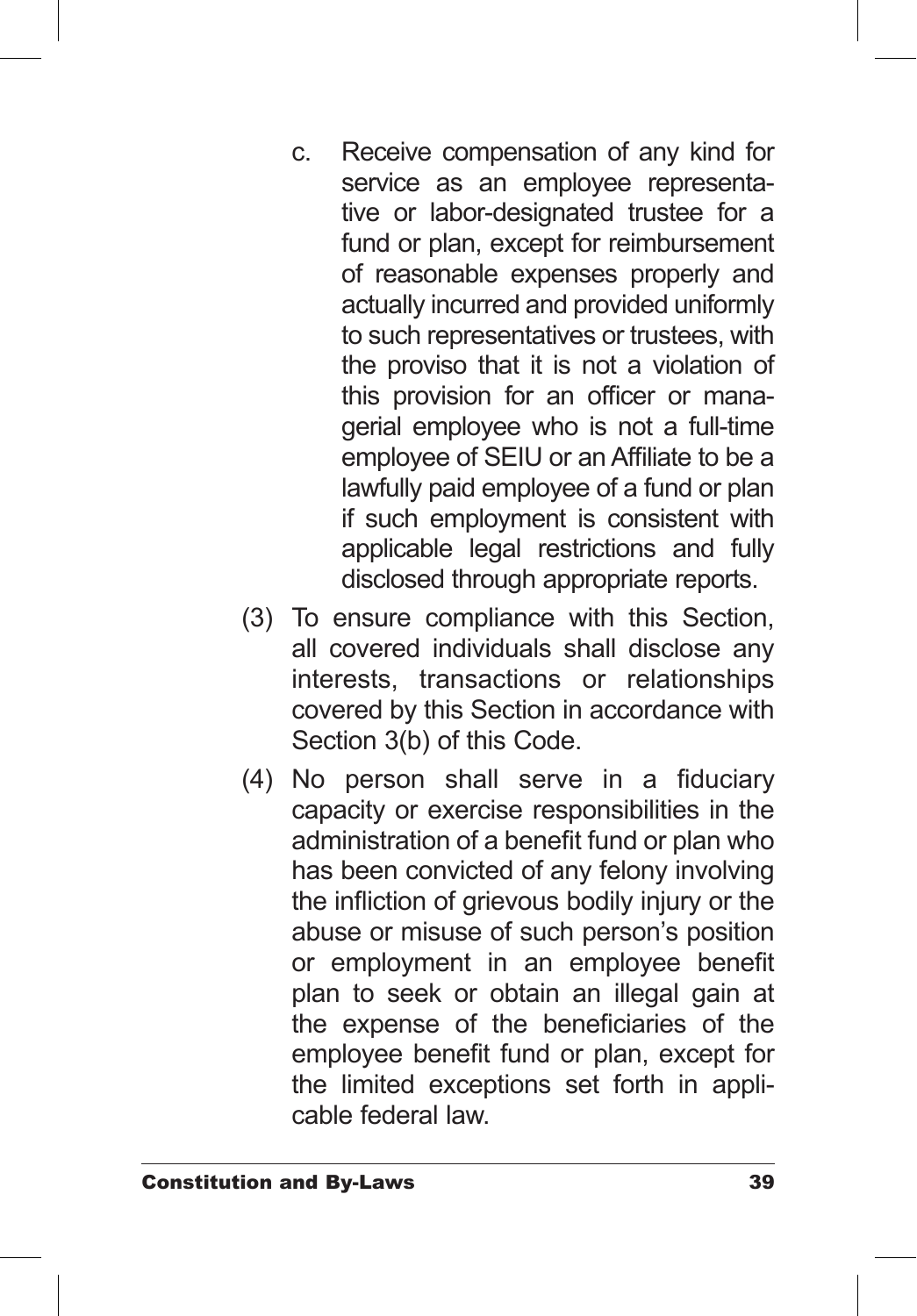- (b) *Related Organizations.*
	- (1) For purposes of this Section, an organization "related to" SEIU or an Affiliate means an organization
		- in which 25 percent or more of the members of the governing board are officers or employees of SEIU or an Affiliate, or
		- for which 50 percent or more of its funding is provided by SEIU or an Affiliate.
	- (2) Covered individuals who serve in a fiduciary position with respect to or exercise responsibilities or influence in the administration of an organization related to SEIU shall comply with the provisions and shall hold themselves to the standards of the SEIU Code while they are acting for or on behalf of the related organization.

#### PART E: FAMILY AND PERSONAL RELATIONSHIPS

## SECTION 11. *Purpose of Rules Governing Family and Personal Relationships.*

SEIU does not prohibit the employment of qualified relatives of current officers or employees, or of individuals with whom an officer or employee has a romantic or intimate personal relationship. SEIU also does not prohibit the retention of qualified vendors that employ relatives of current SEIU officers or employees or individuals with whom an officer or employee has a personal relationship.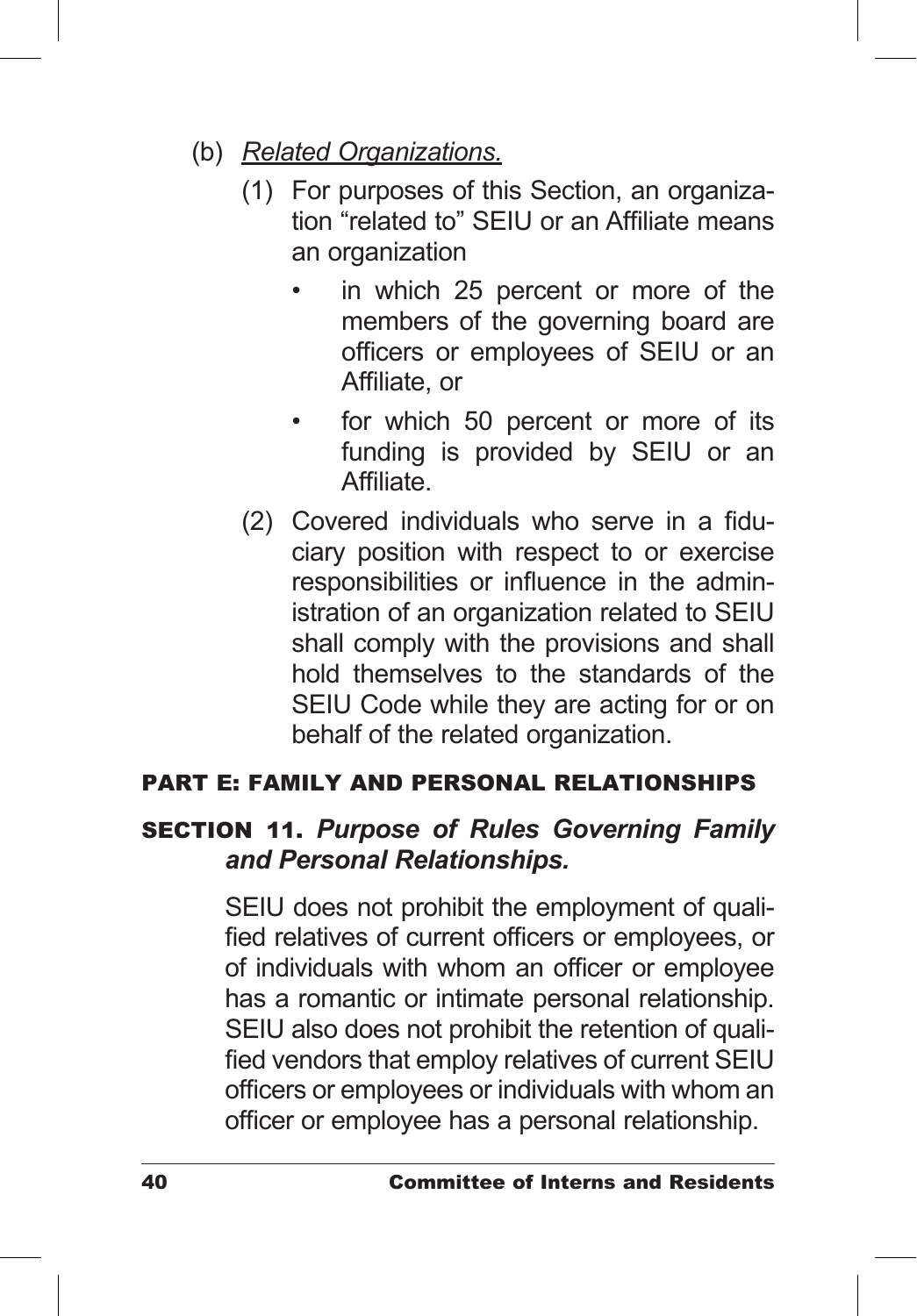However, SEIU recognizes that the existence of such relationships can lead to problems, including favoritism or the appearance of favoritism toward relatives or those who are involved in a personal relationship. Giving these individuals special treatment – or creating the impression that they receive special treatment – is inconsistent with our principles of stewardship and accountability and with our duty to responsibly conduct the business of SEIU. The provisions of this PART are designed to ensure that family or personal relationships do not influence professional interactions between the employees involved and other officers, employees and third parties.

#### SECTION 12. *Definitions.*

For purposes of this PART:

- (a) "Relative" means parent, spouse, spousal equivalent, daughter, son, grandparent, grandchild, brother, sister, aunt, uncle, niece, nephew, first or second cousin, corresponding in-law, "step" relation, foster parent, foster child, and any member of the employee's household. Domestic partner relatives are covered to the same extent as spousal relatives.
- (b) "Personal relationship" means an ongoing romantic or intimate personal relationship that can include, but is not limited to, dating, living together or being a partner or significant other. This definition applies regardless of gender, gender identification, or sexual orientation of the individuals in the relationship. This restriction does not extend to friends, acquaintances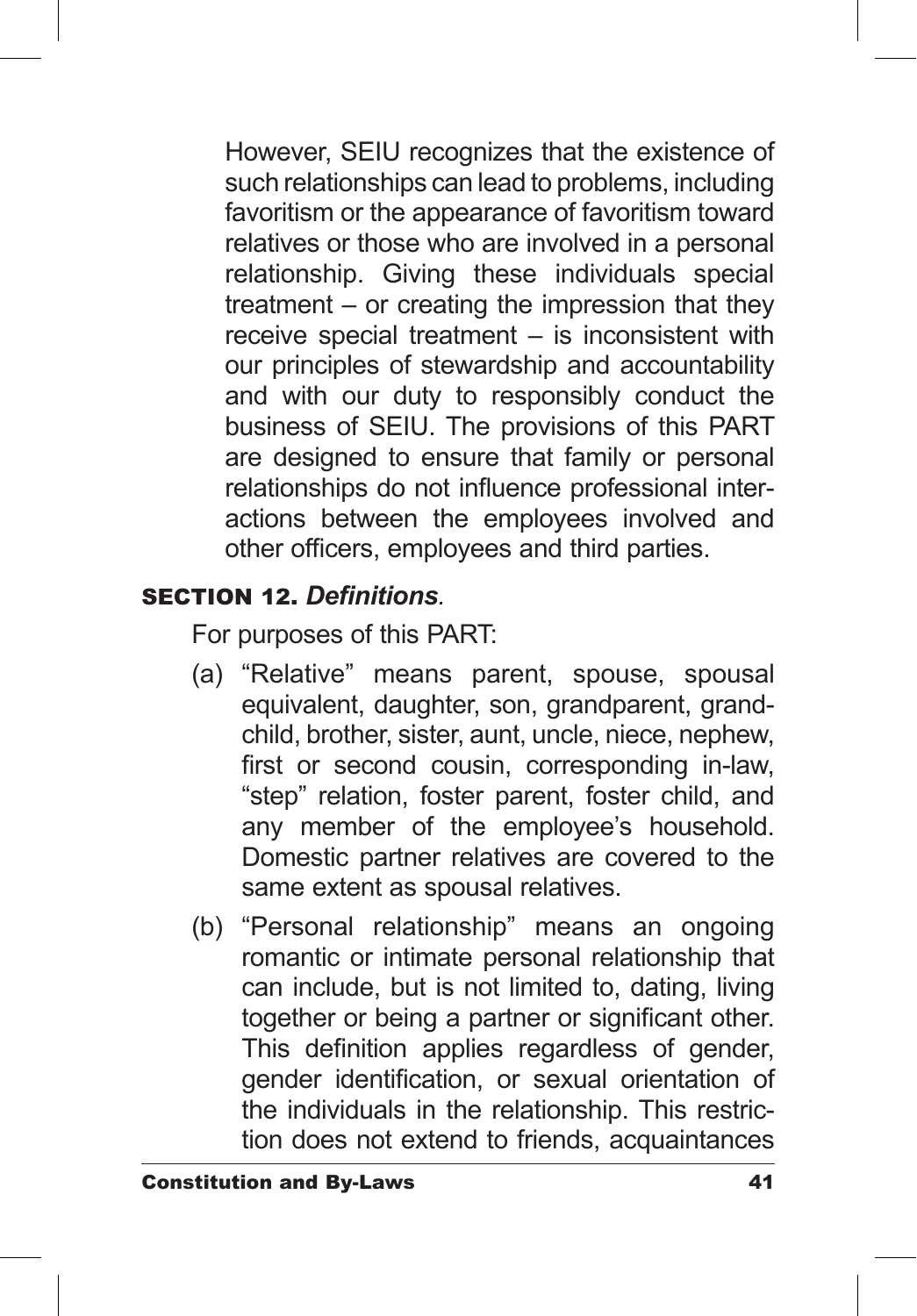or former colleagues who are not otherwise encompassed in the scope of "personal relationships."

#### SECTION 13. *Prohibited Conduct.*

The following general principles will apply:

- (a) Applications for employment by relatives and those who have a personal relationship with a covered individual will be evaluated on the same qualification standards used to assess other applicants. Transmission to the appropriate hiring authority of applications on behalf of individuals who have a family or personal relationship shall not in itself constitute an attempt to influence hiring decisions. Further input into the application process, however, may be deemed improper.
- (b) Covered individuals will not make hiring decisions about their relatives or persons with whom they have a personal relationship, or attempt to influence hiring decisions made by others.
- (c) Supervisory employees shall not directly supervise a relative or a person with whom they have a personal relationship. In the absence of a direct reporting or supervisor-to-subordinate relationship, relatives or employees who have a family or personal relationship generally are permitted to work in the same department, provided that there are no particular operational difficulties.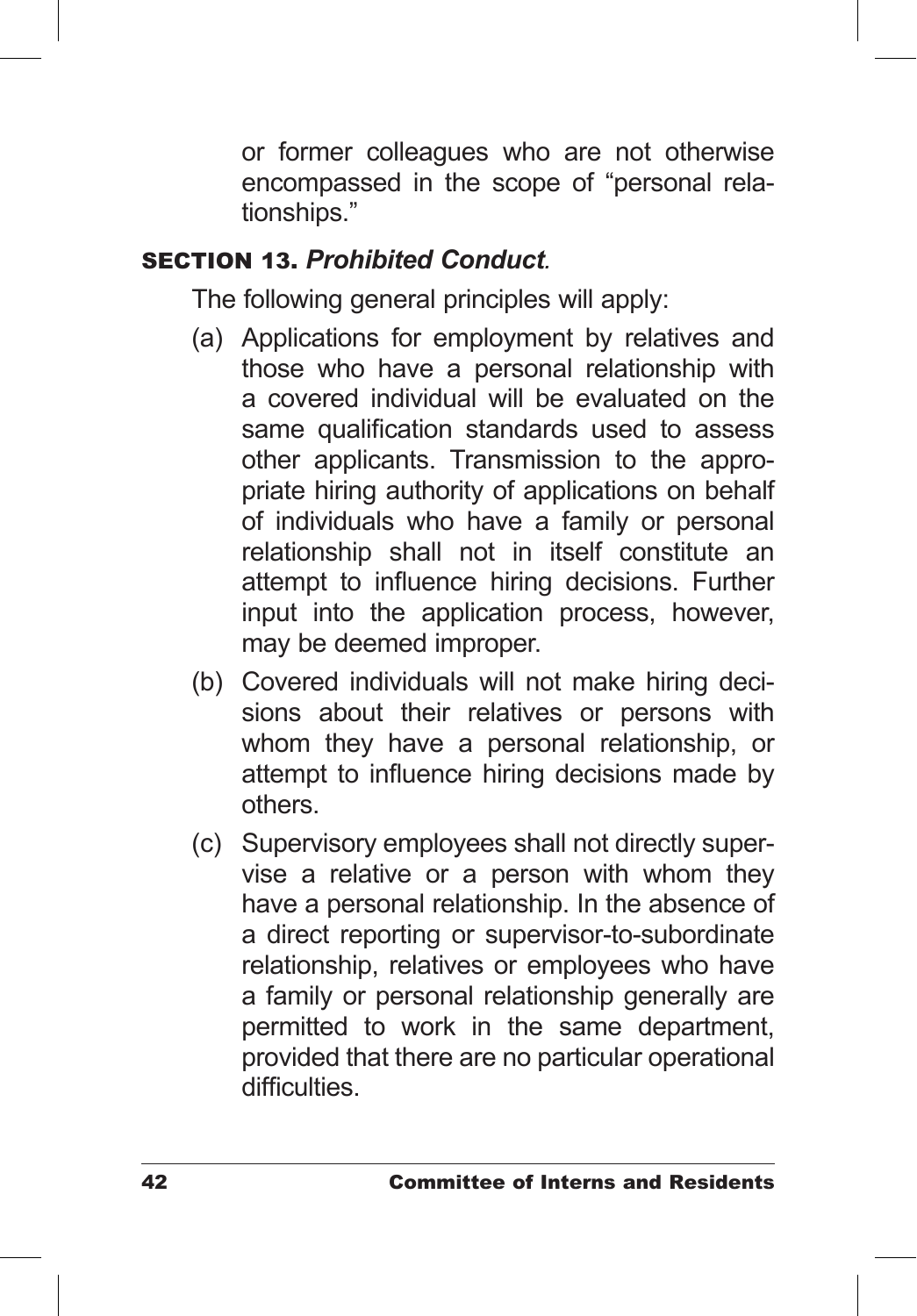- (d) Covered individuals shall not make workrelated decisions, or participate in or provide input into work-related decisions made by others, involving relatives or employees with whom they have a personal relationship, even if they do notdirectly supervise that individual. Prohibited decisions include, but are not limited to, decisions about hiring, wages, hours, benefits, assignments, evaluations, training, discipline, promotions, and transfers.
- (e) To ensure compliance with this Section, all covered individuals must disclose to the Ethics Ombudsperson or the Affiliate Ethics Liaison, as appropriate, any relationships covered by this Section in accordance with Section 3(b) of this Code.

#### PART F: ENFORCEMENT

#### SECTION 14. *Ethics Officer.*

The office of the Ethics Officer is established to provide independent assistance to SEIU in the implementation and enforcement of the Code. The Ethics Officer shall be an individual of unimpeachable integrity and reputation, preferably with experience in ethics, law enforcement and the workings of the labor movement. The Ethics Officer shall provide his or her services under contract and shall not be an employee of the International Union or any of its Affiliates. The Ethics Officer shall be appointed by the International President and confirmed by the International Executive Board. The International President, the International Secretary-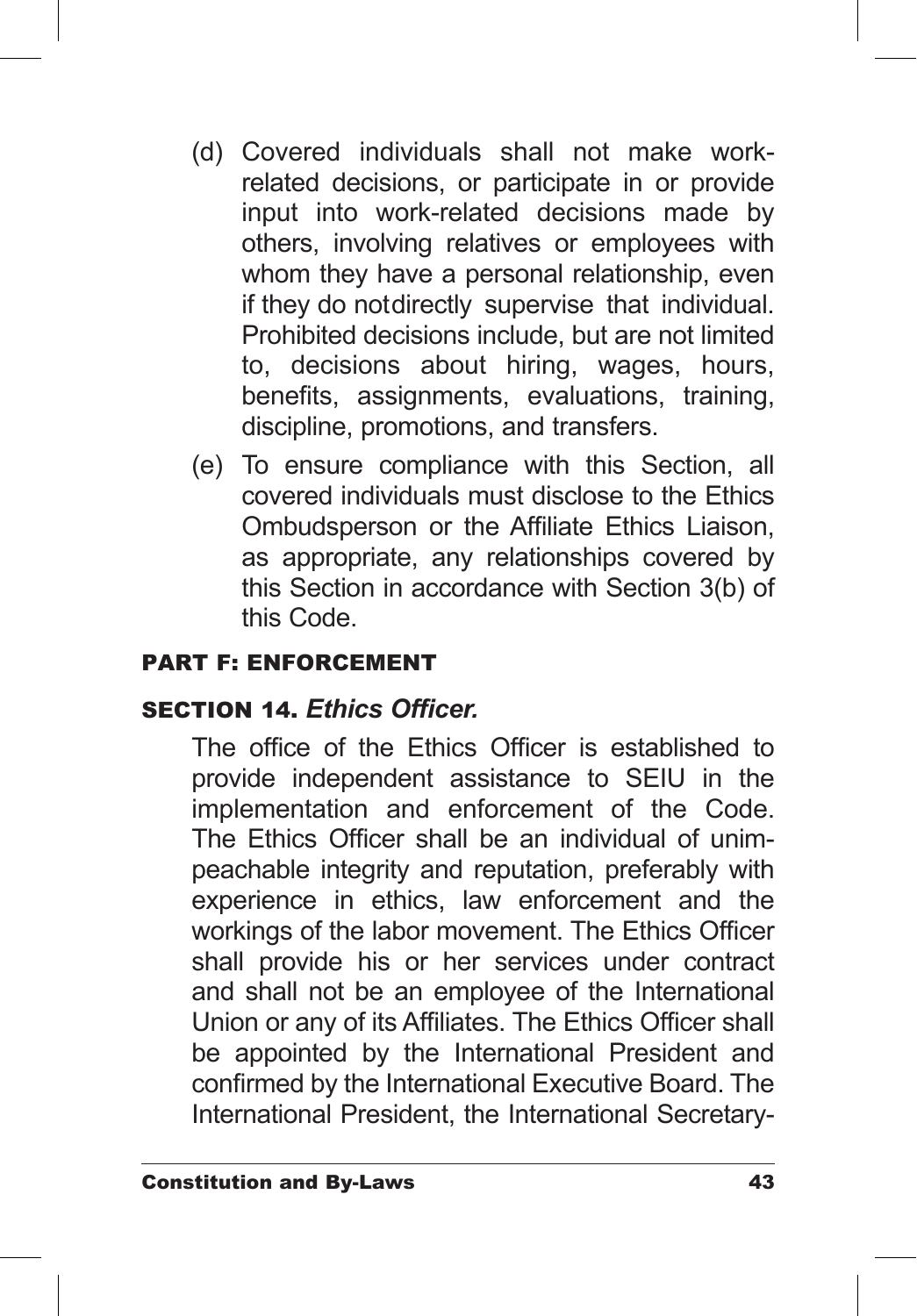Treasurer, and the SEIU International Executive Board may refer matters concerning the Code to the Ethics Officer for review and/or advice, consistent with Sections 22 and 23.

#### SECTION 15. *Ethics Ombudsperson.*

The office of SEIU Ethics Ombudsperson is established to oversee implementation and enforcement of the Code and ongoing efforts to strengthen the ethical culture throughout the Union. The Ethics Ombudsperson is responsible for providing assistance to the International Union and Affiliates on questions and concerns relating to the Code and ethical culture; directing the training of SEIU and Affiliate officers and staff concerning the Code and ethical culture; responding to ethics concerns and complaints consistent with Sections 17-23; receiving and resolving disclosures of conflicts of interest; assisting the Ethics Officer; and providing other support as necessary to the overall SEIU ethics program. The Ethics Ombudsperson, in consultation with the Ethics Officer, shall issue a report to the SEIU International Executive Board annually, summarizing compliance, training, enforcement, culture building and related activities, and making recommendations for modifications to the ethics program that he or she believes would enhance the program's effectiveness. The Ethics Ombudsperson may also conduct periodic reviews for the purposes of monitoring compliance with this Code and determining whether partnerships, joint ventures, and arrangements with management organizations conform to this Code, are properly recorded, reflect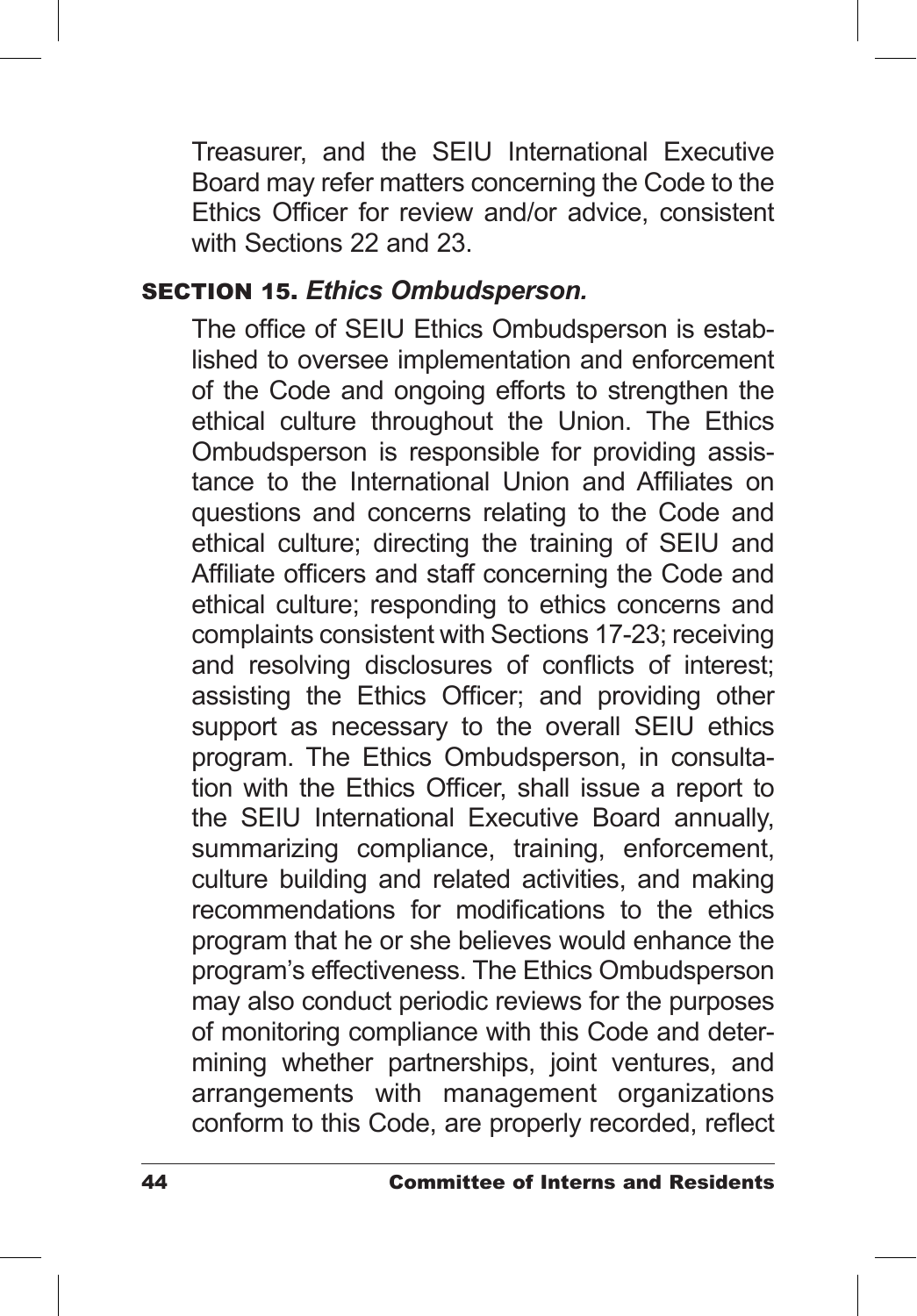reasonable investment or payment for goods and services, further SEIU's tax-exempt purposes, and do not result in inurement, impermissible private benefit, or excess benefit transactions. The Ethics Ombudsperson shall be employed in the SEIU Legal Department.

## SECTION 16. *Affiliate Ethics Liaison***.**

Each Affiliate shall appoint an Ethics Liaison who will be available for ethics advice or guidance, will serve as an Affiliate's key contact with the International's Ethics Ombudsperson, will assist in enforcement of the Code, will oversee the delivery of ethics-related training, will assist the Affiliate in strengthening its ethical culture, and will serve as an ethical leader in the Affiliate.

- (a) Presidents, chief executive officers, secretarytreasurers, chief financial officers, chiefs of staff, and the equivalent of any of the foregoing are not eligible to serve as Ethics Liaisons.
- (b) Affiliates are encouraged to consider rotating the Ethics Liaison position periodically, barring operational difficulties, to develop ethical leadership broadly in the Affiliate. Affiliates shall advise the SEIU Ethics Ombudsperson as soon as practicable of the appointment of Ethics Liaisons and of any vacancy that occurs in the position.
- (c) Ethics Liaisons will regularly receive training from the International Union specific to the role. Affiliates should make every effort to ensure the participation of their Ethics Liaisons.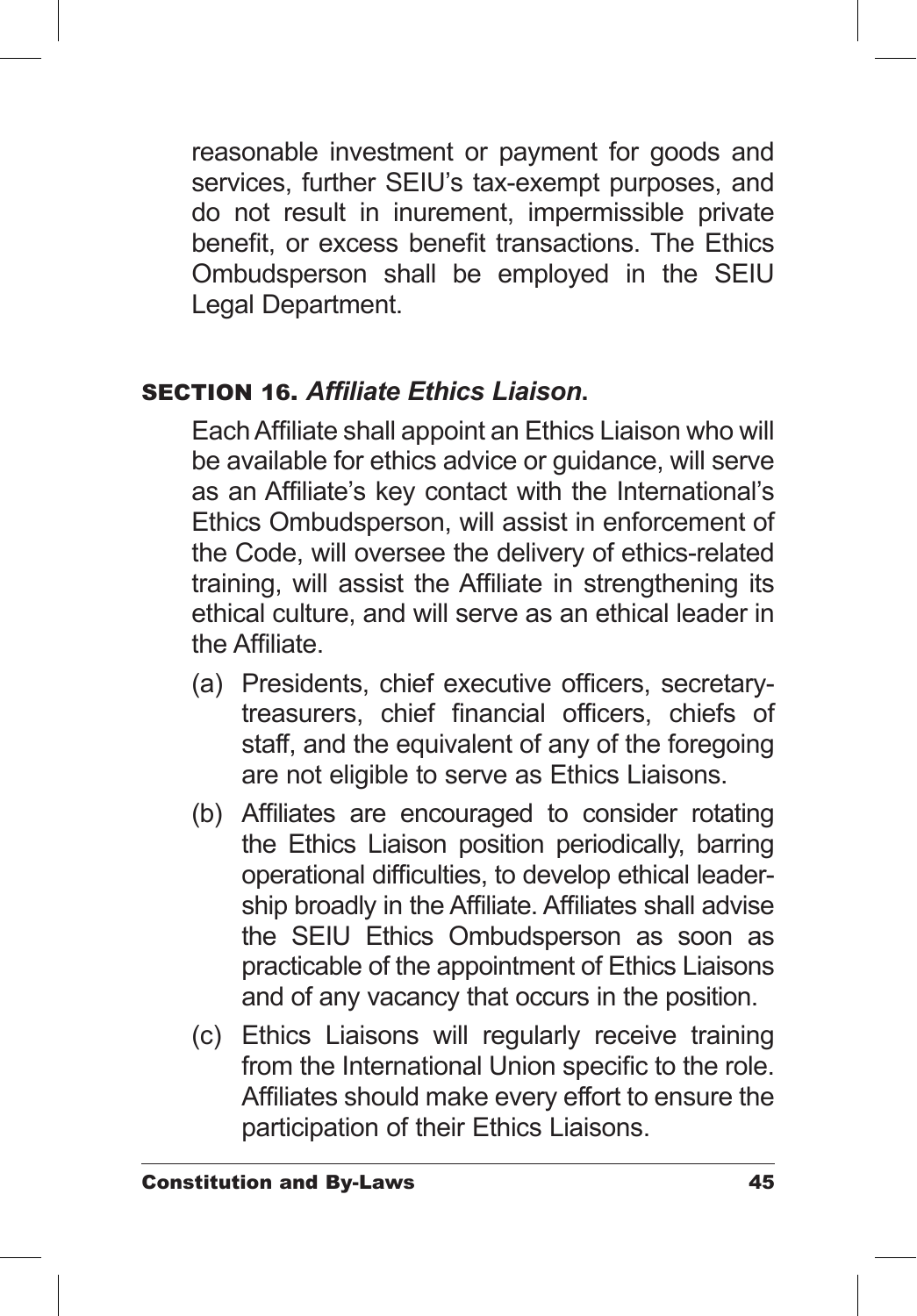#### SECTION 17. *Complaints.*

- (a) Any covered individual or member may file a written complaint concerning alleged violations of the Code. Oral concerns and complaints shall be reduced to writing for further processing as a complaint. Complaints should be signed or contain the name of the complainant(s), and shall be kept confidential pursuant to Section 24. Complaints alleging violation of the Code shall not be enforced under SEIU or Affiliate constitutions and bylaws unless they also allege violations of the constitutions and bylaws.
- (b) The International Union shall post contact information for submission of ethics complaints on the SEIU website and shall provide that information on request.
- (c) Each Affiliate shall provide its staff and membership with contact information for its Ethics Liaison.

# SECTION 18. *Complaints Handled by the International Union.*

Complaints alleging violation of the Code that are submitted to the International Union or the Ethics Officer shall be referred initially to the SEIU Ethics Ombudsperson. The Ethics Ombudsperson shall review ethics complaints submitted to the International Union and shall respond to them in his or her discretion, including but not limited to providing advice or guidance, resolving them informally, directing them to resources outside the ethics office, and referring them to the Ethics Officer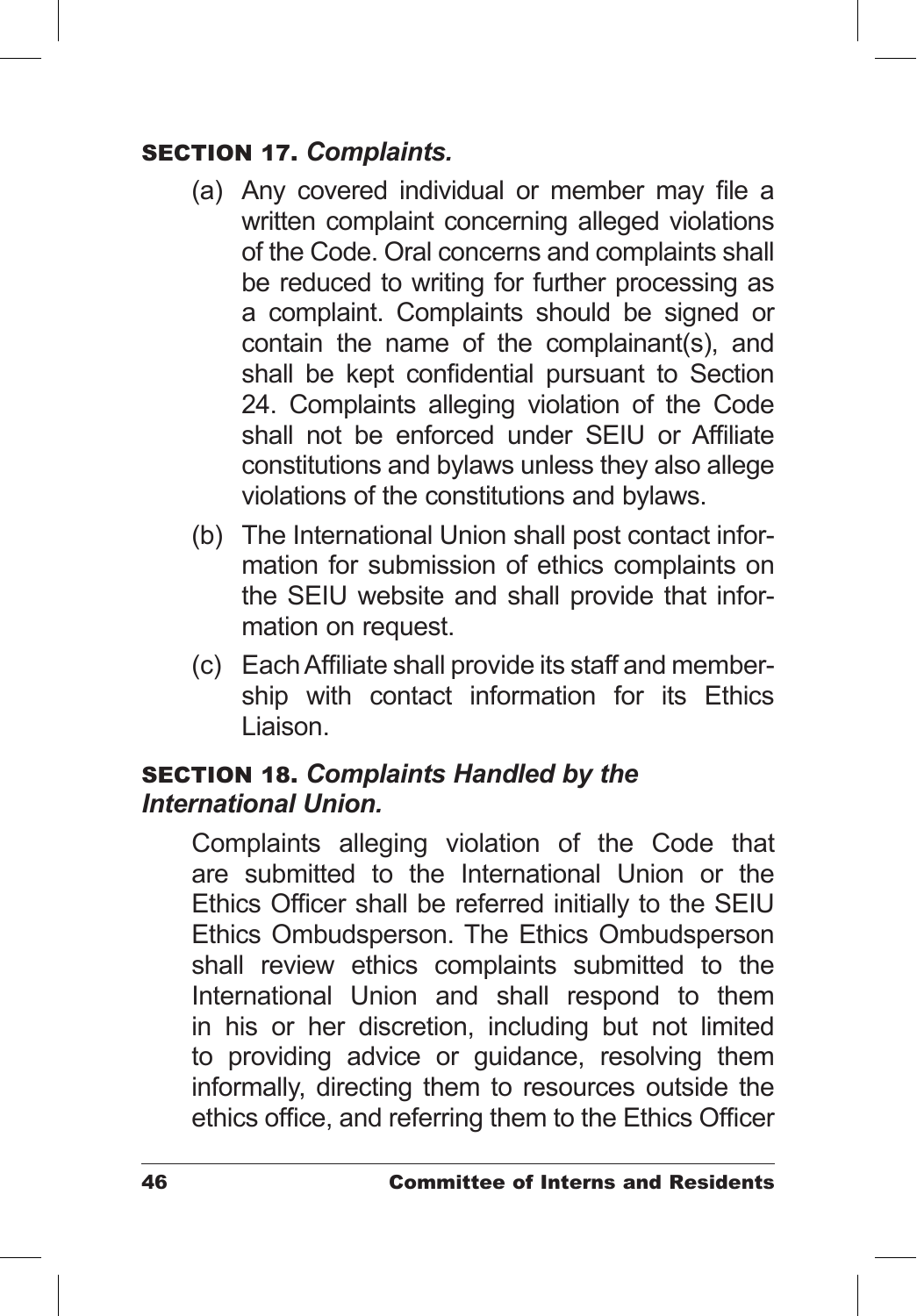or Affiliate for further processing. The individual submitting the complaint shall be notified of the status of the complaint as appropriate in the discretion of the Ethics Ombudsperson but in all events upon its conclusion.

#### SECTION 19. *Complaints Handled by Affiliate; Notice to Ethics Ombudsperson.*

Ethics complaints that are raised with or referred to an Affiliate shall be investigated by the affected Affiliate and, where appropriate, may form the basis of employee discipline or formal internal union charges to be processed before a trial body in accordance with the requirements set forth in the Affiliate's constitution and bylaws and/or the SEIU Constitution and Bylaws. The Ethics Ombudsperson may advise an Affiliate concerning matters related to the investigation and processing of complaints and charges alleging violation of the Code. Where a complaint involves an Affiliate's president, chief executive officer, chief of staff, secretary-treasurer, chief financial officer, or the equivalent, the Affiliate shall notify the Ethics Ombudsperson as soon as practicable. The Ethics Ombudsperson may consult with the Ethics Officer concerning any question referred by an Affiliate.

## SECTION 20**.** *Failure to Cooperate; Bad Faith Complaints.*

Unreasonable failure by a covered individual to fully cooperate with a proceeding or investigation involving an ethics complaint or alleged violation of this Code shall constitute an independent violation of this Code. SEIU reserves the right, subject to notice,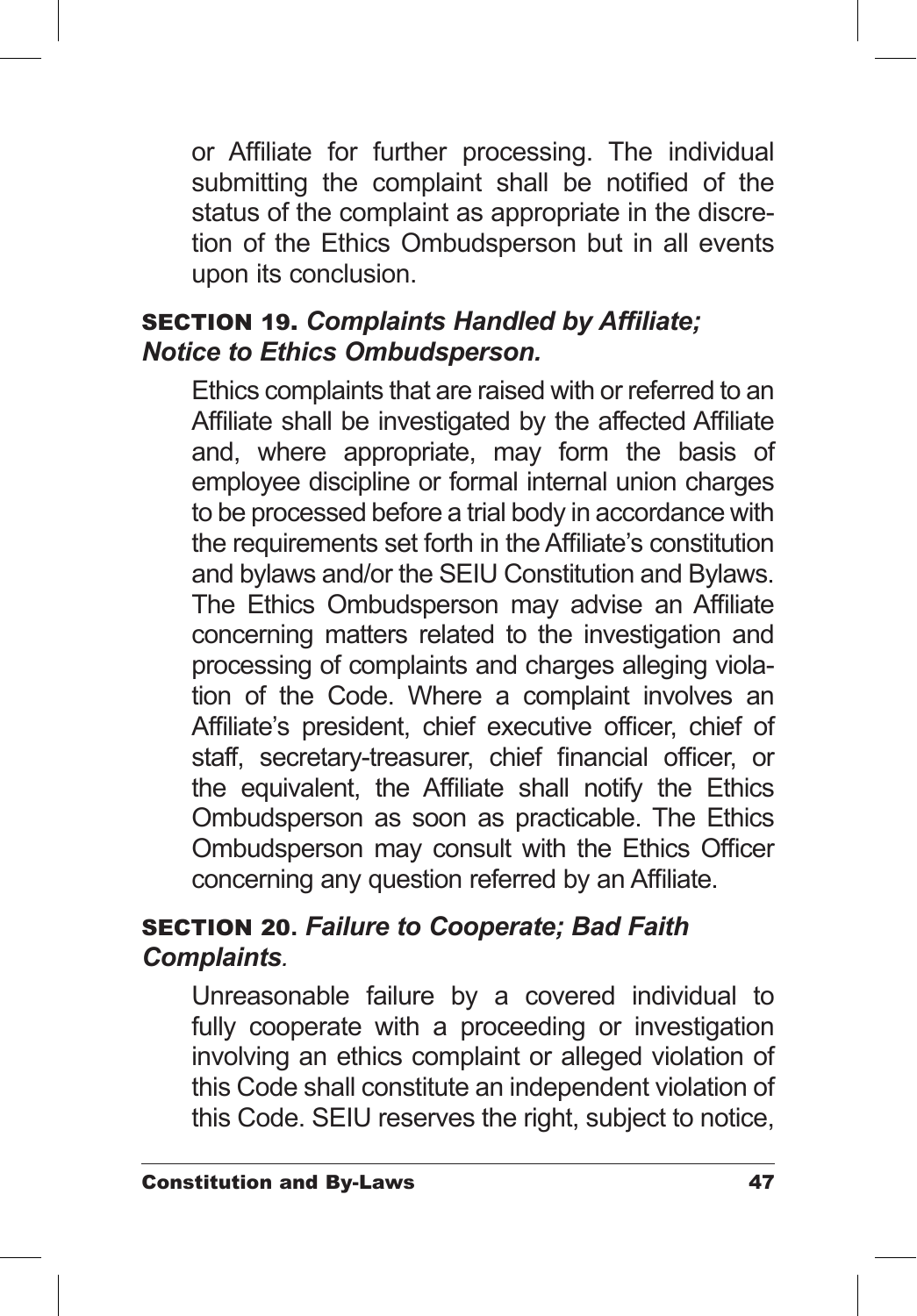investigation and due process, to discipline persons who make bad faith, knowingly false, harassing or malicious complaints, reports or inquiries.

#### SECTION 21. *Original Jurisdiction.*

- (a) *Requests for Original Jurisdiction.* If an Affiliate or an Affiliate executive board member, officer, or member believes that formal internal union charges against a covered individual that also allege violations of this Code involve a situation which may seriously jeopardize the interests of the Affiliate or the International Union, or that the hearing procedure of the Affiliate will not completely protect the interests of the Affiliate, an officer or member, that individual may request that the International President assume original jurisdiction under Article XVII, Section 2(f) of the SEIU Constitution and Bylaws.
- *(b) Assumption of Original Jurisdiction by International President.* In accordance with Article XVII, Section 2(f) of the SEIU Constitution and Bylaws, the International President may in his or her discretion assume original jurisdiction of formal internal union charges also alleging violation of this Code if as a result of an investigation he or she believes that the charges filed against a covered individual involve a situation which may seriously jeopardize the interests of the Affiliate or the International Union. In his or her discretion, the International President may refer the matter to the Ethics Officer for a recommendation concerning the possible assumption of original jurisdiction.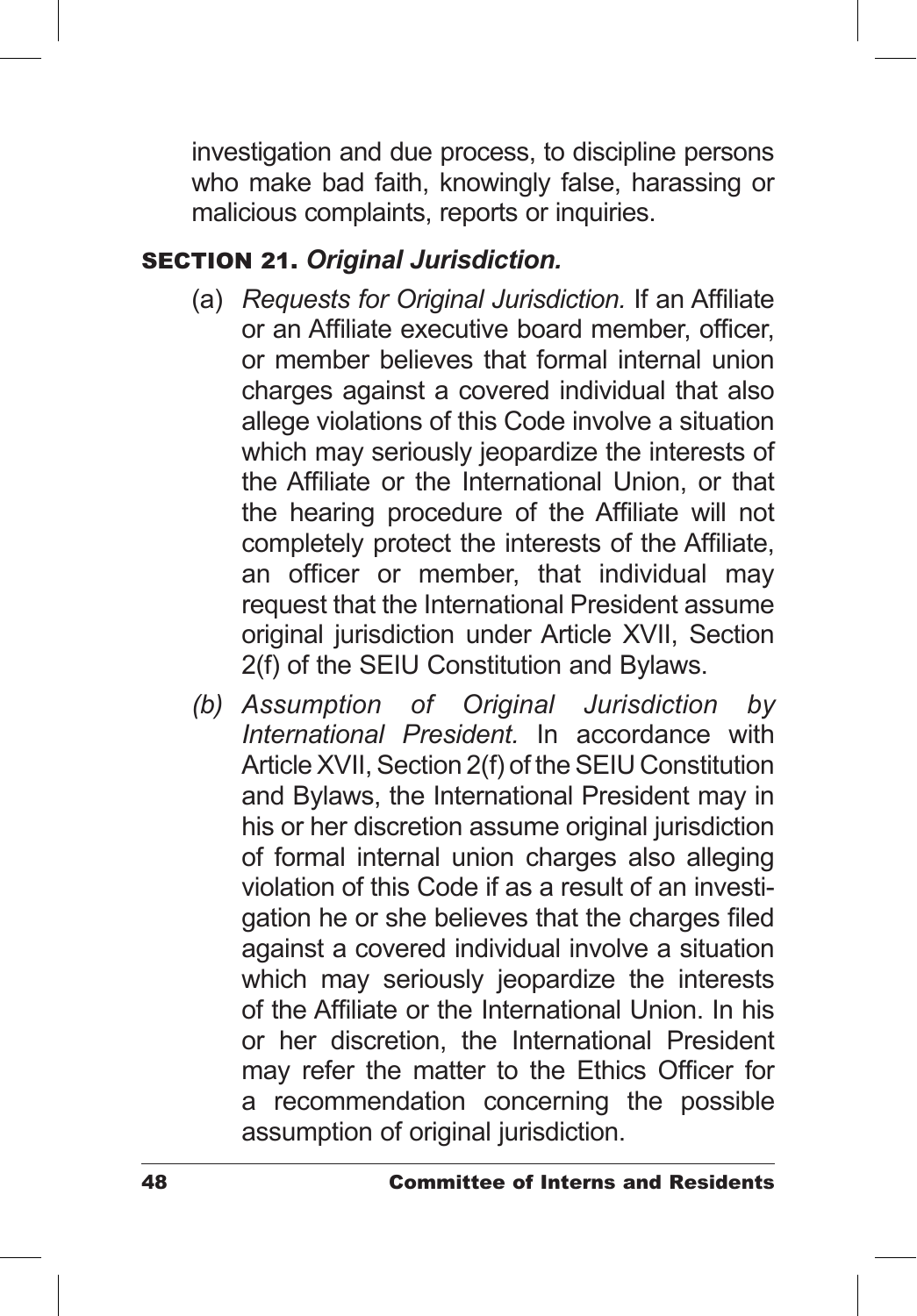## SECTION 22. *Referral of Formal Charges to Ethics Officer.*

If formal internal union charges filed with the International Union under Article XVII, Section 3 of the SEIU Constitution and Bylaws also allege violation of the Code by an officer or executive board member of the International Union or an Affiliate, such charges may be referred to the Ethics Officer for review and recommendations.

## SECTION 23. *Review of Claims by Ethics Officer.*

- (a) If after review of the allegations of violations of the Code in a complaint or formal charge, the Ethics Officer finds that the allegations have merit and/or warrant further investigation, he shall recommend a response or course of action for the International Union to respond to the complaint or changes, including but not limited to the following:
	- (1) Further investigation by SEIU personnel and/or outside investigator(s);
	- (2) Filing of formal charges under Article XVII of the SEIU Constitution and Bylaws;
	- (3) Assumption of original jurisdiction by International President pursuant to Article XVII, Section 2(f) of the SEIU Constitution and Bylaws;
	- (4) Appointment of an outside hearing officer to conduct a trial under Article XVII, Section 3 of the SEIU Constitution and Bylaws;
	- (5) Discipline of covered employees;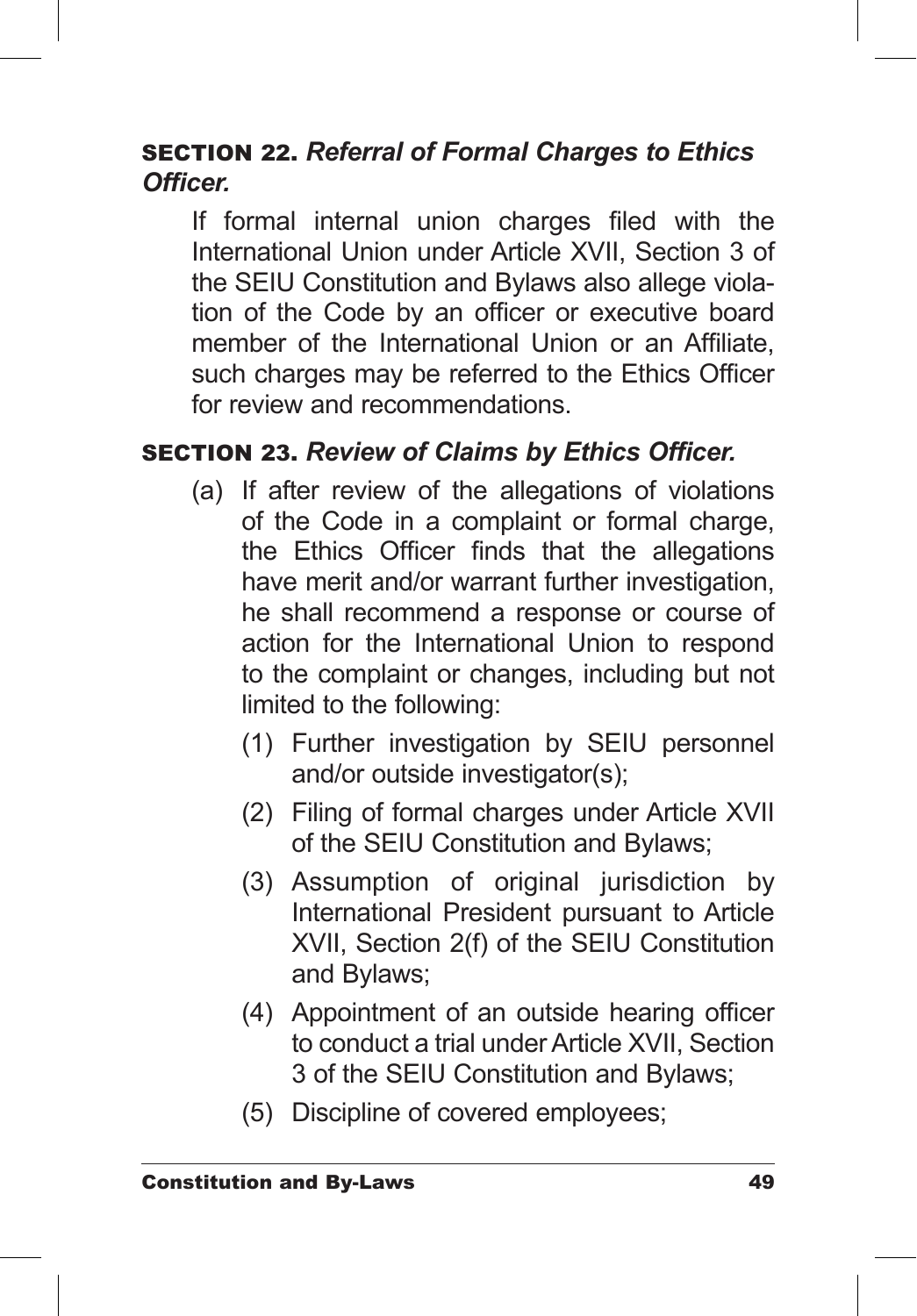- (6) Sanction of covered officers or members accused in formal proceedings, and
- (7) Other action deemed appropriate in the discretion of the Ethics Officer.
- (b) If the Ethics Officer concludes, after review of allegations of violations of the Code, that the allegations are without merit or that further investigation is not necessary, he or she shall advise the International Union of his or her findings.

#### PART G: PROTECTION OF WHISTLEBLOWERS

#### SECTION 24. *Confidentiality.*

SEIU will make all reasonable efforts to keep confidential the identity of any person(s) raising an ethics concern, inquiry, report or complaint under the Code unless disclosure is authorized by the complainant or is required for SEIU to carry out its fiduciary or legal duties. SEIU will also treat communications concerning ethics complaints or concerns with as much confidentiality and discretion as possible, provided that it remains able to conduct a complete and fair investigation, carry out its fiduciary and legal duties, and review its operations as necessary.

## SECTION 25. *No Retaliation.*

SEIU encourages all officers and employees to bring ethics concerns and complaints that the Code has been violated to the attention of the Union, as set forth more fully in PART F above.

(a) SEIU expressly prohibits retaliation against covered individuals and members for: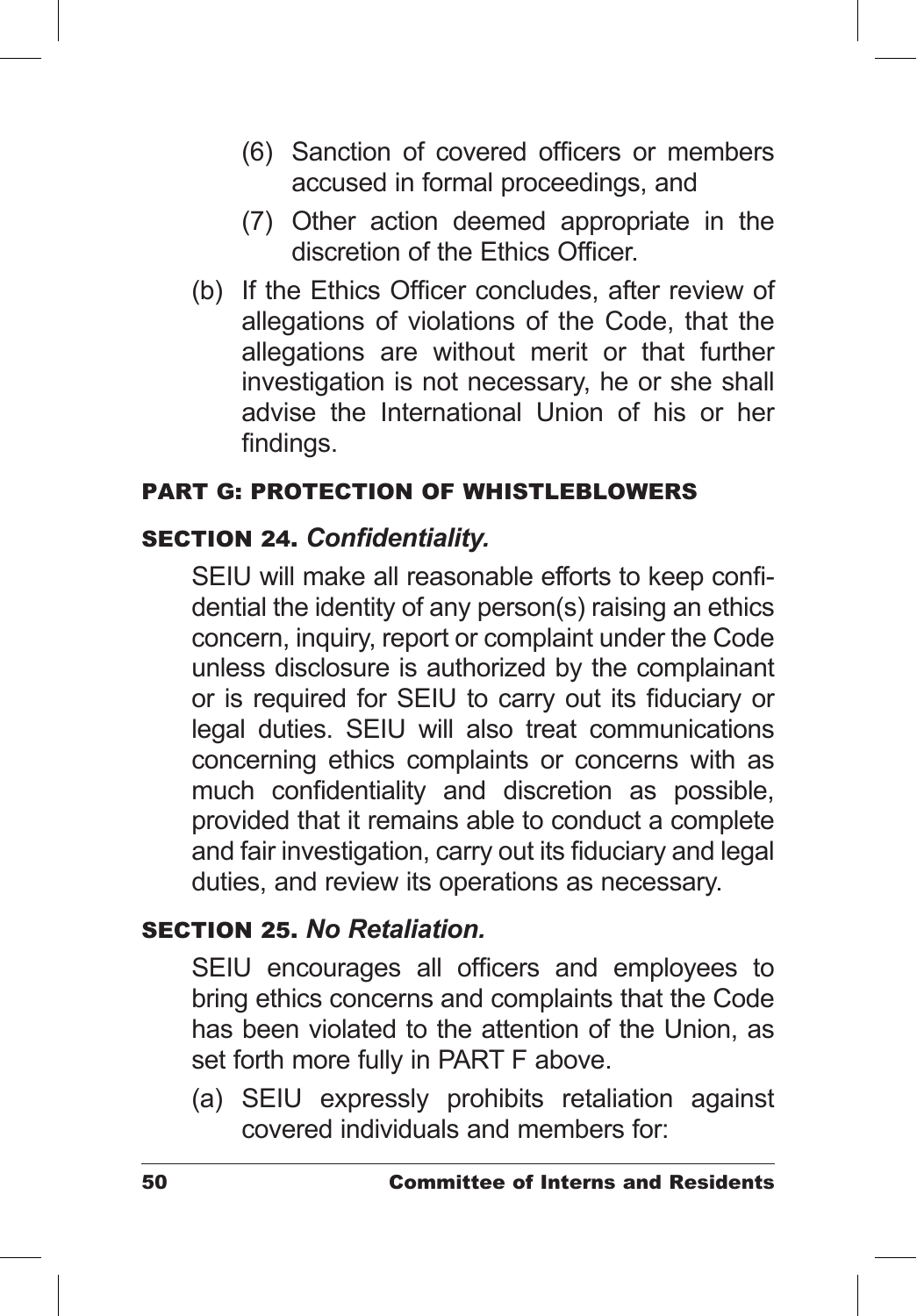- (1) Making good faith complaints, reports or inquiries pursuant to this Code;
- (2) Opposing any practice prohibited by the Code;
- (3) Providing evidence, testimony or information relative to, or otherwise cooperating with, any investigation or enforcement process of the Code; and
- (4) Otherwise participating in the enforcement process set forth in PART F above.
- (b) In particular, SEIU will not tolerate any form of retaliation against Affiliate Ethics Liaisons for performing their responsibilities.
- (c) Any act of alleged retaliation should be reported to the SEIU Ethics Ombudsperson or the Affiliate Ethics Liaison immediately and will be responded to promptly.

**Approved by the SEIU International Executive Board, June 13, 2009**

**Approved by the SEIU International Executive Board as revised, January 21, 2016**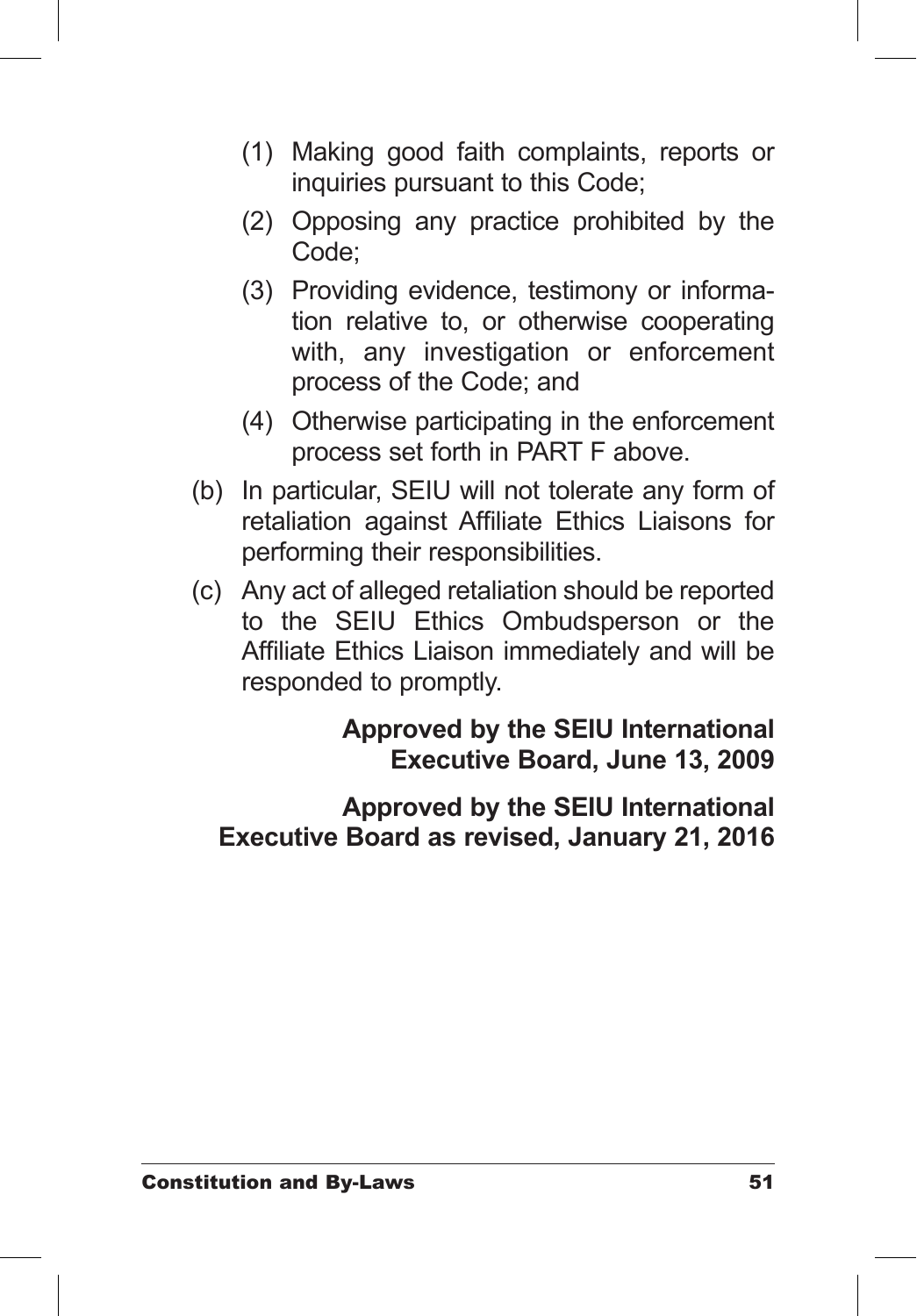Committee of Interns and Residents